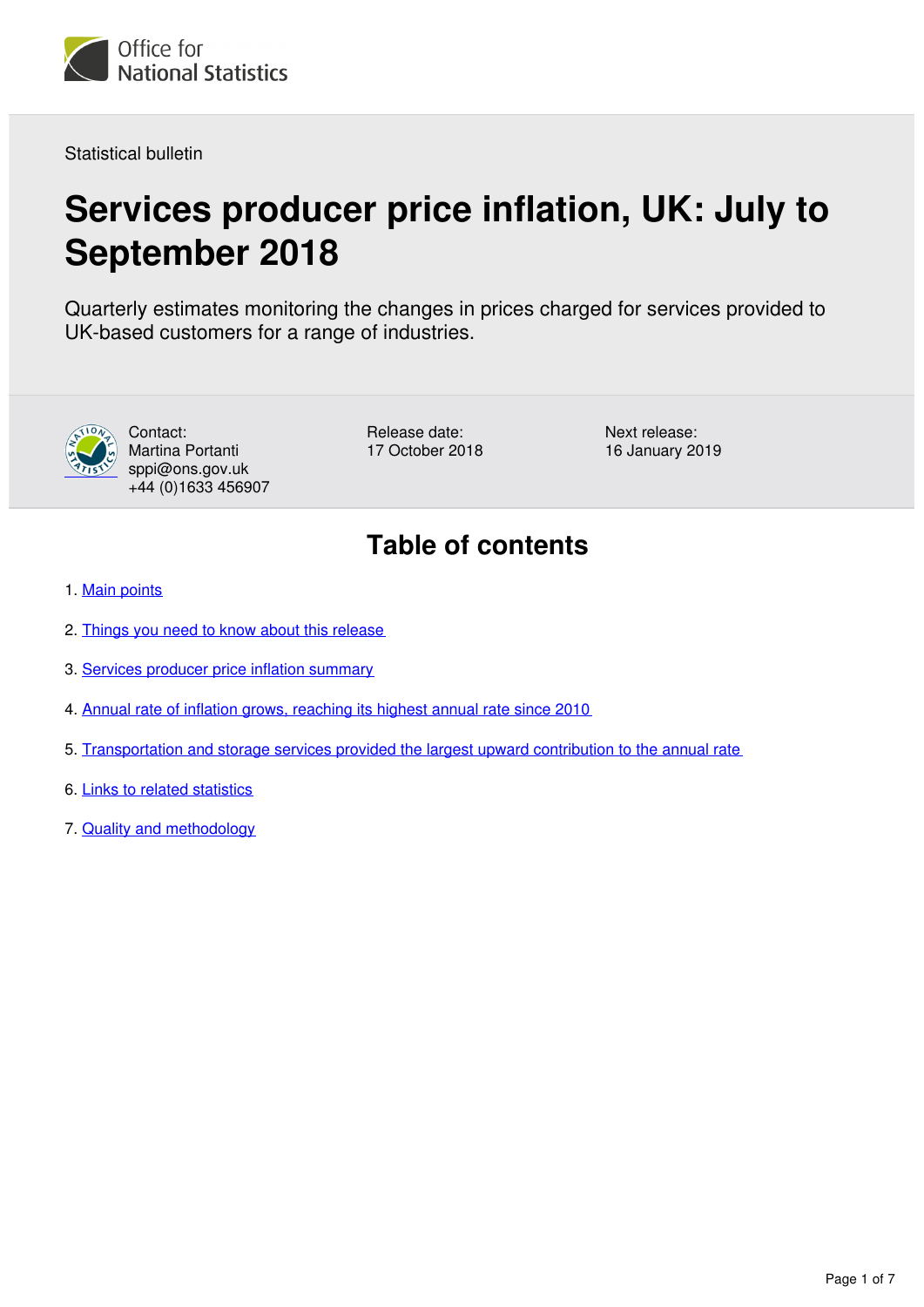## <span id="page-1-0"></span>**1 . Main points**

- The annual rate of growth for the Services Producer Price Index (SPPI) was 1.8% in Quarter 3 (July to Sept) 2018, up from 1.6% in Quarter 2 (Apr to June) 2018.
- The price of services sold by UK companies rose 0.5% in Quarter 3 2018, up from 0.4% in Quarter 2 2018.
- Transportation and storage services, and professional, scientific and technical activities provided the largest upward contributions to both the annual and quarterly rate.

## <span id="page-1-1"></span>**2 . Things you need to know about this release**

A number of important improvements to Services Producer Price Indices (SPPIs) have been introduced in this release, as pre-announced in the last SPPI [bulletin](https://www.ons.gov.uk/economy/inflationandpriceindices/bulletins/servicesproducerpriceindices/apriltojune2018) published July 2018. These include changing the scope of the survey to measure business-to-all activity as well as expanding the survey coverage to the whole of the UK. All of these changes are described in the November 2016 article Improvements to the Import and Export Price Indices [\(IPI and EPI\) and Services Producer Price Indices \(SPPI\)](https://www.ons.gov.uk/economy/inflationandpriceindices/articles/improvementstotheimportandexportpriceindicesipiandepiandservicesproducerpriceindicessppi/november2016). The SIC four-digit indices within this second wave of improvements are: 52.1, 52.24, 52.29, 58.1, 74.2, 74.3, 77.32, 78, 81.22, 82.1, 82.92, 85.59 and 96.01. The next wave of improvements will be announced in 2019.

The SPPI provide a measure of inflation for the UK services sector. It is constructed from a statutory quarterly survey, which measures changes in the price of services provided to UK-based customers for a range of industries. Individual SPPIs are available, which provide information on price change for a selection of services industries. These individual price indices are also aggregated together to create a services industry SPPI with limited coverage (it does not provide full coverage of the "services sector").

The services sector is estimated to account for around 80% of the UK economy based on its weight in gross domestic product (GDP). We do not produce an index for every industry in the services sector and so the SPPI is a partial, best, estimate of the overall inflation to UK businesses in the services sector. The SPPIs presented in this statistical bulletin are estimated to represent 59% of the total services sector at industry level. The SPPI's coverage of the services sector at standard industrial classification (SIC) class, division and section level is available in the **SPPI** user quidance and methodology article.

As resources allow, we will continue to review the existing indices and expand coverage through developing indices for new industries. As such, the SPPI will change composition from time to time but will always remain our best estimate of inflation in the UK services sector. You should consider that coverage may change over time when deciding which indices best meet your needs.

The figures presented in this statistical bulletin are considered provisional for the latest two quarters and may be revised as late data are received.

All figures presented in this statistical bulletin are calculated on a gross sector basis unless otherwise stated and all index numbers exclude Value Added Tax (VAT). None of the indices presented in this bulletin are seasonally adjusted.

Every five years, SPPIs are rebased and their weights updated to reflect changes in industry.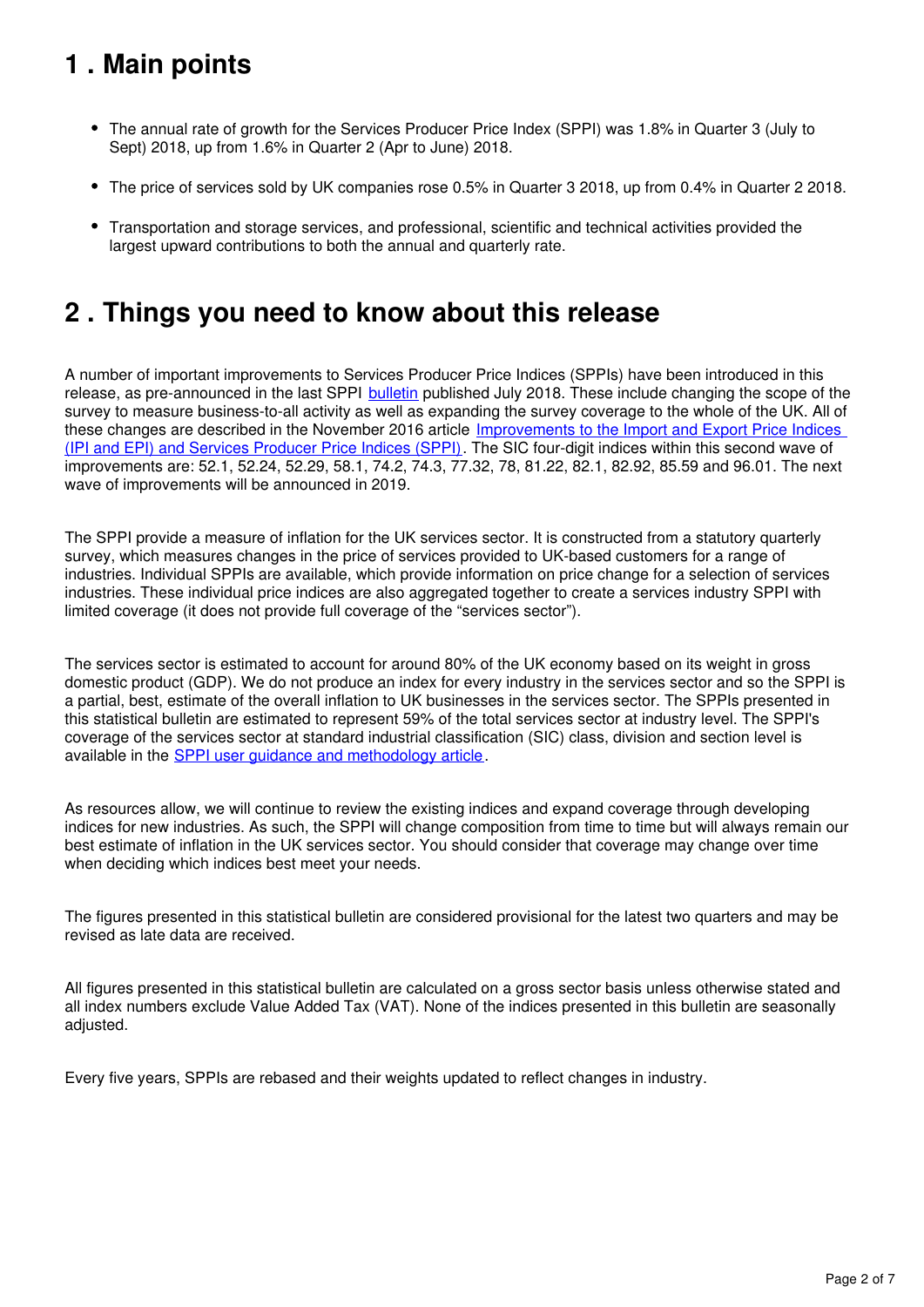## <span id="page-2-0"></span>**3 . Services producer price inflation summary**

The Services Producer Price Index (SPPI) has reported positive growth for most of the period across the past 10 years (Figure 1). During the economic downturn, SPPI annual growth fell from 3.7% in Quarter 3 (Apr to June) 2008 to a negative 1.6% in Quarter 3 (July to Sept) 2009, before returning to more typical growth for the remainder of the period. Since a return to positive growth in Quarter 1 (Jan to Mar) 2010, the annual rate has averaged 1.2%. The annual inflation rate in the latest quarter was above the average for the period, at 1.8%, and the joint highest annual rate since Quarter 4 (Oct to Dec) 2008.

#### **Figure 1: Services Producer Price Index, annual rate of inflation**

#### **Quarter 3 (July to Sept) 2008 to Quarter 3 (July to Sept) 2018, UK**

## Figure 1: Services Producer Price Index, annual rate of inflation

Quarter 3 (July to Sept) 2008 to Quarter 3 (July to Sept) 2018, UK



**Source: Office for National Statistics**

**Notes:**

1. Q1 refers to Quarter 1 (Jan to Mar), Q2 refers to Quarter 2 (Apr to June), Q3 refers to Quarter 3 (July to Sept) and Q4 refers to Quarter 4 (Oct to Dec).

## <span id="page-2-1"></span>**4 . Annual rate of inflation grows, reaching its highest annual rate since 2010**

The Services Producer Price Index (SPPI) rose 1.8% on the year to Quarter 3 (July to Sept) 2018, up from 1.6% on the year to Quarter 2 (Apr to June) 2018 (Table 1). The price of services sold by UK companies increased 0.5% between Quarter 2 2018 and Quarter 3 2018.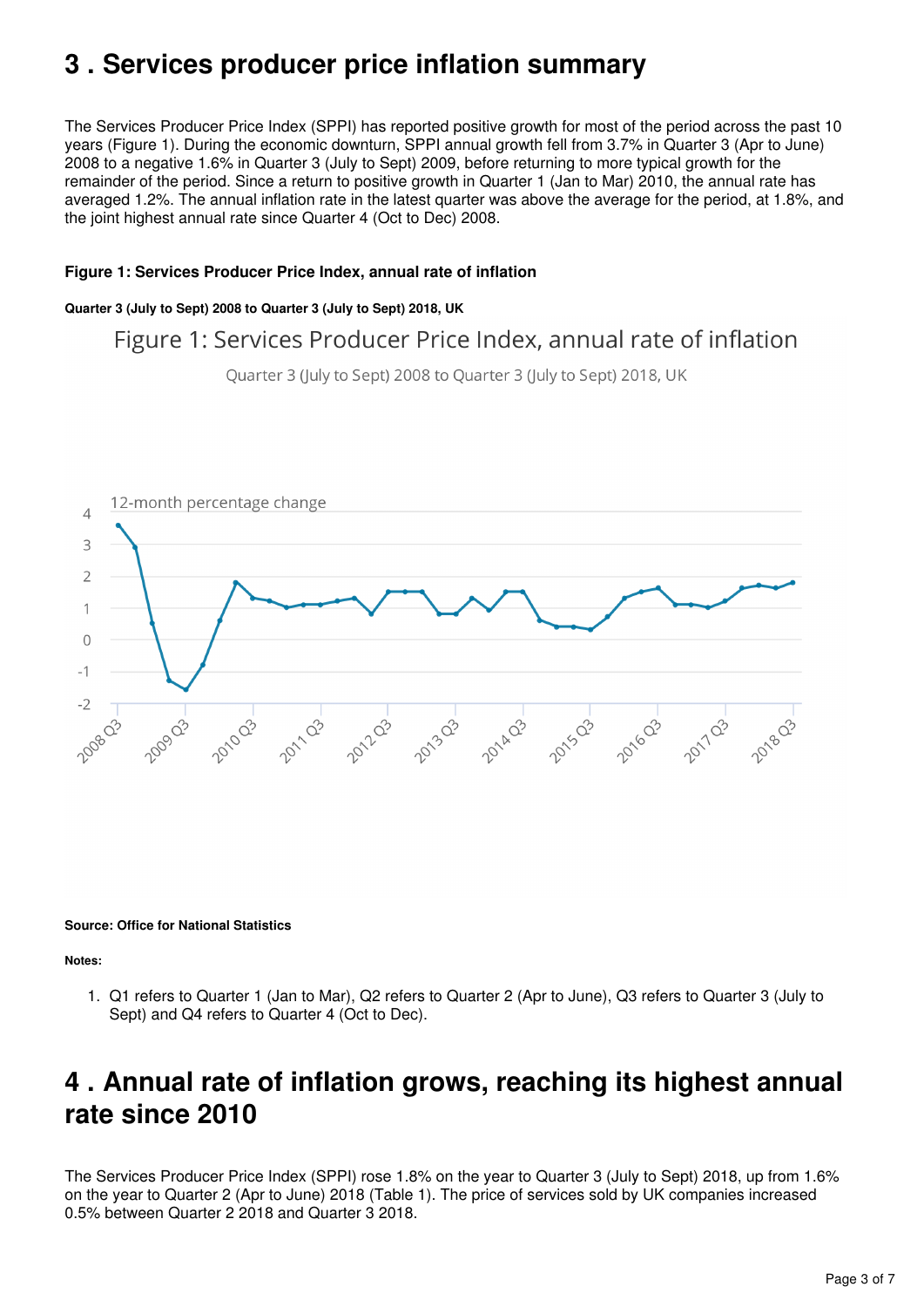The annual rate has remained positive since Quarter 1 2010, whilst the quarterly rate has remained positive for seven consecutive quarters.

#### Table 1: Services Producer Prices, UK: Quarter 3 (July to Sept) 2018 UK

|      |                |                                   | Percentage change |           |                                                    |  |  |
|------|----------------|-----------------------------------|-------------------|-----------|----------------------------------------------------|--|--|
|      |                | <b>SPPI Index</b><br>$(2010=100)$ | 1-Quarter         | 12-months | Change in the 12-month<br>rate (percentage points) |  |  |
| 2017 | Q2             | 107.7                             | 0.5               | 1.0       | $-0.1$                                             |  |  |
|      | Q3             | 108.1                             | 0.4               | 1.2       | 0.2                                                |  |  |
|      | Q4             | 108.4                             | 0.3               | 1.6       | 0.4                                                |  |  |
| 2018 | Q1             | 109.0                             | 0.6               | 1.7       | 0.1                                                |  |  |
|      | Q2             | 109.4                             | 0.4               | 1.6       | $-0.1$                                             |  |  |
|      | Q <sub>3</sub> | 110.0                             | 0.5               | 1.8       | 0.2                                                |  |  |

Source: Office for National Statistics

#### **Notes**

- 1. Q1 refers to Quarter 1 (Jan to Mar). **[Back to table](#page-0-0)**
- 2. Q2 refers to Quarter 2 (Apr to June), Q3 refers to Quarter 3 (July to Sept) and Q4 refers to Quarter 4 (Oct to Dec). [Back to table](#page-0-0)

### <span id="page-3-0"></span>**5 . Transportation and storage services provided the largest upward contribution to the annual rate**

Of the 10 sections (as defined by the [Standard Industrial Classification 2007: SIC 2007\)](https://www.ons.gov.uk/methodology/classificationsandstandards/ukstandardindustrialclassificationofeconomicactivities/uksic2007) that are combined to form the Services Producer Price Index (SPPI), nine showed annual price increases. Only prices for accommodation and food services are lower now than they were in Quarter 3 (July to Sept) 2017 (Table 2). Nine industries showed quarterly price increases, with only water supply, sewerage and waste management services falling since Quarter 2 (Apr to June) 2018.

Education services showed the largest price increase on the year to Quarter 3 2018 at 7.2% (Table 2). The annual rate was driven by adult education services within business and administration studies.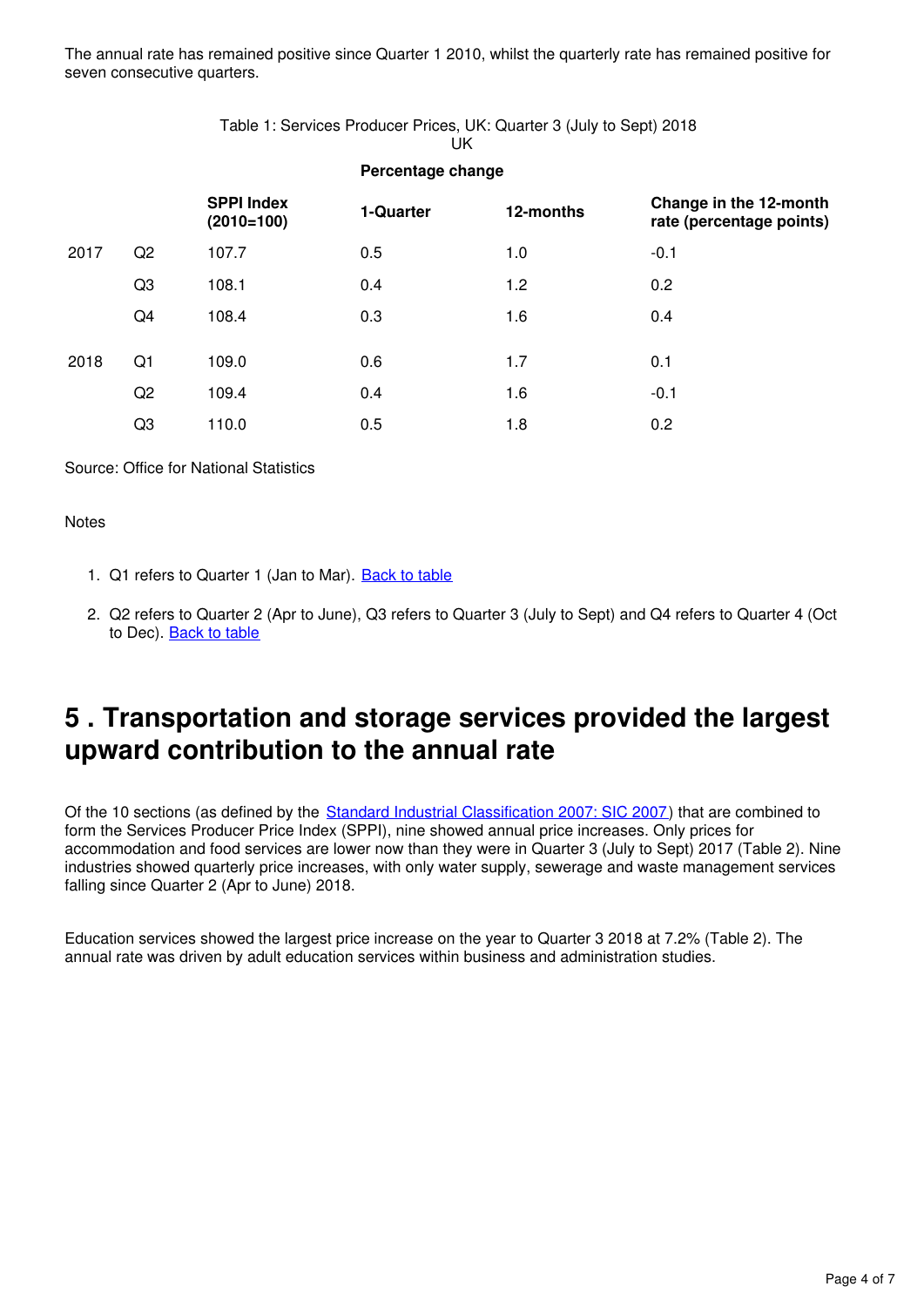Table 2: Services Producer Price Inflation, 1-quarter and 12-month percentage change to Quarter 3 (July to Sept) 2018 UK

| Service group                                     | Percentage change |           |  |  |
|---------------------------------------------------|-------------------|-----------|--|--|
|                                                   | 1-quarter         | 12-months |  |  |
| Water supply, sewerage and waste management -0.1  |                   | 1.9       |  |  |
| Repair and maintenance of motor vehicles          | 0.7               | 3.1       |  |  |
| Transportation and storage                        | 1.0               | 2.9       |  |  |
| Accommodation and food                            | $0.5^{\circ}$     | $-2.6$    |  |  |
| Information and communication                     | 0.1               | 1.6       |  |  |
| Real estate activities                            | 0.1               | 1.7       |  |  |
| Professional, scientific and technical activities | 0.7               | 2.0       |  |  |
| Administrative and support services               | 0.6               | 1.4       |  |  |
| Education                                         | 0.6               | 7.2       |  |  |
| Other services                                    | 0.8               | 1.2       |  |  |
| <b>SPPI</b>                                       | 0.5               | 1.8       |  |  |

Source: Office for National Statistics

#### **Notes**

1. The section level SPPIs are an aggregate of individual industry level SPPIs (excluding Financial Intermediation) published in the SPPI Statistical Bulletin. They do not provide full coverage of the service sector. [Back to table](#page-0-0)

Transportation and storage services provided the largest upward contribution to the annual rate of 1.8%, contributing 0.56 percentage points (Figure 2). Prices for transportation and storage services rose 2.9% over the year (Table 2), driven by business airfares whose prices increased 5.2% on the year.

Professional, scientific and technical services provided the second-largest upward contribution to the annual rate (0.55 percentage points). The 12-month rate was 2.0% in Quarter 3 2018, up from 1.7% in Quarter 2 2018. Accountancy services were the main contributor to the rate with prices increasing 6.6% on the year.

Professional, scientific and technical services were also the main contributor to the quarterly rate of 0.5%, contributing 0.17 percentage points (Figure 2). Prices within the industry increased 0.7% between Quarter 2 2018 and Quarter 3 2018, driven mainly by prices for accountancy services. Accountancy services increased 3.2% on the quarter; this is the joint highest annual rate for this index since 2010.

Accommodation and food provided the only downward contribution to the annual rate (negative 0.14 percentage points). Prices within the industry fell 2.6% on the year; this is the fourth consecutive quarter when annual rates have been negative. The main driver to the decrease was licensed hotels and motels with restaurants where prices fell 6.5% on the year.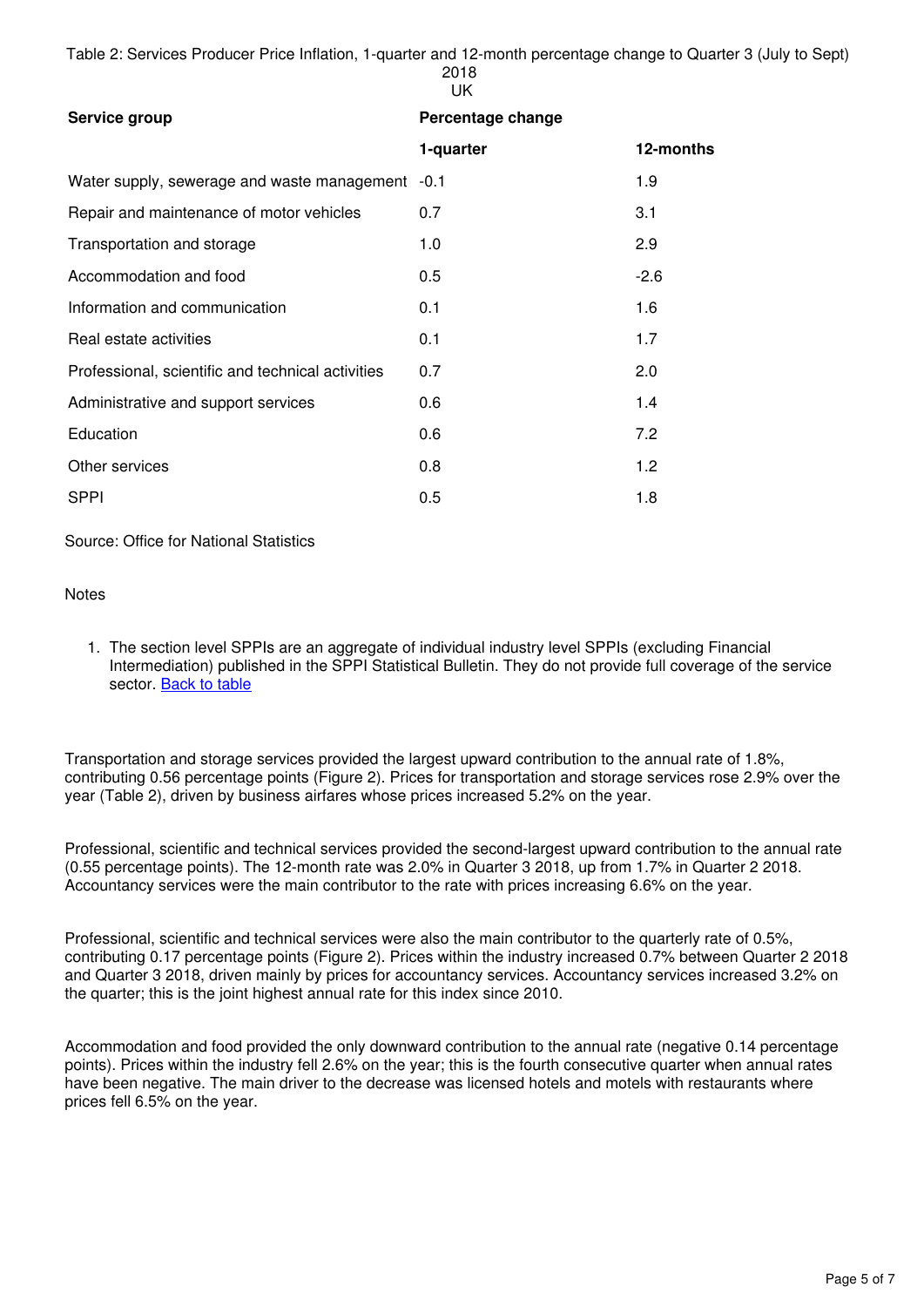#### **Figure 2: Services Producer Price Index, contribution to 1-quarter and 12-month growth rates**

#### **Quarter 3 (July to Sept) 2018, UK**

### Figure 2: Services Producer Price Index, contribution to 1quarter and 12-month growth rates

Quarter 3 (July to Sept) 2018, UK



#### **Source: Office for National Statistics**

**Notes:**

- 1. The section-level SPPIs are an aggregate of the individual industry-level SPPIs (excluding financial intermediation) published in the SPPI Statistical Bulletin. They do not provide full coverage of the sections listed.
- 2. Q1 refers to Quarter 1 (Jan to Mar), Q2 refers to Quarter 2 (Apr to June), Q3 refers to Quarter 3 (July to Sept) and Q4 refers to Quarter 4 (Oct to Dec).

### <span id="page-5-0"></span>**6 . Links to related statistics**

In addition to the data included within this statistical bulletin, the following detailed datasets are available.

Details of when the annual and monthly inflation rates were previously higher than, lower than, or at the same rate as the current quarter are shown in the [Services producer price inflation \(SPPI\) records.](https://www.ons.gov.uk/economy/inflationandpriceindices/datasets/servicesproducerpriceindexsppirecords)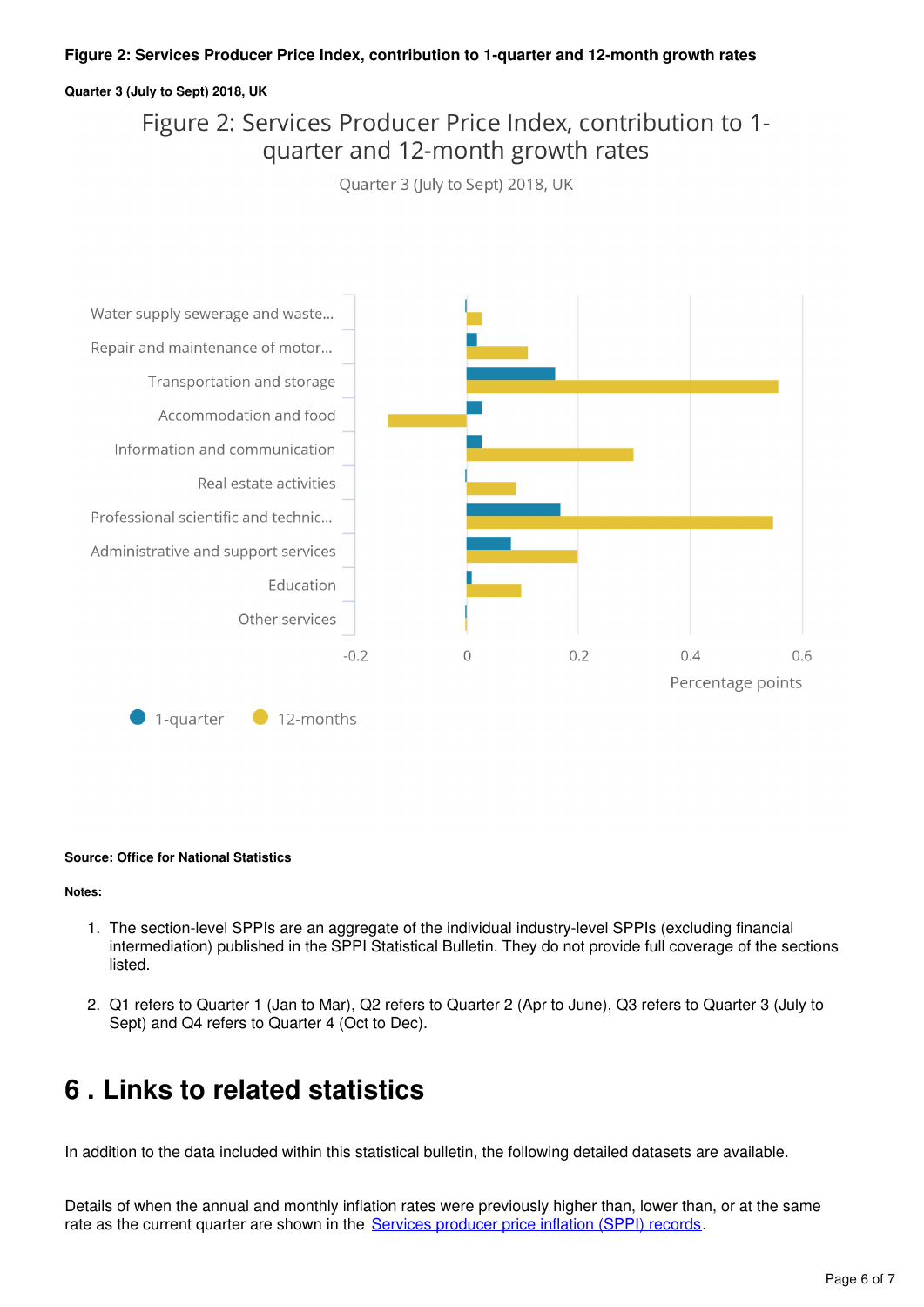A summary of the revisions to SPPI data is available in the **SPPI revision triangles**[.](https://www.ons.gov.uk/economy/inflationandpriceindices/datasets/servicesproducerpriceindexsppirevisionstriangle)

Other important measures of inflation and prices include the [Consumer Prices Index \(CPI\)](https://www.ons.gov.uk/economy/inflationandpriceindices/bulletins/consumerpriceinflation/previousReleases) and the Producer Price Index (PPI).

The Consumer Price Index estimates the rate at which the price of goods or services bought by households rise or fall using price indices.

The Producer Price Index measures changes in the prices of goods bought and sold by UK manufacturers, including price indices of materials and fuels purchased (input prices) and factory gate prices (output prices).

## <span id="page-6-0"></span>**7 . Quality and methodology**

The [Services Producer Price Indices \(SPPI\) Quality and Methodology information report](https://www.ons.gov.uk/economy/inflationandpriceindices/qmis/servicesproducerpriceindicesqmi) contains important information on:

- the strengths and limitations of the data and how it compares with related data
- uses and users of the data
- how the output was created
- the quality of the output including the accuracy of the data

If you would like more information about the reliability of the data, the latest [SPPI standard errors](https://www.ons.gov.uk/economy/inflationandpriceindices/articles/ukservicesproducerpriceindexsppistandarderrors/2016to2017) were published on 4 December 2017. The article presents calculated standard errors for the period between Quarter 1 (Jan to Mar) 2016 and Quarter 3 (July to Sept) 2017, for both quarter-on-quarter and 12-month growth. A previous SPPI [standard errors article](https://www.ons.gov.uk/releases/ukservicesproducerpriceindexsppi2012to2016) presents the calculated standard errors for the period Quarter 2 (Apr to June) 2012 to Quarter 1 (Jan to Mar) 2016.

[Guidance on using indices in indexation clauses](https://www.ons.gov.uk/economy/inflationandpriceindices/methodologies/pricesuserguidancemethodologyanddevelopments) (2015) has been published. It covers producer prices, services producer prices and consumer prices.

Detailed information on the methods used to compile the SPPI is available in the SPPI manual.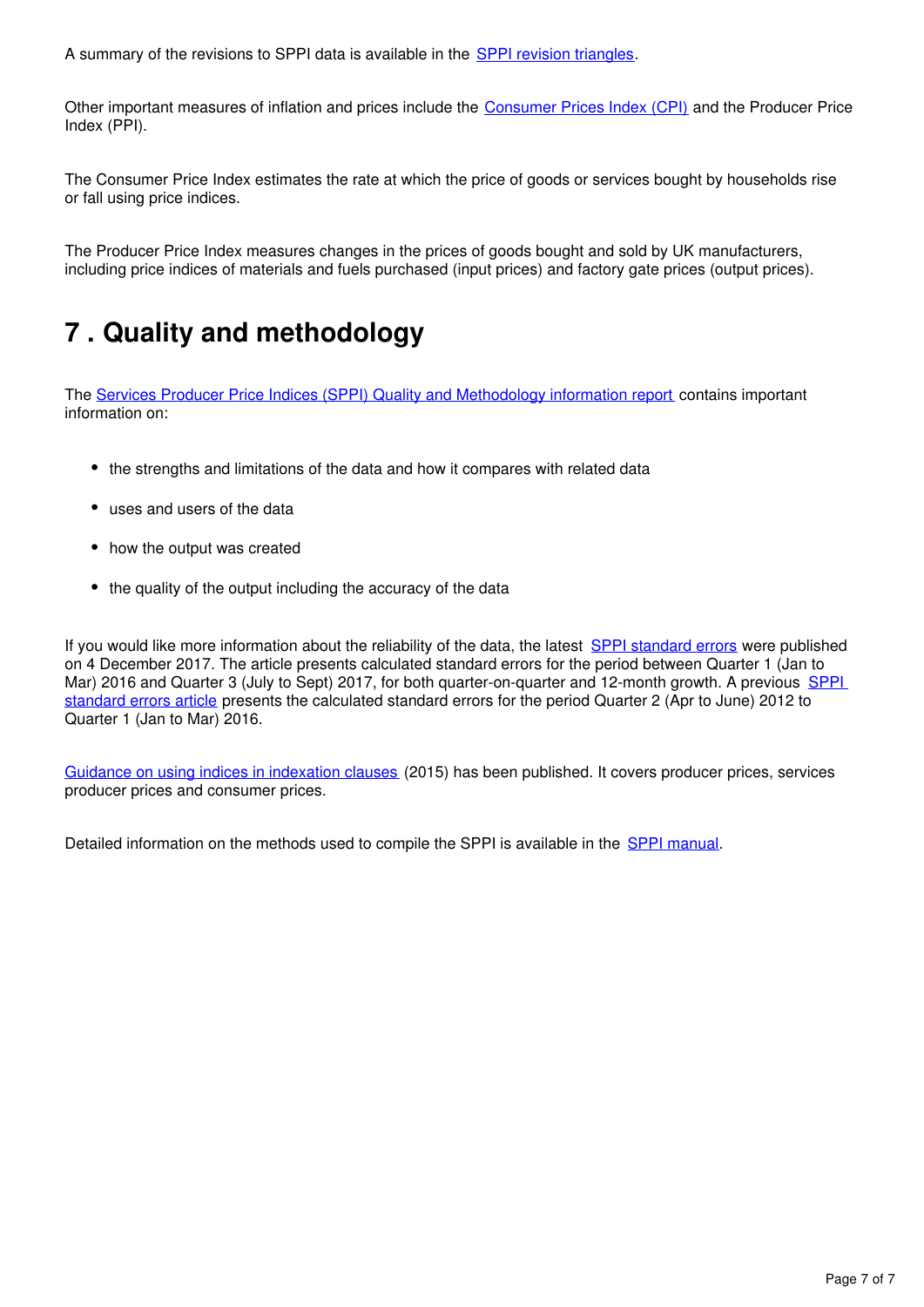|                |              | Gross Sector $1,2,4$<br>SPPI - All services |      |                       | Net Sector $1,3,4$<br>SPPI - All services |         |  |
|----------------|--------------|---------------------------------------------|------|-----------------------|-------------------------------------------|---------|--|
|                |              |                                             |      |                       |                                           |         |  |
|                | Index        | percentage<br>change over                   |      |                       | percentage<br>change over                 |         |  |
|                | $(2010=100)$ | Quarter                                     | Year | Index<br>$(2010=100)$ | Quarter                                   | Year    |  |
|                | 9907010000   |                                             |      | 9907020000            |                                           |         |  |
|                | K8ZU         |                                             |      | K8ZW                  |                                           |         |  |
| 2014 Q4        | 104.8        |                                             | 0.6  | 105.4                 | $\overline{\phantom{a}}$                  | 0.7     |  |
| 2015 Q1        | 104.6        | $-0.2$                                      | 0.4  | 105.4                 | $\overline{\phantom{0}}$                  | 0.6     |  |
| Q2             | 105.0        | 0.4                                         | 0.4  | 105.7                 | 0.3                                       | 0.5     |  |
| Q3             | 105.1        | 0.1                                         | 0.3  | 105.7                 |                                           | 0.3     |  |
| Q <sub>4</sub> | 105.5        | 0.4                                         | 0.7  | 106.2                 | 0.5                                       | 0.8     |  |
| 2016 Q1        | 106.0        | 0.5                                         | 1.3  | 106.7                 | 0.5                                       | 1.2     |  |
| Q2             | 106.6        | 0.6                                         | 1.5  | 107.2                 | 0.5                                       | 1.4     |  |
| Q3             | 106.8        | 0.2                                         | 1.6  | 107.4                 | 0.2                                       | $1.6$   |  |
| Q <sub>4</sub> | 106.7        | $-0.1$                                      | 1.1  | 107.4                 | $\overline{\phantom{0}}$                  | 1.1     |  |
| 2017 Q1        | 107.2        | 0.5                                         | 1.1  | 107.9                 | 0.5                                       | 1.1     |  |
| Q2             | 107.7        | 0.5                                         | 1.0  | 108.3                 | 0.4                                       | $1.0\,$ |  |
| Q <sub>3</sub> | 108.1r       | 0.4                                         | 1.2  | 108.7                 | 0.4                                       | $1.2$   |  |
| Q <sub>4</sub> | 108.4        | 0.3                                         | 1.6  | 109.2                 | 0.5                                       | 1.7     |  |
| 2018 Q1        | 109.0        | 0.6                                         | 1.7  | 109.8                 | 0.5                                       | 1.8     |  |
| Q2             | 109.4p       | 0.4                                         | 1.6  | 110.1p                | 0.3                                       | 1.7     |  |
| Q <sub>3</sub> | 110.0p       | 0.5                                         | 1.8  | 110.8p                | 0.6                                       | 1.9     |  |
|                |              |                                             |      |                       |                                           |         |  |

1 The aggregate SPPI is an aggregate of the individual industry level SPPIs (excluding Financial Intermediation). It does not provided full coverage of the service sector.

- 2 The Gross Sector series is calculated using weights based on sales from all transactions in the UK to UK businesses and government.
- 3 The Net Sector series is calculated using weights based on sales to UK businesses and government who are not part of the service sector.
- 4 Not all of the industry-level SPPIs used to construct the aggregate SPPI are National Statistics.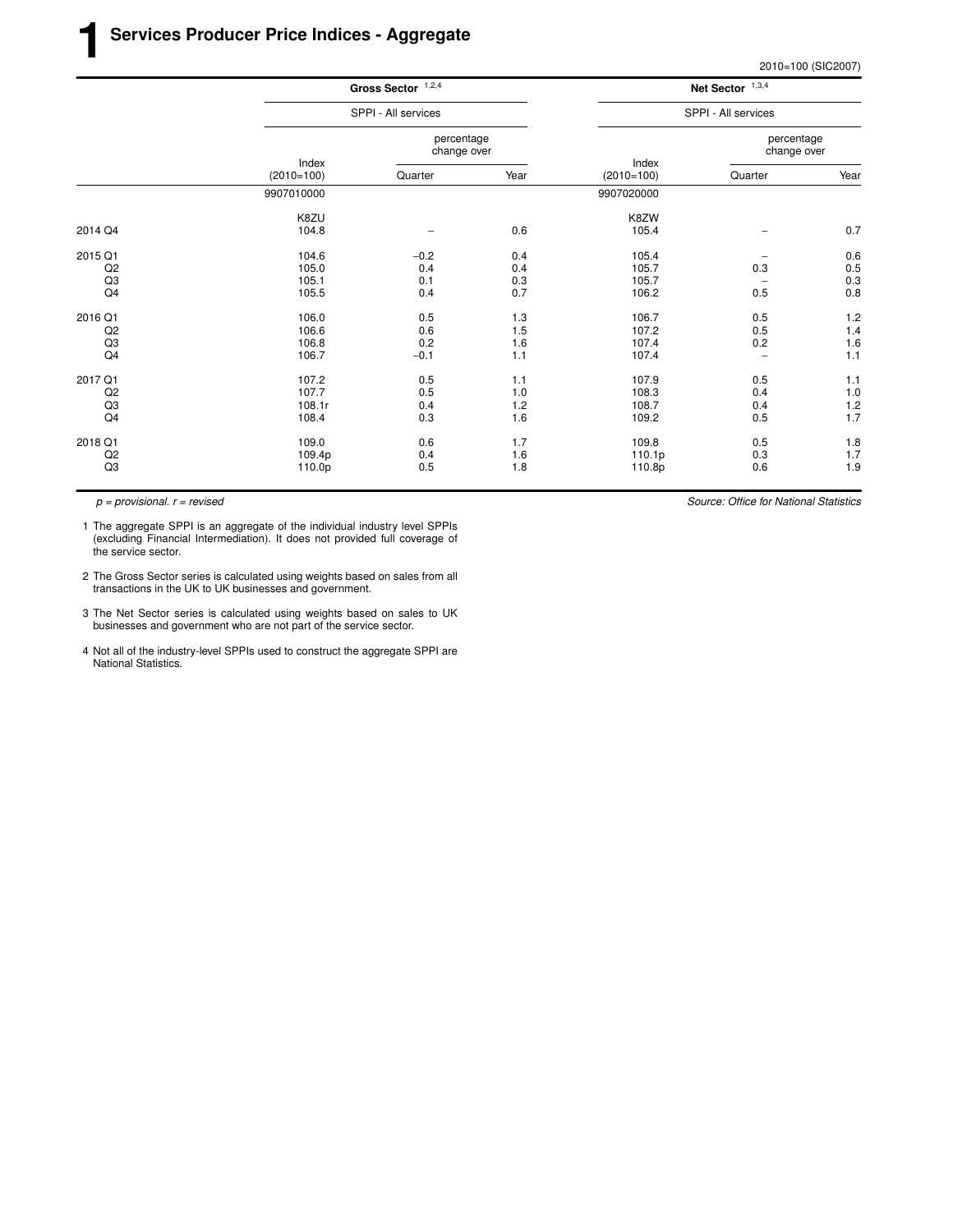## **2 Ser vices Producer Price Indices - Section 1,2**

2010=100 (SIC2007)

|                           | <b>Water Supply, Sewerage</b><br>and Waste Management |                                                  |                                   | Wholesale, Retail Trade; Repair of<br><b>Motor Vehicles and Motorcycles</b> |                           |                                 |
|---------------------------|-------------------------------------------------------|--------------------------------------------------|-----------------------------------|-----------------------------------------------------------------------------|---------------------------|---------------------------------|
|                           |                                                       | percentage<br>change over                        |                                   |                                                                             | percentage<br>change over |                                 |
|                           | Index<br>$(2010=100)$                                 | Quarter                                          | Year                              | Index<br>$(2010=100)$                                                       | Quarter                   | Year                            |
|                           | 9907101000                                            |                                                  |                                   | 9907103000                                                                  |                           |                                 |
| 2014 Q4                   | MF8N<br>103.6                                         | $-1.6$                                           | $-2.0$                            | MF <sub>2</sub> J<br>113.0                                                  | 0.4                       | 2.3                             |
| 2015 Q1<br>Q2<br>Q3       | 98.8<br>99.3<br>97.1                                  | $-4.6$<br>0.5<br>$-2.2$                          | $-6.2$<br>$-6.7$<br>$-7.8$        | 113.8<br>114.4<br>114.7                                                     | 0.7<br>0.5<br>0.3         | 1.7<br>2.1<br>1.9               |
| Q4                        | 93.9                                                  | $-3.3$                                           | $-9.4$                            | 115.0                                                                       | 0.3                       | 1.8                             |
| 2016 Q1<br>Q2<br>Q3<br>Q4 | 93.0<br>95.5<br>95.5<br>96.6                          | $-1.0$<br>2.7<br>$\overline{\phantom{0}}$<br>1.2 | $-5.9$<br>$-3.8$<br>$-1.6$<br>2.9 | 115.6<br>116.3<br>116.4<br>117.3                                            | 0.5<br>0.6<br>0.1<br>0.8  | 1.6<br>1.7<br>1.5<br>2.0        |
| 2017 Q1<br>Q2<br>Q3<br>Q4 | 98.5<br>99.2<br>102.1<br>102.9                        | 2.0<br>0.7<br>2.9<br>0.8                         | 5.9<br>3.9<br>6.9<br>6.5          | 117.7<br>119.2<br>120.4<br>121.1                                            | 0.3<br>1.3<br>1.0<br>0.6  | 1.8<br>$\frac{2.5}{3.4}$<br>3.2 |
| 2018 Q1<br>Q2<br>Q3       | 103.4<br>104.1p<br>104.0p                             | 0.5<br>0.7<br>$-0.1$                             | 5.0<br>4.9<br>1.9                 | 122.4<br>123.2p<br>124.1p                                                   | 1.1<br>0.7<br>0.7         | 4.0<br>3.4<br>3.1               |

|                |                       | <b>Transportation and Storage</b> |      | <b>Accommodation and Food</b> |                           |        |
|----------------|-----------------------|-----------------------------------|------|-------------------------------|---------------------------|--------|
|                |                       | percentage<br>change over         |      |                               | percentage<br>change over |        |
|                | Index<br>$(2010=100)$ | Quarter                           | Year | Index<br>$(2010=100)$         | Quarter                   | Year   |
|                | 9907104000            |                                   |      | 9907105000                    |                           |        |
|                | MF <sub>2</sub> K     |                                   |      | MF <sub>2</sub> L             |                           |        |
| 2014 Q4        | 105.7                 | 0.2                               | 1.8  | 108.6                         | $-1.9$                    | $-2.6$ |
| 2015 Q1        | 106.2                 | 0.5                               | 1.3  | 107.3                         | $-1.2$                    | 3.5    |
| Q2             | 106.3                 | 0.1                               | 0.9  | 109.7                         | 2.2                       | $-1.2$ |
| Q3             | 106.4                 | 0.1                               | 0.9  | 109.6                         | $-0.1$                    | $-1.0$ |
| Q <sub>4</sub> | 106.7                 | 0.3                               | 0.9  | 109.6                         | $\overline{\phantom{0}}$  | 0.9    |
| 2016 Q1        | 106.8                 | 0.1                               | 0.6  | 109.2                         | $-0.4$                    | 1.8    |
| Q <sub>2</sub> | 107.1                 | 0.3                               | 0.8  | 109.8                         | 0.5                       | 0.1    |
| Q3             | 107.7                 | 0.6                               | 1.2  | 111.8                         | 1.8                       | 2.0    |
| Q4             | 108.1                 | 0.4                               | 1.3  | 109.8                         | $-1.8$                    | 0.2    |
| 2017 Q1        | 108.8                 | 0.6                               | 1.9  | 109.8                         |                           | 0.5    |
| Q2             | 109.2                 | 0.4                               | 2.0  | 112.3                         | 2.3                       | 2.3    |
| Q <sub>3</sub> | 109.6r                | 0.4                               | 1.8  | 112.7                         | 0.4                       | 0.8    |
| Q4             | 110.3r                | 0.6                               | 2.0  | 108.8                         | $-3.5$                    | $-0.9$ |
| 2018 Q1        | 111.4                 | 1.0                               | 2.4  | 108.3                         | $-0.5$                    | $-1.4$ |
| Q2             | 111.7p                | 0.3                               | 2.3  | 109.2p                        | 0.8                       | $-2.8$ |
| Q3             | 112.8p                | 1.0                               | 2.9  | 109.8p                        | 0.5                       | $-2.6$ |
|                |                       |                                   |      |                               |                           |        |

 $p =$  provisional.  $r =$  revised

 $\equiv$ 

1 The section-level SPPIs are an aggregate of individual industry-level SPPIs (excluding Financial Intermediation). They do not provide full coverage of the section listed.

2 Not all of the industry-level SPPIs used to construct the section-level SPPIs are National Statistics.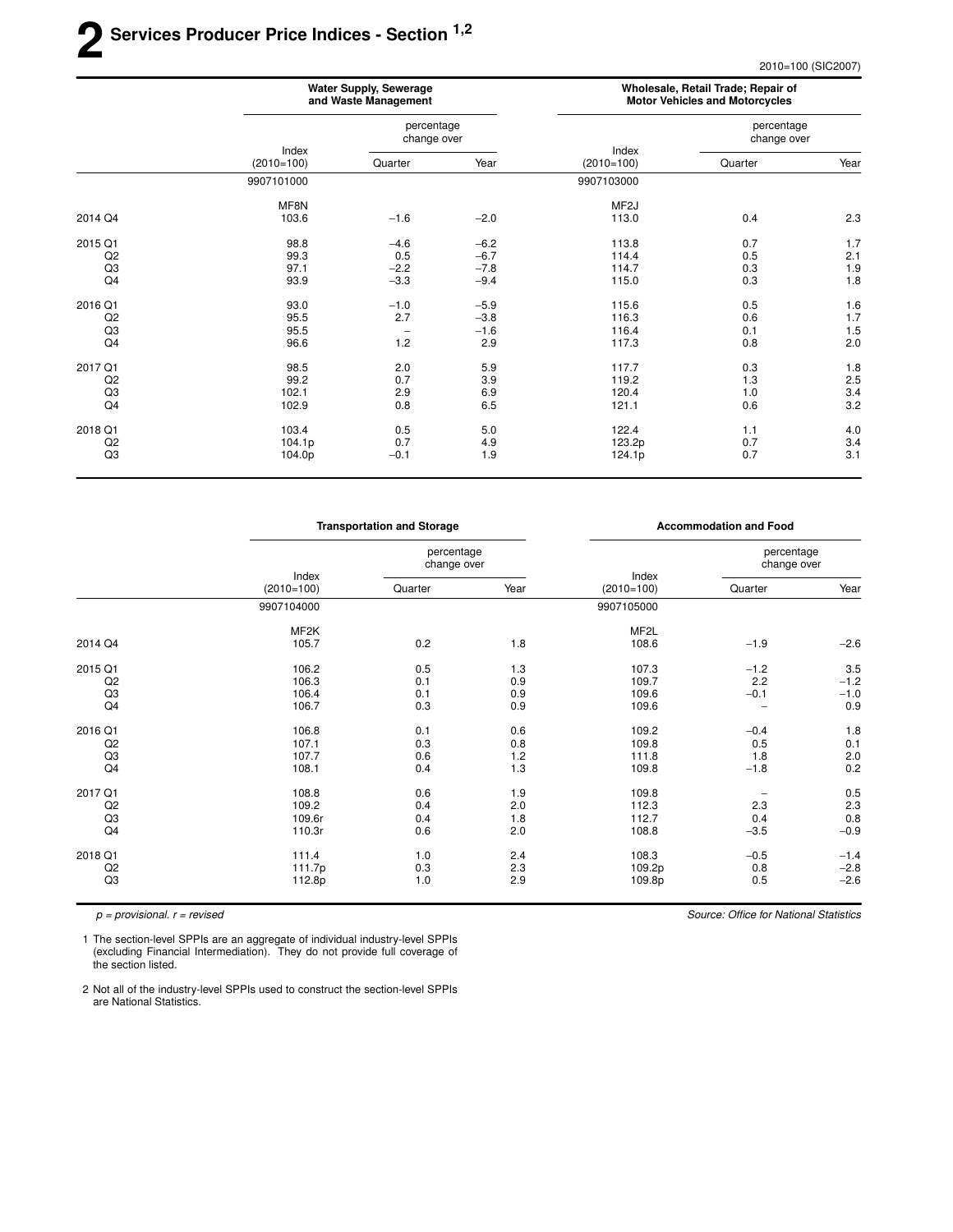### 2<sup>Se</sup> **Ser vices Producer Price Indices - Section 1,2**

|                |                       | <b>Information and Communication</b> |        |                       | <b>Real Estate Activities</b> |         |
|----------------|-----------------------|--------------------------------------|--------|-----------------------|-------------------------------|---------|
|                |                       | percentage<br>change over            |        |                       | percentage<br>change over     |         |
|                | Index<br>$(2010=100)$ | Quarter                              | Year   | Index<br>$(2010=100)$ | Quarter                       | Year    |
|                | 9907106000            |                                      |        | 9907108000            |                               |         |
|                | MF <sub>2</sub> M     |                                      |        | MF8P                  |                               |         |
| 2014 Q4        | 99.3                  | 0.3                                  | $-0.5$ | 103.4                 | 0.9                           | 3.5     |
| 2015 Q1        | 97.6                  | $-1.7$                               | $-1.1$ | 103.9                 | 0.5                           | 3.3     |
| Q <sub>2</sub> | 97.7                  | 0.1                                  | $-0.2$ | 105.6                 | 1.6                           | 4.1     |
| Q3             | 98.3                  | 0.6                                  | $-0.7$ | 106.7                 | 1.0                           | 4.1     |
| Q4             | 98.4                  | 0.1                                  | $-0.9$ | 108.0                 | 1.2                           | 4.4     |
| 2016 Q1        | 99.0                  | 0.6                                  | 1.4    | 108.8                 | 0.7                           | 4.7     |
| Q <sub>2</sub> | 100.8                 | 1.8                                  | 3.2    | 109.7                 | 0.8                           | $3.9\,$ |
| Q3             | 101.0                 | 0.2                                  | 2.7    | 109.7                 | $\overline{\phantom{m}}$      | $2.8\,$ |
| Q <sub>4</sub> | 100.1                 | $-0.9$                               | 1.7    | 109.9                 | 0.2                           | 1.8     |
| 2017 Q1        | 101.3                 | 1.2                                  | 2.3    | 110.4                 | 0.5                           | 1.5     |
| Q2             | 101.4                 | 0.1                                  | 0.6    | 111.0                 | 0.5                           | 1.2     |
| Q3             | 101.4                 |                                      | 0.4    | 111.8                 | 0.7                           | $1.9$   |
| Q <sub>4</sub> | 101.4r                |                                      | 1.3    | 112.7                 | 0.8                           | 2.5     |
| 2018 Q1        | 102.2                 | 0.8                                  | 0.9    | 113.1                 | 0.4                           | 2.4     |
| Q2             | 102.9p                | 0.7                                  | 1.5    | 113.6p                | 0.4                           | $2.3\,$ |
| Q <sub>3</sub> | 103.0p                | 0.1                                  | 1.6    | 113.7p                | 0.1                           | 1.7     |
|                |                       |                                      |        |                       |                               |         |

|                |                       | Professional, Scientific and<br><b>Technical Activities</b> |      | <b>Administrative and Support Services</b> |                           |         |
|----------------|-----------------------|-------------------------------------------------------------|------|--------------------------------------------|---------------------------|---------|
|                |                       | percentage<br>change over                                   |      |                                            | percentage<br>change over |         |
|                | Index<br>$(2010=100)$ | Quarter                                                     | Year | Index<br>$(2010=100)$                      | Quarter                   | Year    |
|                | 9907109000            |                                                             |      | 9907110000                                 |                           |         |
|                | MF8Q                  |                                                             |      | MF8R                                       |                           |         |
| 2014 Q4        | 108.8                 |                                                             | 1.2  | 102.0                                      |                           | $-0.5$  |
| 2015 Q1        | 109.4                 | 0.6                                                         | 0.8  | 102.0                                      |                           | $-0.6$  |
| Q <sub>2</sub> | 109.7                 | 0.3                                                         | 1.0  | 102.2                                      | 0.2                       | $-0.5$  |
| Q <sub>3</sub> | 109.5                 | $-0.2$                                                      | 0.6  | 101.3                                      | $-0.9$                    | $-0.7$  |
| Q4             | 110.2                 | 0.6                                                         | 1.3  | 102.4                                      | 1.1                       | 0.4     |
| 2016 Q1        | 111.4                 | 1.1                                                         | 1.8  | 102.0                                      | $-0.4$                    |         |
| Q <sub>2</sub> | 111.6                 | 0.2                                                         | 1.7  | 102.0                                      | -                         | $-0.2$  |
| Q <sub>3</sub> | 111.6                 |                                                             | 1.9  | 102.0                                      |                           | 0.7     |
| Q <sub>4</sub> | 111.8                 | 0.2                                                         | 1.5  | 102.0                                      |                           | $-0.4$  |
| 2017 Q1        | 111.8                 |                                                             | 0.4  | 102.0                                      |                           |         |
| Q2             | 112.1                 | 0.3                                                         | 0.4  | 102.5                                      | 0.5                       | $0.5\,$ |
| Q <sub>3</sub> | 112.6r                | 0.4                                                         | 0.9  | 102.7                                      | 0.2                       | 0.7     |
| Q <sub>4</sub> | 113.8                 | 1.1                                                         | 1.8  | 102.6                                      | $-0.1$                    | 0.6     |
| 2018 Q1        | 114.3                 | 0.4                                                         | 2.2  | 103.1                                      | 0.5                       | 1.1     |
| Q <sub>2</sub> | 114.0p                | $-0.3$                                                      | 1.7  | 103.5p                                     | 0.4                       | 1.0     |
| Q <sub>3</sub> | 114.8p                | 0.7                                                         | 2.0  | 104.1p                                     | 0.6                       | 1.4     |

 $p =$  provisional.  $r =$  revised

Source: Office for National Statistics

1 The section-level SPPIs are an aggregate of individual industry-level SPPIs (excluding Financial Intermediation). They do not provide full coverage of the section listed.

2 Not all of the industry-level SPPIs used to construct the section-level SPPIs are National Statistics.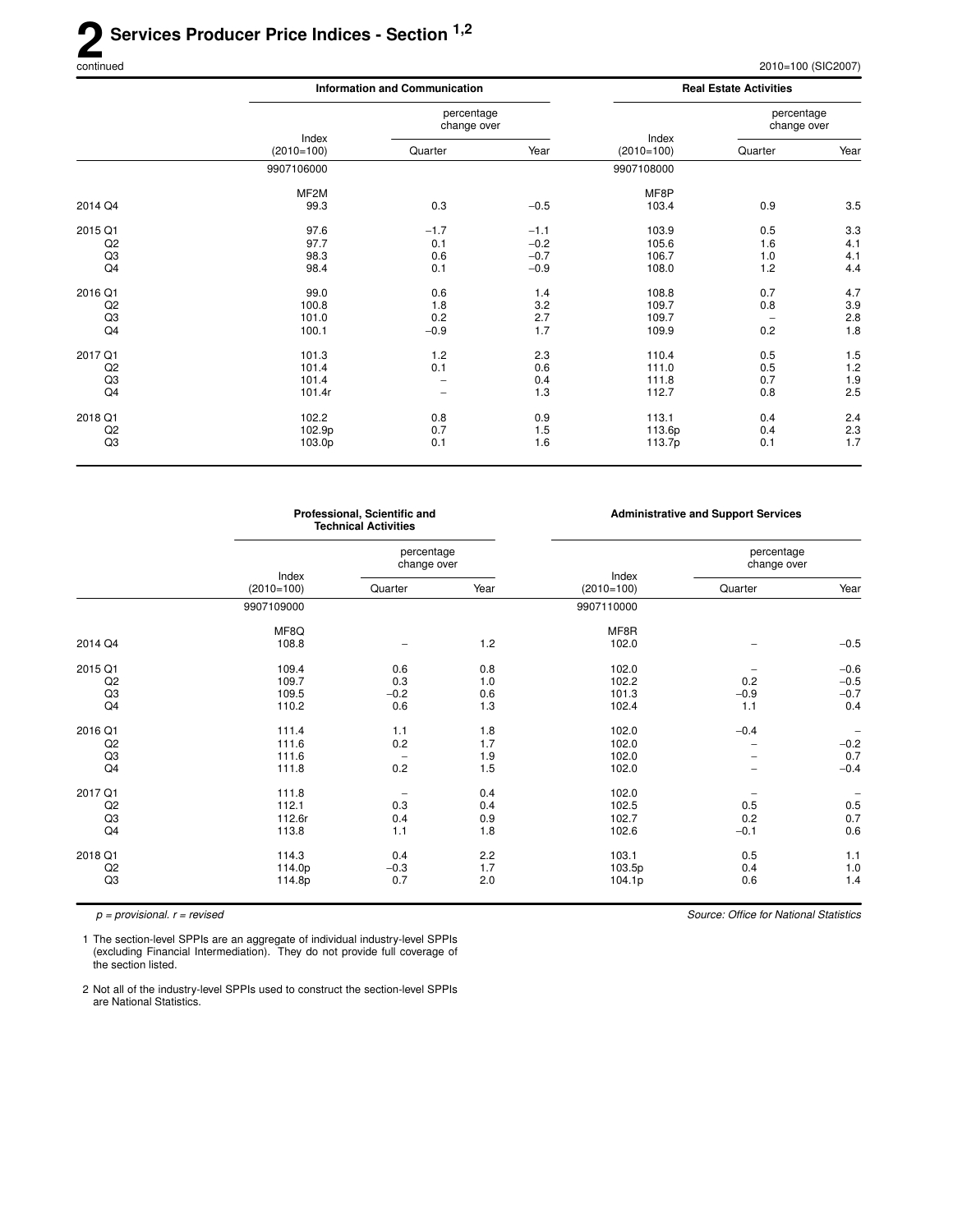Source: Office for National Statistics

|                                                   |                                  | <b>Education</b>                  |                                |                                  | <b>Other Services</b>     |                                      |
|---------------------------------------------------|----------------------------------|-----------------------------------|--------------------------------|----------------------------------|---------------------------|--------------------------------------|
|                                                   |                                  | percentage<br>change over         |                                |                                  | percentage<br>change over |                                      |
|                                                   | Index<br>$(2010=100)$            | Quarter                           | Year                           | Index<br>$(2010=100)$            | Quarter                   | Year                                 |
|                                                   | 9907113000                       |                                   |                                | 9907116000                       |                           |                                      |
| 2014 Q4                                           | MF8S<br>102.8                    | $-1.3$                            | 0.1                            | MF8T<br>102.8                    |                           | 0.7                                  |
| 2015 Q1<br>Q <sub>2</sub><br>Q <sub>3</sub><br>Q4 | 103.2<br>103.4<br>104.5<br>104.5 | 0.4<br>0.2<br>1.1                 | $-0.9$<br>$-0.8$<br>0.3<br>1.7 | 103.6<br>103.9<br>104.0<br>104.3 | 0.8<br>0.3<br>0.1<br>0.3  | 1.5<br>1.1<br>1.2<br>1.5             |
| 2016 Q1<br>Q <sub>2</sub><br>Q <sub>3</sub><br>Q4 | 105.5<br>105.0<br>104.8<br>104.7 | 1.0<br>$-0.5$<br>$-0.2$<br>$-0.1$ | 2.2<br>1.5<br>0.3<br>0.2       | 104.6<br>106.9<br>106.9<br>106.5 | 0.3<br>2.2<br>$-0.4$      | 1.0<br>2.9<br>2.8<br>2.1             |
| 2017 Q1<br>Q2<br>Q <sub>3</sub><br>Q4             | 105.8<br>106.7<br>103.2<br>103.8 | 1.1<br>0.9<br>$-3.3$<br>0.6       | 0.3<br>1.6<br>$-1.5$<br>$-0.9$ | 101.5<br>101.7<br>101.7<br>101.7 | $-4.7$<br>0.2             | $-3.0$<br>$-4.9$<br>$-4.9$<br>$-4.5$ |
| 2018 Q1<br>Q <sub>2</sub><br>Q <sub>3</sub>       | 102.8<br>109.9p<br>110.6p        | $-1.0$<br>6.9<br>0.6              | $-2.8$<br>3.0<br>7.2           | 102.0<br>102.1p<br>102.9p        | 0.3<br>0.1<br>0.8         | 0.5<br>0.4<br>$1.2$                  |

 $p =$  provisional.  $r =$  revised

1 The section-level SPPIs are an aggregate of individual industry-level SPPIs (excluding Financial intermediation). They do not provide full coverage of the section listed.

2 Not all of the industry-level SPPIs used to construct the section-level SPPIs are National Statistics.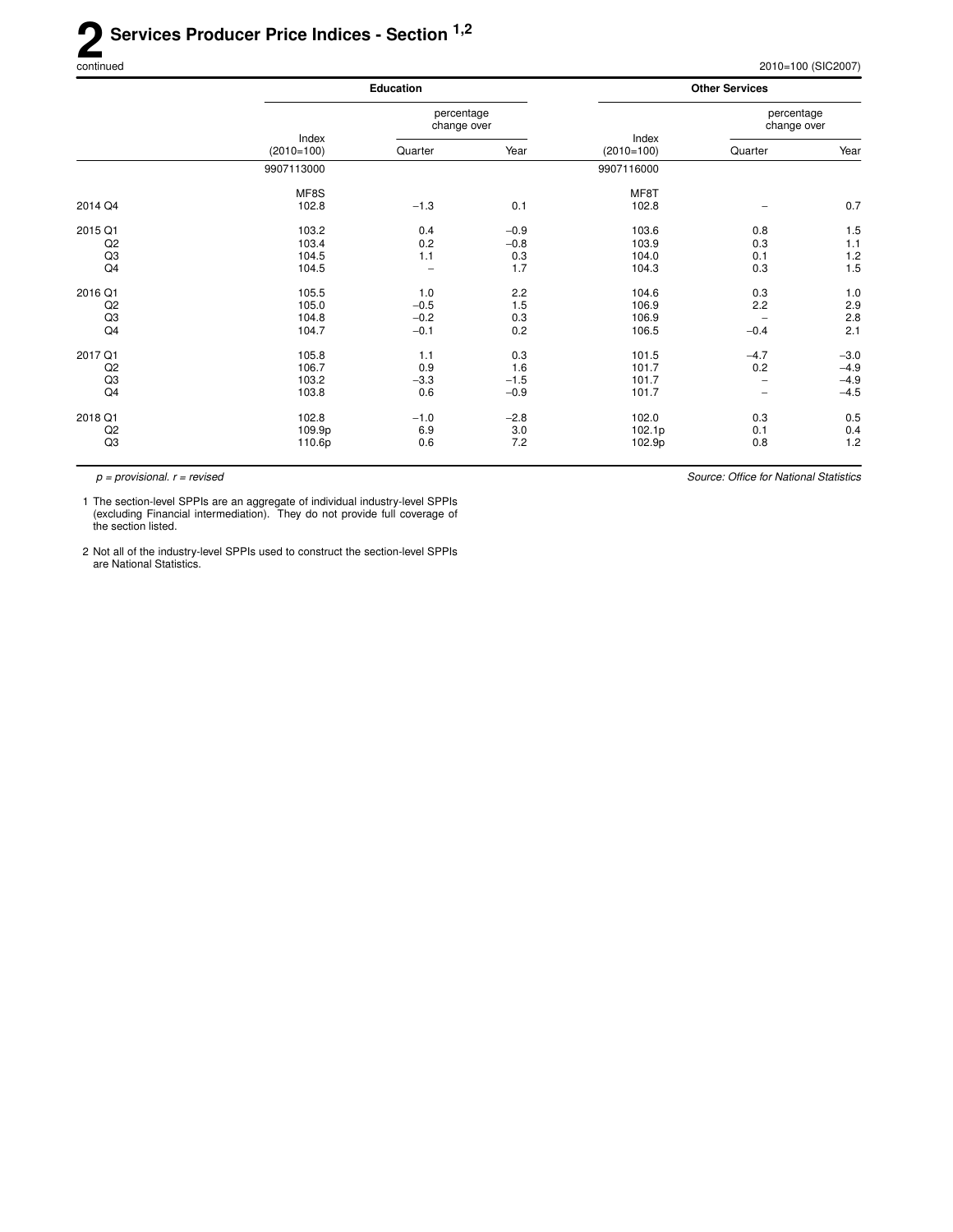|                           |                                                                             | Water Supply, Sewerage and Waste Management |                                                        | Wholesale, Retail Trade; Repair of<br><b>Motor Vehicles and Motorcycles</b> |
|---------------------------|-----------------------------------------------------------------------------|---------------------------------------------|--------------------------------------------------------|-----------------------------------------------------------------------------|
|                           | Sewerage<br>Services <sup>1</sup><br>37.00                                  | Waste<br>Disposal<br>38.11                  | Sorted Recovered<br><b>Materials Services</b><br>38.32 | Motor<br>Vehicles<br>45.20                                                  |
| Annual                    |                                                                             |                                             |                                                        |                                                                             |
|                           | K8PX                                                                        | K8Q3                                        | K8QL                                                   | K8QW                                                                        |
| 2014<br>2015              | 124.8<br>123.6                                                              | 108.6<br>104.5                              | 91.4<br>73.0                                           | 112.4<br>114.5                                                              |
| 2016                      | 121.0                                                                       | 104.5                                       | 66.1                                                   | 116.4                                                                       |
| 2017                      | 120.8                                                                       | 105.0                                       | 84.7                                                   | 119.6                                                                       |
|                           | Percentage change, latest year on previous year                             |                                             |                                                        |                                                                             |
| 2014                      | 3.1                                                                         | 1.7                                         | $-11.0$                                                | 2.6                                                                         |
| 2015                      | $-1.0$                                                                      | $-3.8$                                      | $-20.1$                                                | 1.9                                                                         |
| 2016<br>2017              | $-2.1$<br>$-0.2$                                                            | $\qquad \qquad -$<br>0.5                    | $-9.5$<br>28.1                                         | 1.7<br>2.7                                                                  |
|                           | Quarterly results (not seasonally adjusted)                                 |                                             |                                                        |                                                                             |
|                           |                                                                             |                                             |                                                        |                                                                             |
| 2014 Q4                   | 125.9                                                                       | 108.6                                       | 85.4B                                                  | 113.0                                                                       |
| 2015 Q1<br>Q2             | 125.9<br>122.8                                                              | 104.0<br>104.6                              | 79.0B<br>80.2B                                         | 113.8<br>114.4                                                              |
| Q3                        | 122.8                                                                       | 104.8                                       | 72.0B                                                  | 114.7                                                                       |
| Q4                        | 122.8                                                                       | 104.7                                       | 60.7B                                                  | 115.0                                                                       |
| 2016 Q1                   | 122.8                                                                       | 104.8                                       | 57.0B                                                  | 115.6                                                                       |
| Q <sub>2</sub>            | 120.4                                                                       | 104.3                                       | 67.7B                                                  | 116.3                                                                       |
| Q3                        | 120.4                                                                       | 104.7                                       | 67.1B                                                  | 116.4                                                                       |
| Q4                        | 120.4                                                                       | 104.0                                       | 72.5B                                                  | 117.3                                                                       |
| 2017 Q1                   | 120.4                                                                       | 104.2                                       | 78.9B                                                  | 117.7                                                                       |
| Q2<br>Q3                  | 120.9<br>120.9                                                              | 104.5<br>105.6                              | 80.4B<br>88.5B                                         | 119.2<br>120.4                                                              |
| Q4                        | 120.9                                                                       | 105.8                                       | 91.0B                                                  | 121.1                                                                       |
| 2018 Q1                   | 120.9                                                                       | 105.9                                       | 92.5B                                                  | 122.4                                                                       |
| Q2                        | 120.6p                                                                      | 107.5p                                      | 91.5pB                                                 | 123.2p                                                                      |
| Q3                        | 120.6p                                                                      | 106.6p                                      | 93.0pB                                                 | 124.1p                                                                      |
|                           | Percentage change, latest quarter on previous quarter                       |                                             |                                                        |                                                                             |
| 2014 Q4                   | $\overline{\phantom{a}}$                                                    | 0.1                                         | $-7.3$                                                 | 0.4                                                                         |
| 2015 Q1                   |                                                                             | $-4.2$                                      | $-7.5$                                                 | 0.7                                                                         |
| Q2                        | $-2.5$                                                                      | 0.6                                         | 1.5                                                    | 0.5                                                                         |
| Q3<br>Q4                  |                                                                             | 0.2<br>$-0.1$                               | $-10.2$<br>$-15.7$                                     | 0.3<br>0.3                                                                  |
|                           |                                                                             |                                             |                                                        |                                                                             |
| 2016 Q1<br>Q <sub>2</sub> | $-2.0$                                                                      | 0.1<br>$-0.5$                               | $-6.1$<br>18.8                                         | 0.5<br>0.6                                                                  |
| Q3                        | $\overline{\phantom{0}}$                                                    | 0.4                                         | $-0.9$                                                 | 0.1                                                                         |
| Q4                        |                                                                             | $-0.7$                                      | 8.0                                                    | 0.8                                                                         |
| 2017 Q1                   | $\overline{\phantom{0}}$                                                    | $0.2\,$                                     | $\bf 8.8$                                              | $0.3\,$                                                                     |
| Q2                        | 0.4                                                                         | 0.3                                         | 1.9                                                    | 1.3                                                                         |
| Q3                        | $\overline{\phantom{0}}$                                                    | $1.1$<br>0.2                                | 10.1<br>2.8                                            | 1.0                                                                         |
| Q4                        |                                                                             |                                             |                                                        | 0.6                                                                         |
| 2018 Q1                   |                                                                             | 0.1                                         | 1.6                                                    | 1.1                                                                         |
| Q2<br>Q3                  | $-0.2$<br>$\overline{\phantom{0}}$                                          | 1.5<br>$-0.8$                               | $-1.1$<br>1.6                                          | 0.7<br>0.7                                                                  |
|                           | Percentage change, latest quarter on corresponding quarter of previous year |                                             |                                                        |                                                                             |
|                           |                                                                             |                                             |                                                        |                                                                             |
| 2014 Q4                   | 3.5                                                                         | 1.4                                         | $-12.7$                                                | 2.3                                                                         |
| 2015 Q1                   | 3.5                                                                         | $-3.6$                                      | $-16.7$                                                | 1.7                                                                         |
| Q2<br>Q3                  | $-2.5$<br>$-2.5$                                                            | $-4.5$<br>$-3.4$                            | $-14.2$<br>$-21.8$                                     | 2.1<br>1.9                                                                  |
| Q4                        | $-2.5$                                                                      | $-3.6$                                      | $-28.9$                                                | 1.8                                                                         |
| 2016 Q1                   | $-2.5$                                                                      | $0.8\,$                                     | $-27.8$                                                | 1.6                                                                         |
| Q2                        | $-2.0$                                                                      | $-0.3$                                      | $-15.6$                                                | 1.7                                                                         |
| Q3                        | $-2.0$                                                                      | $-0.1$                                      | $-6.8$                                                 | 1.5                                                                         |
| Q4                        | $-2.0$                                                                      | $-0.7$                                      | 19.4                                                   | 2.0                                                                         |
| 2017 Q1                   | $-2.0$                                                                      | $-0.6$                                      | 38.4                                                   | 1.8                                                                         |
| Q <sub>2</sub><br>Q3      | 0.4                                                                         | 0.2                                         | 18.8<br>31.9                                           | 2.5<br>3.4                                                                  |
| Q4                        | 0.4<br>0.4                                                                  | 0.9<br>1.7                                  | 25.5                                                   | 3.2                                                                         |
|                           |                                                                             |                                             |                                                        |                                                                             |
| 2018 Q1<br>Q2             | 0.4<br>$-0.2$                                                               | 1.6<br>2.9                                  | 17.2<br>13.8                                           | 4.0<br>3.4                                                                  |
| Q3                        | $-0.2$                                                                      | 0.9                                         | 5.1                                                    | 3.1                                                                         |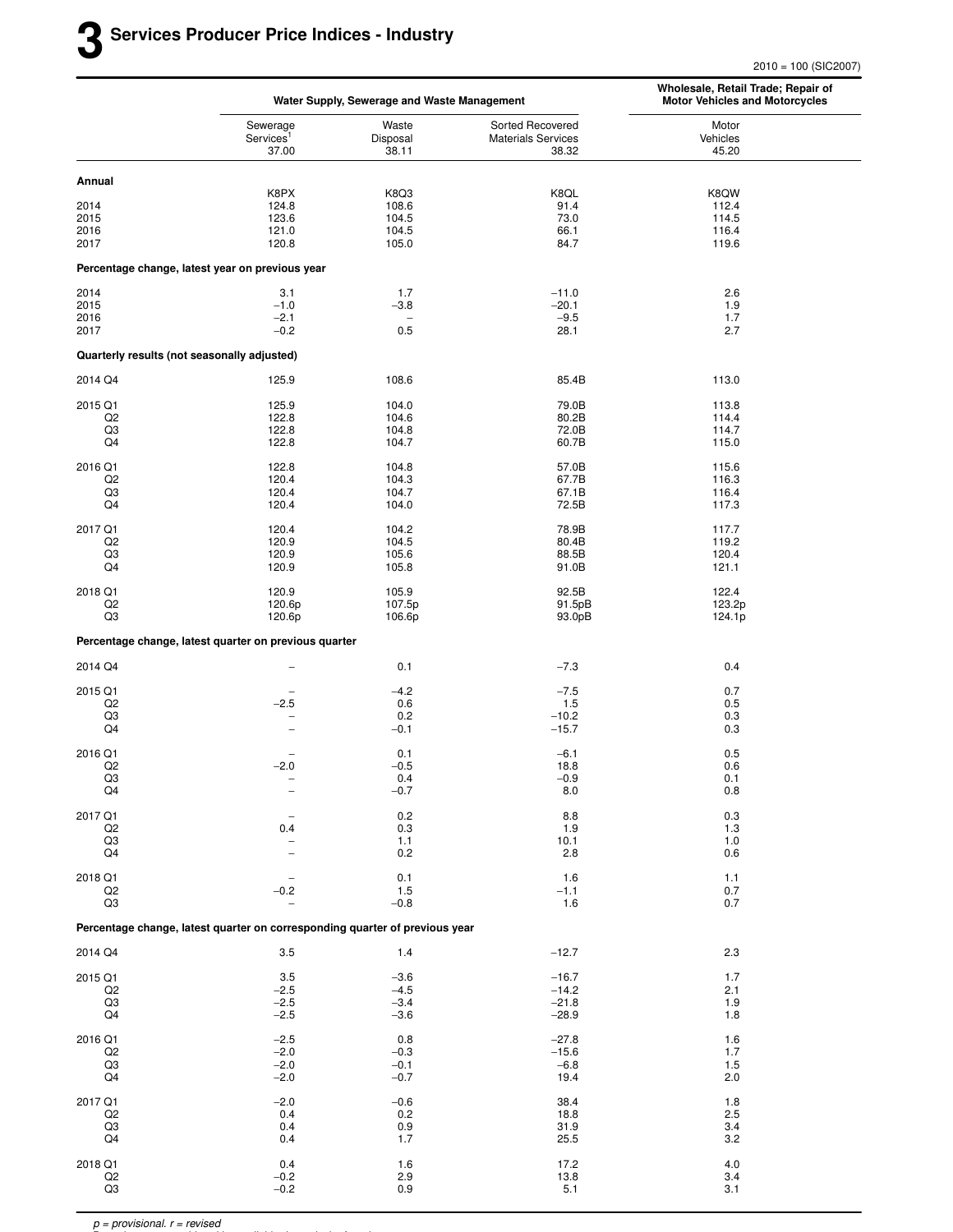|                                             |                                                                                           |                                          |                                          | <b>Transportation and Storage</b>             |                                           |                                                                |
|---------------------------------------------|-------------------------------------------------------------------------------------------|------------------------------------------|------------------------------------------|-----------------------------------------------|-------------------------------------------|----------------------------------------------------------------|
|                                             | <b>Business</b><br>Rail Fares <sup>1</sup><br>49.11                                       | Rail<br>Freight<br>49.21                 | Bus &<br>Coach Hire<br>49.39             | Freight<br>Transport<br>by Road<br>49.41      | Commercial<br>Vehicle<br>Ferries<br>50.11 | Sea<br>& Coastal<br><b>Water Freight</b><br>50.20              |
| Annual                                      |                                                                                           |                                          |                                          |                                               |                                           |                                                                |
| 2014<br>2015<br>2016<br>2017                | K8QY<br>118.0<br>120.6<br>121.4<br>122.9                                                  | K8R2<br>106.0<br>105.1<br>106.1<br>109.4 | K8RE<br>106.8<br>109.4<br>110.1<br>110.8 | K8RO<br>104.8<br>104.6<br>104.8<br>105.5      | K8RW<br>116.8<br>116.8<br>113.5<br>116.3  | <b>K8S5</b><br>103.6<br>110.4<br>116.6<br>117.5                |
|                                             | Percentage change, latest year on previous year                                           |                                          |                                          |                                               |                                           |                                                                |
| 2014<br>2015<br>2016<br>2017                | 2.7<br>2.2<br>0.7<br>1.2                                                                  | 0.6<br>$-0.8$<br>1.0<br>3.1              | 2.1<br>2.4<br>0.6<br>0.6                 | 0.3<br>$-0.2$<br>0.2<br>0.7                   | 13.6<br>$-2.8$<br>2.5                     | $3.5\,$<br>$6.6\,$<br>5.6<br>0.8                               |
| Quarterly results (not seasonally adjusted) |                                                                                           |                                          |                                          |                                               |                                           |                                                                |
| 2014 Q4                                     | 118.0                                                                                     | 105.9F                                   | 107.5                                    | 104.8                                         | 115.3                                     | 105.5                                                          |
| 2015 Q1<br>Q2<br>Q3<br>Q4                   | 120.6<br>120.6<br>120.6<br>120.6                                                          | 104.8F<br>105.5F<br>105.4F<br>104.8F     | 109.2<br>109.4<br>109.5<br>109.6         | 104.8<br>104.5<br>104.5<br>104.7              | 116.6<br>116.4<br>116.6<br>117.6          | 102.9<br>109.9<br>114.1<br>114.9                               |
| 2016 Q1<br>Q2<br>Q3<br>Q4                   | 121.4<br>121.4<br>121.4<br>121.4                                                          | 104.5F<br>105.9F<br>107.0F<br>107.2F     | 109.8<br>110.2<br>110.2<br>110.2         | 105.0<br>105.0<br>104.5<br>104.7              | 112.1<br>112.0<br>114.5<br>115.5          | 115.1<br>115.6<br>117.3<br>118.3                               |
| 2017 Q1<br>Q <sub>2</sub><br>Q3<br>Q4       | 122.9<br>122.9<br>122.9<br>122.9                                                          | 108.3F<br>109.5F<br>109.4F<br>110.3F     | 110.6<br>110.7<br>111.2<br>110.8         | 105.0<br>105.3<br>105.5<br>106.0              | 115.6<br>115.6<br>117.3<br>116.8          | 117.1<br>116.6<br>114.4<br>121.8                               |
| 2018 Q1<br>Q2<br>Q3                         | 126.4<br>126.4p<br>126.4p                                                                 | 110.2F<br>110.9pF<br>112.5pF             | 112.6<br>109.3p<br>112.3p                | 106.2<br>106.7p<br>107.9p                     | 116.6<br>116.0p<br>116.2p                 | 121.1<br>122.6p<br>123.2p                                      |
|                                             | Percentage change, latest quarter on previous quarter                                     |                                          |                                          |                                               |                                           |                                                                |
| 2014 Q4                                     | $\overline{\phantom{0}}$                                                                  | $-0.6$                                   | 0.8                                      | $-0.1$                                        | $-0.9$                                    | 1.8                                                            |
| 2015 Q1<br>Q <sub>2</sub><br>Q3<br>Q4       | 2.2<br>$\overline{\phantom{0}}$<br>$\qquad \qquad -$<br>$\qquad \qquad -$                 | $-1.0$<br>0.7<br>$-0.1$<br>$-0.6$        | 1.6<br>0.2<br>0.1<br>0.1                 | $-0.3$<br>0.2                                 | 1.1<br>$-0.2$<br>0.2<br>0.9               | $-2.5$<br>$6.8\,$<br>$\begin{array}{c} 3.8 \\ 0.7 \end{array}$ |
| 2016 Q1<br>Q <sub>2</sub><br>Q3<br>Q4       | 0.7<br>$\overline{a}$<br>$\overline{\phantom{0}}$                                         | $-0.3$<br>1.3<br>$1.0$<br>0.2            | 0.2<br>0.4                               | 0.3<br>$-0.5$<br>0.2                          | $-4.7$<br>$-0.1$<br>2.2<br>0.9            | 0.2<br>0.4<br>$1.5\,$<br>0.9                                   |
| 2017 Q1<br>Q2<br>Q3<br>Q4                   | $1.2$<br>$\overline{\phantom{0}}$<br>$\overline{\phantom{0}}$<br>$\overline{\phantom{0}}$ | 1.0<br>1.1<br>$-0.1$<br>0.8              | 0.4<br>0.1<br>0.5<br>$-0.4$              | $0.3\,$<br>0.3<br>0.2<br>0.5                  | 0.1<br>$\overline{a}$<br>1.5<br>$-0.4$    | $-1.0$<br>$-0.4$<br>$-1.9$<br>6.5                              |
| 2018 Q1<br>Q2<br>Q3                         | 2.8<br>$\overline{\phantom{0}}$                                                           | $-0.1$<br>0.6<br>1.4                     | 1.6<br>$-2.9$<br>2.7                     | 0.2<br>0.5<br>1.1                             | $-0.2$<br>$-0.5$<br>0.2                   | $-0.6$<br>$1.2$<br>0.5                                         |
|                                             | Percentage change, latest quarter on corresponding quarter of previous year               |                                          |                                          |                                               |                                           |                                                                |
| 2014 Q4                                     | 2.7                                                                                       | $-0.1$                                   | $1.1$                                    | $0.6\,$                                       | 12.5                                      | $4.0$                                                          |
| 2015 Q1<br>Q2<br>Q3<br>Q4                   | 2.2<br>2.2<br>2.2<br>2.2                                                                  | $-0.3$<br>$-1.0$<br>$-1.0$<br>$-1.0$     | 2.5<br>2.5<br>2.7<br>2.0                 | 0.3<br>$-0.3$<br>$-0.4$<br>$-0.1$             | $-1.2$<br>$-1.0$<br>0.2<br>2.0            | $1.5\,$<br>5.8<br>10.1<br>8.9                                  |
| 2016 Q1<br>Q2<br>Q3<br>Q4                   | 0.7<br>0.7<br>0.7<br>0.7                                                                  | $-0.3$<br>0.4<br>1.5<br>2.3              | 0.5<br>0.7<br>0.6<br>0.5                 | 0.2<br>0.5<br>-<br>$\overline{\phantom{0}}$   | $-3.9$<br>$-3.8$<br>$-1.8$<br>$-1.8$      | 11.9<br>5.2<br>2.8<br>3.0                                      |
| 2017 Q1<br>Q2<br>Q3<br>Q4                   | 1.2<br>1.2<br>1.2<br>$1.2$                                                                | 3.6<br>3.4<br>2.2<br>2.9                 | 0.7<br>0.5<br>0.9<br>0.5                 | $\overline{\phantom{m}}$<br>0.3<br>1.0<br>1.2 | 3.1<br>3.2<br>2.4<br>1.1                  | 1.7<br>$0.9\,$<br>$-2.5$<br>$3.0\,$                            |
| 2018 Q1<br>$_{\mathsf{Q2}}$<br>Q3           | 2.8<br>2.8<br>2.8                                                                         | 1.8<br>1.3<br>2.8                        | 1.8<br>$-1.3$<br>1.0                     | $1.1$<br>1.3<br>2.3                           | 0.9<br>0.3<br>$-0.9$                      | 3.4<br>5.1<br>$7.7\,$                                          |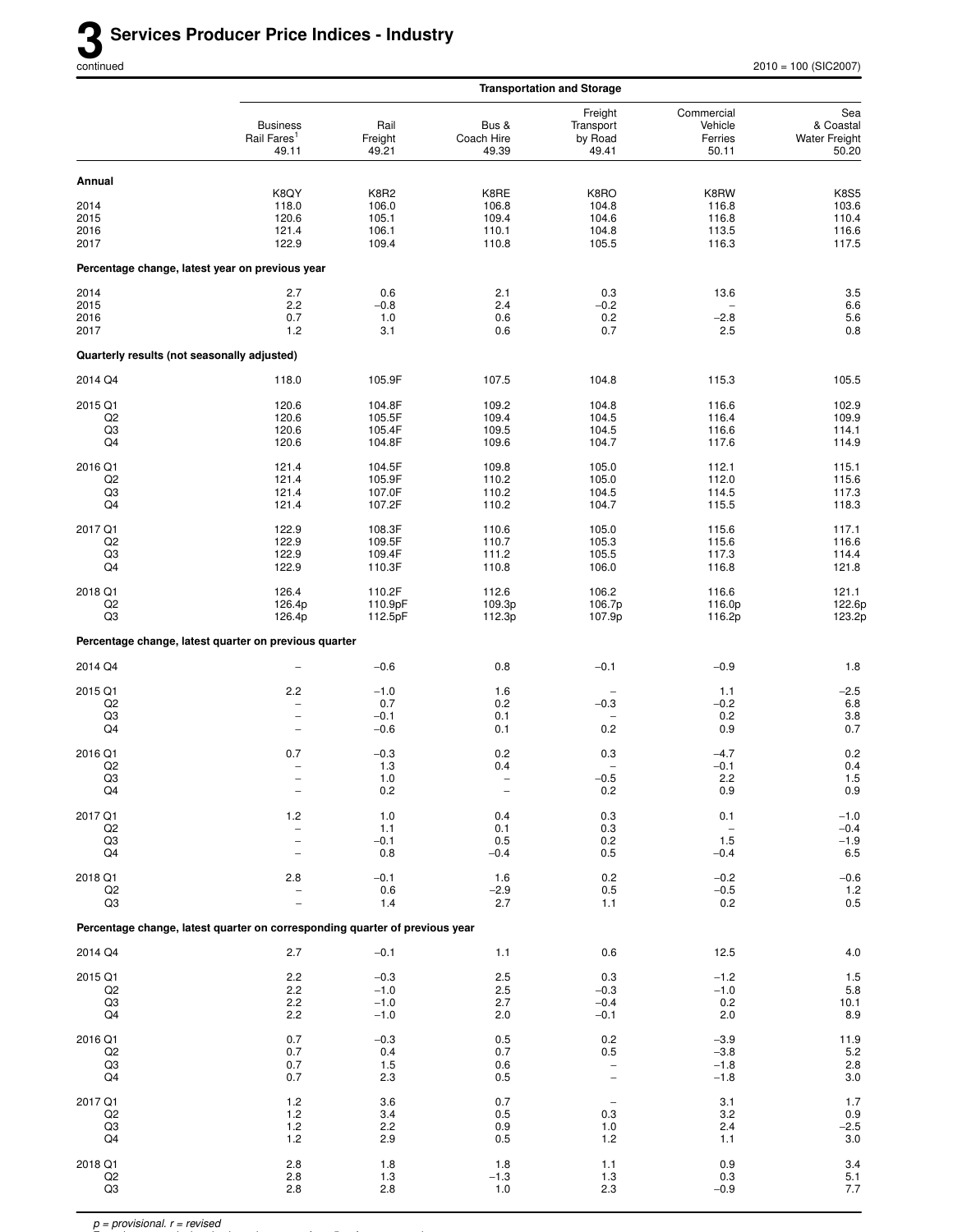|                                             |                                                       |                                                                             | <b>Transportation and Storage</b>       |                                |                                                       |                              |
|---------------------------------------------|-------------------------------------------------------|-----------------------------------------------------------------------------|-----------------------------------------|--------------------------------|-------------------------------------------------------|------------------------------|
|                                             | <b>Business</b><br>Air Fares<br>51.11                 | Storage &<br>Warehousing <sup>2</sup><br>52.10                              | Cargo<br>Handling <sup>2</sup><br>52.24 | Freight<br>Forwarding<br>52.29 | <b>National Post</b><br>Parcels <sup>1</sup><br>53.10 | Courier<br>Services<br>53.20 |
| Annual                                      |                                                       |                                                                             |                                         |                                |                                                       |                              |
|                                             | <b>K8S9</b>                                           | KS7Z                                                                        | KHU3                                    | K8SD                           | K8SW                                                  | K8SY                         |
| 2014<br>2015                                | 121.2<br>126.6                                        | 107.4<br>107.3                                                              | 112.5<br>111.5                          | 97.1<br>94.5                   | 105.2<br>105.4                                        | 99.6<br>101.6                |
| 2016                                        | 130.2                                                 | 107.7                                                                       | 114.4                                   | 94.8                           | 105.1                                                 | 103.8                        |
| 2017                                        | 136.8                                                 | 107.0                                                                       | 120.6                                   | 101.1r                         | 105.1                                                 | 104.1                        |
|                                             | Percentage change, latest year on previous year       |                                                                             |                                         |                                |                                                       |                              |
| 2014                                        | 4.3                                                   | $-1.2$                                                                      | 1.4                                     | $-1.7$                         | 4.2                                                   | 1.0                          |
| 2015                                        | $4.5\,$                                               | $-0.1$                                                                      | $-0.9$                                  | $-2.7$                         | 0.2                                                   | $2.0\,$                      |
| 2016<br>2017                                | 2.8<br>5.1                                            | 0.4<br>$-0.6$                                                               | 2.6<br>5.4                              | 0.3<br>6.6                     | $-0.3$<br>$\overline{\phantom{0}}$                    | 2.2<br>0.3                   |
| Quarterly results (not seasonally adjusted) |                                                       |                                                                             |                                         |                                |                                                       |                              |
| 2014 Q4                                     | 123.6F                                                | 106.5                                                                       | 112.2                                   | 97.1                           | 106.4                                                 | 99.7                         |
|                                             |                                                       |                                                                             |                                         |                                |                                                       |                              |
| 2015 Q1<br>Q2                               | 126.1F<br>126.4F                                      | 107.7<br>107.7                                                              | 111.4<br>111.8                          | 95.7<br>94.5                   | 106.4<br>105.1                                        | 100.7<br>101.3               |
| Q3                                          | 126.7F                                                | 106.9                                                                       | 111.6                                   | 94.0                           | 105.1                                                 | 101.3                        |
| Q4                                          | 127.2F                                                | 107.1                                                                       | 111.4                                   | 93.9                           | 105.1                                                 | 102.9                        |
| 2016 Q1                                     | 127.6F                                                | 107.4                                                                       | 111.4                                   | 93.8                           | 105.1                                                 | 103.7                        |
| Q <sub>2</sub><br>Q3                        | 128.1F<br>131.6F                                      | 107.7<br>107.8                                                              | 112.2<br>116.4                          | 94.0<br>95.0                   | 105.1<br>105.1                                        | 104.2<br>104.1               |
| Q4                                          | 133.4F                                                | 107.8                                                                       | 117.6                                   | 96.3                           | 105.1                                                 | 103.0                        |
| 2017 Q1                                     | 135.3F                                                | 107.0                                                                       | 119.2                                   | 98.5                           | 105.1                                                 | 104.5                        |
| Q <sub>2</sub>                              | 136.4F                                                | 106.4                                                                       | 120.0                                   | 100.9                          | 105.1                                                 | 103.8                        |
| Q3<br>Q4                                    | 137.2F<br>138.4F                                      | 106.8<br>107.8r                                                             | 121.4<br>121.7                          | 102.5r<br>102.5r               | 105.1<br>105.1                                        | 104.1<br>104.2               |
| 2018 Q1                                     | 142.3F                                                | 110.0                                                                       | 121.9                                   | 102.6                          | 105.1                                                 | 105.0                        |
| Q2                                          | 142.5pF                                               | 112.1p                                                                      | 121.9p                                  | 101.6p                         | 106.4p                                                | 105.0p                       |
| Q3                                          | 144.3pF                                               | 113.1p                                                                      | 122.1p                                  | 103.9p                         | 106.4p                                                | 105.0p                       |
|                                             | Percentage change, latest quarter on previous quarter |                                                                             |                                         |                                |                                                       |                              |
| 2014 Q4                                     | 2.1                                                   | $-0.7$                                                                      | $-0.4$                                  | $-0.2$                         |                                                       | $-0.3$                       |
| 2015 Q1                                     | 2.0                                                   | 1.1                                                                         | $-0.7$                                  | $-1.4$                         | $\overline{\phantom{0}}$                              | $1.0$                        |
| Q <sub>2</sub><br>Q3                        | 0.2<br>0.2                                            | $-0.7$                                                                      | 0.4<br>$-0.2$                           | $-1.3$<br>$-0.5$               | $-1.2$<br>$\qquad \qquad -$                           | 0.6<br>$\qquad \qquad -$     |
| Q4                                          | 0.4                                                   | 0.2                                                                         | $-0.2$                                  | $-0.1$                         | $\overline{\phantom{0}}$                              | 1.6                          |
| 2016 Q1                                     | 0.3                                                   | 0.3                                                                         | $\overline{\phantom{a}}$                | $-0.1$                         |                                                       | 0.8                          |
| Q <sub>2</sub>                              | 0.4                                                   | 0.3                                                                         | 0.7                                     | 0.2                            | $\overline{\phantom{0}}$                              | 0.5                          |
| Q3                                          | 2.7                                                   | 0.1                                                                         | 3.7                                     | 1.1                            | $\overline{\phantom{0}}$                              | $-0.1$                       |
| Q4                                          | 1.4                                                   |                                                                             | $1.0$                                   | 1.4                            |                                                       | $-1.1$                       |
| 2017 Q1<br>Q2                               | 1.4<br>$0.8\,$                                        | $-0.7$<br>$-0.6$                                                            | 1.4<br>0.7                              | 2.3<br>2.4                     |                                                       | $1.5$<br>$-0.7$              |
| Q3                                          | 0.6                                                   | 0.4                                                                         | 1.2                                     | 1.6                            |                                                       | $0.3\,$                      |
| Q4                                          | 0.9                                                   | 0.9                                                                         | 0.2                                     | $\overline{\phantom{a}}$       |                                                       | 0.1                          |
| 2018 Q1                                     | 2.8                                                   | 2.0                                                                         | 0.2                                     | 0.1                            | $\qquad \qquad -$                                     | $0.8\,$                      |
| Q2<br>Q3                                    | 0.1<br>1.3                                            | 1.9<br>0.9                                                                  | 0.2                                     | $-1.0$<br>2.3                  | 1.2                                                   | $\bar{a}$                    |
|                                             |                                                       | Percentage change, latest quarter on corresponding quarter of previous year |                                         |                                |                                                       |                              |
| 2014 Q4                                     | 5.1                                                   | 1.1                                                                         | 1.1                                     | $-2.0$                         | 4.6                                                   | 0.9                          |
| 2015 Q1                                     | 5.4                                                   | $-0.4$                                                                      | $-1.2$                                  | $-1.7$                         | 4.6                                                   | 1.4                          |
| Q2                                          | 4.6                                                   |                                                                             | $-0.8$                                  | $-2.3$                         | $-1.2$                                                | $2.0\,$                      |
| Q3                                          | 4.7                                                   | $-0.3$                                                                      | $-0.9$                                  | $-3.4$                         | $-1.2$                                                | $1.3$                        |
| Q4                                          | 2.9                                                   | 0.6                                                                         | $-0.7$                                  | $-3.3$                         | $-1.2$                                                | 3.2                          |
| 2016 Q1                                     | 1.2                                                   | $-0.3$                                                                      | $\qquad \qquad -$                       | $-2.0$                         | $-1.2$                                                | $3.0\,$                      |
| Q2<br>Q3                                    | 1.3<br>3.9                                            | $\overline{\phantom{a}}$<br>0.8                                             | 0.4<br>4.3                              | $-0.5$<br>1.1                  | $\overline{\phantom{0}}$<br>-                         | 2.9<br>$2.8\,$               |
| Q4                                          | 4.9                                                   | 0.7                                                                         | 5.6                                     | 2.6                            |                                                       | 0.1                          |
| 2017 Q1                                     | 6.0                                                   | $-0.4$                                                                      | $7.0$                                   | 5.0                            |                                                       | $0.8\,$                      |
| Q <sub>2</sub>                              | 6.5                                                   | $-1.2$                                                                      | 7.0                                     | 7.3                            |                                                       | $-0.4$                       |
| Q3<br>Q4                                    | 4.3<br>3.7                                            | $-0.9$<br>$\overline{\phantom{m}}$                                          | 4.3<br>3.5                              | 7.9<br>6.4                     |                                                       | $\qquad \qquad -$<br>1.2     |
|                                             |                                                       |                                                                             |                                         |                                |                                                       |                              |
| 2018 Q1<br>Q2                               | $5.2\,$<br>4.5                                        | 2.8<br>5.4                                                                  | 2.3<br>1.6                              | 4.2<br>0.7                     | 1.2                                                   | $0.5\,$<br>$1.2$             |
| Q3                                          | 5.2                                                   | 5.9                                                                         | 0.6                                     | 1.4                            | $1.2$                                                 | $0.9\,$                      |
|                                             |                                                       |                                                                             |                                         |                                |                                                       |                              |

F = values are calculated using price quotes from 5 or fewer respondents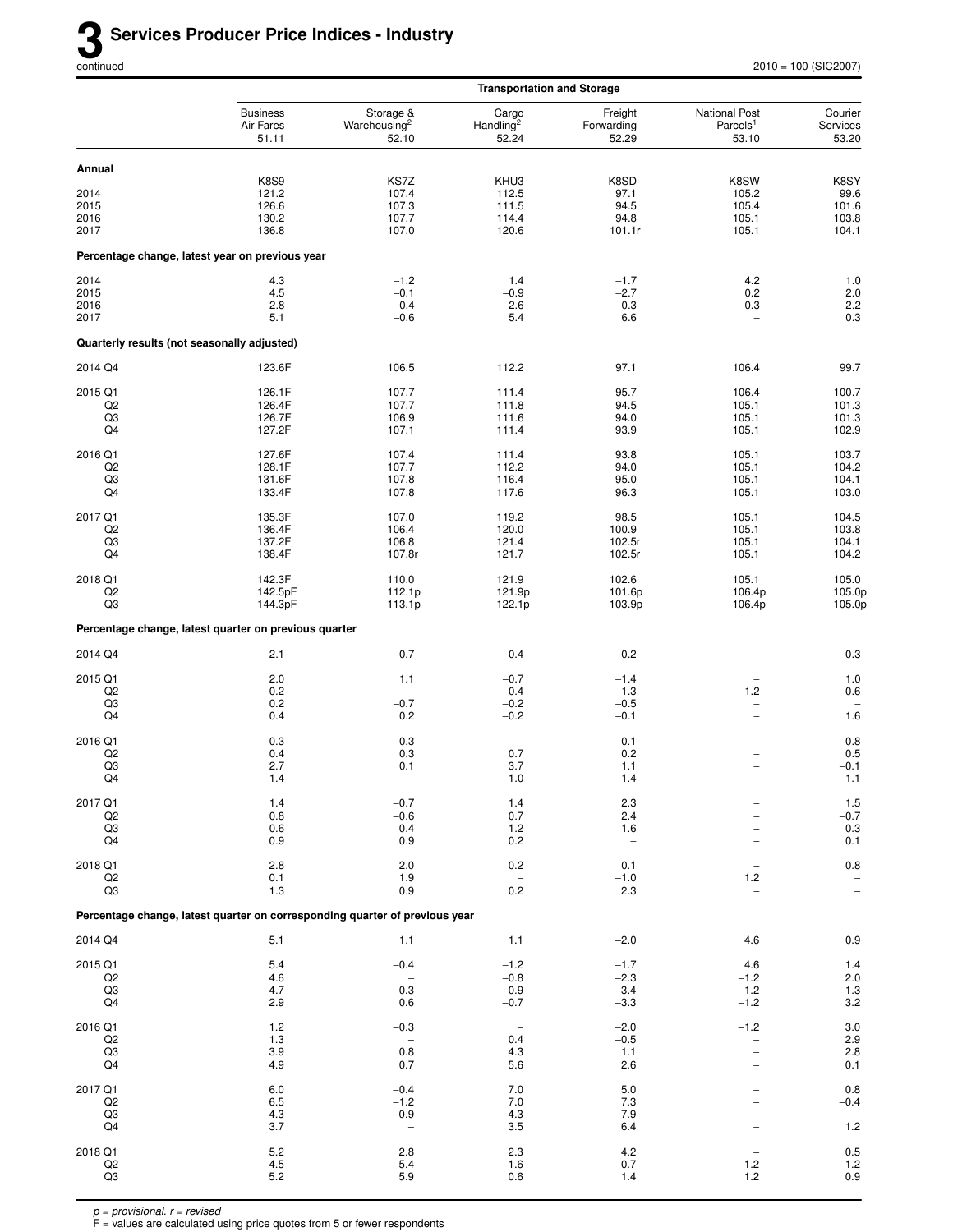|                                       | <b>Accommodation &amp; Food</b>                                             |                                          |                                          | <b>Information &amp; Communication</b>                                   |                                                                  |                                                     | <b>Banking</b>                                        |  |
|---------------------------------------|-----------------------------------------------------------------------------|------------------------------------------|------------------------------------------|--------------------------------------------------------------------------|------------------------------------------------------------------|-----------------------------------------------------|-------------------------------------------------------|--|
|                                       | Hotels<br>55.10                                                             | Canteens<br>& Catering<br>56.20          | Publishing<br>Services<br>58.10          | Sound Recording<br>& Music<br>Publishing<br>59.20                        | <b>Business</b><br>Telecomm-<br>unications <sup>1</sup><br>61.10 | Computer<br>Services<br>62.00                       | Financial<br>Intermediation<br>$(Banks)^T$<br>64.19/1 |  |
| Annual                                |                                                                             |                                          |                                          |                                                                          |                                                                  |                                                     |                                                       |  |
| 2014<br>2015<br>2016<br>2017          | K8TE<br>108.2<br>107.8<br>108.4<br>111.2                                    | K8TP<br>108.9<br>110.6<br>112.3<br>110.5 | K8TV<br>119.3<br>122.2<br>126.4<br>134.8 | K8UF<br>93.2<br>92.5<br>92.2<br>92.2                                     | K8UI<br>83.0<br>78.7<br>81.8<br>83.3r                            | K8UK<br>100.5<br>100.5<br>101.6<br>100.5            | KB <sub>2</sub> S<br>90.1<br>87.5<br>86.8<br>87.2     |  |
|                                       | Percentage change, latest year on previous year                             |                                          |                                          |                                                                          |                                                                  |                                                     |                                                       |  |
| 2014<br>2015<br>2016<br>2017          | 2.1<br>$-0.4$<br>0.6<br>2.6                                                 | 2.3<br>1.6<br>1.5<br>$-1.6$              | 5.5<br>2.4<br>3.4<br>6.6                 | $-4.6$<br>$-0.8$<br>$-0.3$                                               | $-2.1$<br>$-5.2$<br>3.9<br>1.8                                   | $-1.3$<br>$\overline{\phantom{0}}$<br>1.1<br>$-1.1$ | $-4.6$<br>$-2.9$<br>$-0.8$<br>0.5                     |  |
|                                       | Quarterly results (not seasonally adjusted)                                 |                                          |                                          |                                                                          |                                                                  |                                                     |                                                       |  |
| 2014 Q4                               | 107.9                                                                       | 109.4                                    | 120.4B                                   | 93.0B                                                                    | 85.0                                                             | 100.2                                               | 87.3                                                  |  |
| 2015 Q1<br>Q <sub>2</sub><br>Q3<br>Q4 | 104.5<br>108.6<br>109.2<br>108.8                                            | 110.8<br>111.1<br>110.1<br>110.5         | 121.3B<br>122.0B<br>122.3B<br>123.1B     | 93.0B<br>93.0B<br>92.1B<br>92.0B                                         | 78.3<br>77.8<br>79.3<br>79.4                                     | 100.2<br>100.4<br>100.7<br>100.6                    | 88.0<br>89.3<br>88.2<br>84.7                          |  |
| 2016 Q1<br>Q <sub>2</sub><br>Q3<br>Q4 | 107.1<br>108.0<br>110.9<br>107.7                                            | 111.7<br>112.2<br>112.8<br>112.6         | 125.3B<br>126.2B<br>126.7B<br>127.3B     | 92.2B<br>92.2B<br>92.2B<br>92.2B                                         | 78.1<br>83.6<br>82.4<br>83.1                                     | 101.6<br>101.9<br>102.6<br>100.4                    | 86.4<br>87.1<br>86.7<br>87.2                          |  |
| 2017 Q1<br>Q <sub>2</sub><br>Q3<br>Q4 | 108.3<br>113.9<br>114.9<br>107.8                                            | 111.8<br>110.2<br>109.9<br>110.1         | 133.8B<br>134.5B<br>135.1B<br>135.7B     | 92.2B<br>92.2B<br>92.2B<br>92.2B                                         | 83.7<br>83.5<br>83.8r<br>82.1r                                   | 100.4<br>100.5<br>100.2<br>100.7r                   | 87.9<br>85.8<br>88.1<br>87.1                          |  |
| 2018 Q1<br>Q <sub>2</sub><br>Q3       | 105.3<br>106.5p<br>107.4p                                                   | 112.0<br>112.6p<br>112.9p                | 138.5B<br>140.5pB<br>141.3pB             | 90.3B<br>90.2pB<br>90.2pB                                                | 81.7<br>81.7p<br>81.8p                                           | 101.7<br>102.2p<br>102.2p                           | 87.9<br>84.4p<br>87.9p                                |  |
|                                       | Percentage change, latest quarter on previous quarter                       |                                          |                                          |                                                                          |                                                                  |                                                     |                                                       |  |
| 2014 Q4                               | $-3.8$                                                                      | 0.6                                      | 0.2                                      |                                                                          | 2.2                                                              | $-0.5$                                              | $-4.9$                                                |  |
| 2015 Q1<br>Q <sub>2</sub><br>Q3<br>Q4 | $-3.2$<br>3.9<br>0.6<br>$-0.4$                                              | 1.3<br>0.3<br>$-0.9$<br>0.4              | 0.7<br>0.6<br>0.2<br>0.7                 | $\overline{\phantom{0}}$<br>$\overline{\phantom{0}}$<br>$-1.0$<br>$-0.1$ | $-7.9$<br>$-0.6$<br>1.9<br>0.1                                   | 0.2<br>0.3<br>$-0.1$                                | 0.8<br>1.5<br>$-1.2$<br>$-4.0$                        |  |
| 2016 Q1<br>Q <sub>2</sub><br>Q3<br>Q4 | $-1.6$<br>0.8<br>2.7<br>$-2.9$                                              | 1.1<br>0.4<br>0.5<br>$-0.2$              | 1.8<br>0.7<br>0.4<br>0.5                 | 0.2<br>$\overline{\phantom{a}}$<br>-                                     | $-1.6$<br>7.0<br>$-1.4$<br>0.8                                   | 1.0<br>0.3<br>0.7<br>$-2.1$                         | 2.0<br>0.8<br>$-0.5$<br>0.6                           |  |
| 2017 Q1<br>Q <sub>2</sub><br>Q3<br>Q4 | 0.6<br>5.2<br>0.9<br>$-6.2$                                                 | $-0.7$<br>$-1.4$<br>$-0.3$<br>0.2        | 5.1<br>0.5<br>0.4<br>0.4                 |                                                                          | 0.7<br>$-0.2$<br>0.4<br>$-2.0$                                   | $\qquad \qquad -$<br>0.1<br>$-0.3$<br>0.5           | 0.8<br>$-2.4$<br>2.7<br>$-1.1$                        |  |
| 2018 Q1<br>Q2<br>Q3                   | $-2.3$<br>1.1<br>0.8                                                        | 1.7<br>0.5<br>0.3                        | 2.1<br>1.4<br>0.6                        | $-2.1$<br>$-0.1$                                                         | $-0.5$<br>0.1                                                    | 1.0<br>0.5                                          | 0.9<br>$-4.0$<br>4.1                                  |  |
|                                       | Percentage change, latest quarter on corresponding quarter of previous year |                                          |                                          |                                                                          |                                                                  |                                                     |                                                       |  |
| 2014 Q4                               | $-5.6$                                                                      | 1.4                                      | 4.4                                      | $-3.2$                                                                   | $-2.3$                                                           | $-1.5$                                              | $-1.7$                                                |  |
| 2015 Q1<br>Q <sub>2</sub><br>Q3<br>Q4 | 4.5<br>$-3.6$<br>$-2.7$<br>0.8                                              | 2.2<br>1.9<br>1.3<br>1.0                 | 3.0<br>2.8<br>1.7<br>2.2                 | $-1.0$<br>$\qquad \qquad -$<br>$-1.0$<br>$-1.1$                          | $-6.3$<br>$-2.9$<br>$-4.7$<br>$-6.6$                             | $-0.4$<br>$-0.2$<br>0.4                             | $-3.2$<br>$-1.3$<br>$-3.9$<br>$-3.0$                  |  |
| 2016 Q1<br>Q <sub>2</sub><br>Q3<br>Q4 | 2.5<br>$-0.6$<br>1.6<br>$-1.0$                                              | 0.8<br>1.0<br>2.5<br>1.9                 | 3.3<br>3.4<br>3.6<br>3.4                 | $-0.9$<br>-0.9<br>0.1<br>0.2                                             | $-0.3$<br>7.5<br>3.9<br>4.7                                      | 1.4<br>1.5<br>1.9<br>$-0.2$                         | $-1.8$<br>$-2.5$<br>$-1.7$<br>3.0                     |  |
| 2017 Q1<br>Q2<br>Q3<br>Q4             | 1.1<br>5.5<br>3.6<br>0.1                                                    | 0.1<br>$-1.8$<br>$-2.6$<br>$-2.2$        | 6.8<br>6.6<br>6.6<br>6.6                 | $\overline{\phantom{0}}$<br>$\overline{\phantom{0}}$                     | 7.2<br>$-0.1$<br>1.7<br>$-1.2$                                   | $-1.2$<br>$-1.4$<br>$-2.3$<br>0.3                   | 1.7<br>$-1.5$<br>1.6<br>$-0.1$                        |  |
| 2018 Q1<br>Q2<br>Q3                   | $-2.8$<br>$-6.5$<br>$-6.5$                                                  | 0.2<br>2.2<br>2.7                        | 3.5<br>4.5<br>4.6                        | $-2.1$<br>$-2.2$<br>$-2.2$                                               | $-2.4$<br>$-2.2$<br>$-2.4$                                       | 1.3<br>1.7<br>2.0                                   | $\overline{\phantom{a}}$<br>$-1.6$<br>$-0.2$          |  |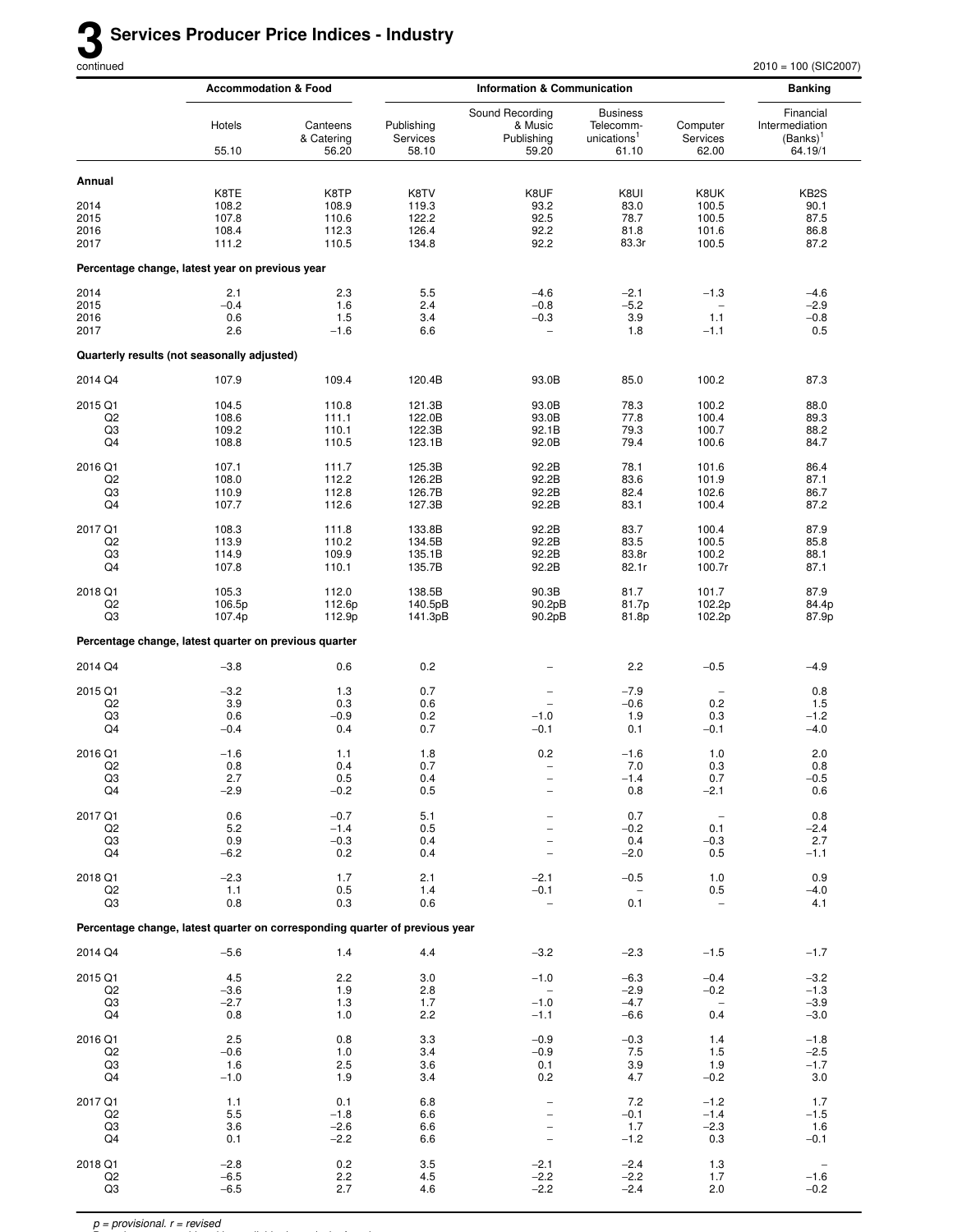|                                       | <b>Real Estate Activities</b>                                               |                                          | <b>Professional Scientific &amp; Technical Activities</b> |                                               |                                                                    |                                                      |                                                            |  |  |
|---------------------------------------|-----------------------------------------------------------------------------|------------------------------------------|-----------------------------------------------------------|-----------------------------------------------|--------------------------------------------------------------------|------------------------------------------------------|------------------------------------------------------------|--|--|
|                                       | Property<br>Rentals <sup>1</sup><br>68.20                                   | <b>Real Estate</b><br>Agencies<br>68.30  | Legal<br>Services <sup>2</sup><br>69.10                   | Accountancy <sup>2</sup><br>69.20             | <b>Business</b><br>Management<br>Consultancy <sup>2</sup><br>70.22 | Architectural<br>Services <sup>2</sup><br>71.11      | Engineering<br>& Related<br>Services <sup>2</sup><br>71.12 |  |  |
| Annual                                |                                                                             |                                          |                                                           |                                               |                                                                    |                                                      |                                                            |  |  |
| 2014<br>2015<br>2016<br>2017          | K8VA<br>98.9<br>99.9<br>102.0<br>103.7                                      | K8VC<br>108.9<br>119.7<br>126.1<br>128.7 | KHW <sub>5</sub><br>110.3<br>112.8<br>116.3<br>119.3      | KHX6<br>109.5<br>112.8<br>115.4<br>119.8      | KOP4<br>104.4<br>103.0<br>105.5<br>106.8                           | KHY <sub>2</sub><br>104.4<br>106.3<br>109.2<br>110.0 | KHY7<br>107.6<br>108.4<br>109.2<br>105.6                   |  |  |
|                                       | Percentage change, latest year on previous year                             |                                          |                                                           |                                               |                                                                    |                                                      |                                                            |  |  |
| 2014                                  |                                                                             | 7.0                                      | 3.8                                                       | 3.1                                           | $-1.7$                                                             | 1.2                                                  | 2.6                                                        |  |  |
| 2015<br>2016<br>2017                  | 1.0<br>2.1<br>1.7                                                           | 9.9<br>5.3<br>2.1                        | 2.3<br>3.1<br>2.6                                         | 3.0<br>2.3<br>3.8                             | $-1.3$<br>2.4<br>1.2                                               | 1.8<br>2.7<br>0.7                                    | 0.7<br>$0.7\,$<br>$-3.3$                                   |  |  |
|                                       | Quarterly results (not seasonally adjusted)                                 |                                          |                                                           |                                               |                                                                    |                                                      |                                                            |  |  |
| 2014 Q4                               | 99.2                                                                        | 112.7                                    | 111.5                                                     | 110.9                                         | 102.6                                                              | 104.5                                                | 107.9                                                      |  |  |
| 2015 Q1<br>Q <sub>2</sub><br>Q3<br>Q4 | 99.4<br>99.4<br>99.9<br>100.8                                               | 113.8<br>119.3<br>121.6<br>124.0         | 111.6<br>112.6<br>113.2<br>113.9                          | 113.3<br>112.4<br>112.1<br>113.3              | 103.0<br>103.1<br>102.8<br>103.3                                   | 105.8<br>106.1<br>106.5<br>107.0                     | 108.0<br>108.7<br>108.3<br>108.5                           |  |  |
| 2016 Q1<br>Q <sub>2</sub><br>Q3<br>Q4 | 101.3<br>101.7<br>102.3<br>102.8                                            | 125.5<br>127.3<br>126.0<br>125.7         | 115.7<br>114.9<br>116.8<br>117.8                          | 115.7<br>114.7<br>116.7<br>114.3              | 105.9<br>106.0<br>104.5<br>105.7                                   | 108.0<br>109.5<br>109.6<br>109.5                     | 108.4<br>109.2<br>109.6<br>109.5                           |  |  |
| 2017 Q1<br>Q <sub>2</sub><br>Q3<br>Q4 | 103.1<br>103.5<br>104.2<br>104.0                                            | 126.7<br>127.5<br>128.7<br>131.8         | 117.9<br>118.4<br>119.9<br>120.8                          | 118.0<br>119.4<br>119.4<br>122.4              | 106.6<br>105.8<br>107.5<br>107.4                                   | 109.4<br>109.6<br>110.4<br>110.8                     | 105.1<br>104.9<br>106.3<br>106.1                           |  |  |
| 2018 Q1<br>Q <sub>2</sub><br>Q3       | 104.1<br>104.3p<br>104.3p                                                   | 133.1<br>134.1p<br>134.4p                | 122.7<br>122.8p<br>125.1p                                 | 124.8<br>123.4p<br>127.3p                     | 107.9<br>108.0p<br>107.6p                                          | 110.7<br>110.6p<br>111.1p                            | 106.5<br>106.5p<br>106.9p                                  |  |  |
|                                       | Percentage change, latest quarter on previous quarter                       |                                          |                                                           |                                               |                                                                    |                                                      |                                                            |  |  |
| 2014 Q4                               | 0.1                                                                         | 2.4                                      | 1.3                                                       | 1.4                                           | $-1.0$                                                             | 0.1                                                  | 0.1                                                        |  |  |
| 2015 Q1<br>Q <sub>2</sub><br>Q3<br>Q4 | 0.2<br>0.5<br>0.9                                                           | 1.0<br>4.8<br>1.9<br>2.0                 | 0.1<br>0.9<br>0.5<br>0.6                                  | 2.2<br>$-0.8$<br>$-0.3$<br>1.1                | 0.4<br>0.1<br>$-0.3$<br>0.5                                        | $1.2$<br>0.3<br>0.4<br>0.5                           | 0.1<br>0.6<br>$-0.4$<br>0.2                                |  |  |
| 2016 Q1<br>Q <sub>2</sub><br>Q3<br>Q4 | 0.5<br>0.4<br>0.6<br>0.5                                                    | 1.2<br>1.4<br>$-1.0$<br>$-0.2$           | 1.6<br>$-0.7$<br>1.7<br>0.9                               | 2.1<br>$-0.9$<br>1.7<br>$-2.1$                | 2.5<br>0.1<br>$-1.4$<br>$1.1$                                      | 0.9<br>1.4<br>0.1<br>$-0.1$                          | $-0.1$<br>0.7<br>0.4<br>$-0.1$                             |  |  |
| 2017 Q1<br>Q2<br>Q3<br>Q4             | 0.3<br>0.4<br>0.7<br>$-0.2$                                                 | $0.8\,$<br>0.6<br>0.9<br>2.4             | 0.1<br>0.4<br>1.3<br>0.8                                  | 3.2<br>1.2<br>$\overline{\phantom{a}}$<br>2.5 | 0.9<br>$-0.8$<br>1.6<br>$-0.1$                                     | $-0.1$<br>0.2<br>0.7<br>0.4                          | $-4.0$<br>$-0.2$<br>1.3<br>$-0.2$                          |  |  |
| 2018 Q1<br>Q2<br>Q3                   | 0.1<br>0.2<br>$\overline{a}$                                                | 1.0<br>0.8<br>0.2                        | 1.6<br>0.1<br>1.9                                         | 2.0<br>$-1.1$<br>3.2                          | 0.5<br>0.1<br>$-0.4$                                               | $-0.1$<br>$-0.1$<br>0.5                              | $0.4\,$<br>$0.4\,$                                         |  |  |
|                                       | Percentage change, latest quarter on corresponding quarter of previous year |                                          |                                                           |                                               |                                                                    |                                                      |                                                            |  |  |
| 2014 Q4                               | 0.9                                                                         | 9.0                                      | 3.8                                                       | 4.0                                           | $-3.2$                                                             | 1.2                                                  | 2.2                                                        |  |  |
| 2015 Q1<br>Q2<br>Q3<br>Q4             | 1.0<br>0.7<br>0.8<br>1.6                                                    | 7.9<br>11.1<br>10.4<br>10.0              | 2.0<br>2.2<br>2.8<br>2.2                                  | 4.0<br>3.4<br>2.5<br>2.2                      | $-3.2$<br>$-1.8$<br>$-0.8$<br>0.7                                  | 1.8<br>1.2<br>2.0<br>2.4                             | $0.9$<br>$0.9$<br>$0.5$<br>$0.6\,$                         |  |  |
| 2016 Q1<br>Q2<br>Q3<br>Q4             | 1.9<br>2.3<br>2.4<br>2.0                                                    | 10.3<br>6.7<br>3.6<br>1.4                | 3.7<br>2.0<br>3.2<br>3.4                                  | 2.1<br>2.0<br>4.1<br>0.9                      | 2.8<br>2.8<br>1.7<br>2.3                                           | 2.1<br>3.2<br>2.9<br>2.3                             | 0.4<br>$0.5$<br>1.2<br>0.9                                 |  |  |
| 2017 Q1<br>Q2<br>Q3<br>Q4             | 1.8<br>1.8<br>1.9<br>1.2                                                    | 1.0<br>0.2<br>2.1<br>4.9                 | 1.9<br>3.0<br>2.7<br>2.5                                  | 2.0<br>4.1<br>2.3<br>7.1                      | 0.7<br>$-0.2$<br>2.9<br>1.6                                        | 1.3<br>0.1<br>0.7<br>1.2                             | $-3.0$<br>$-3.9$<br>$-3.0$<br>$-3.1$                       |  |  |
| 2018 Q1<br>Q2<br>$_{\rm Q3}$          | 1.0<br>0.8<br>0.1                                                           | 5.1<br>$5.2\,$<br>4.4                    | 4.1<br>3.7<br>4.3                                         | 5.8<br>3.4<br>6.6                             | 1.2<br>2.1<br>0.1                                                  | 1.2<br>0.9<br>0.6                                    | $\begin{array}{c} 1.3 \\ 1.5 \\ 0.6 \end{array}$           |  |  |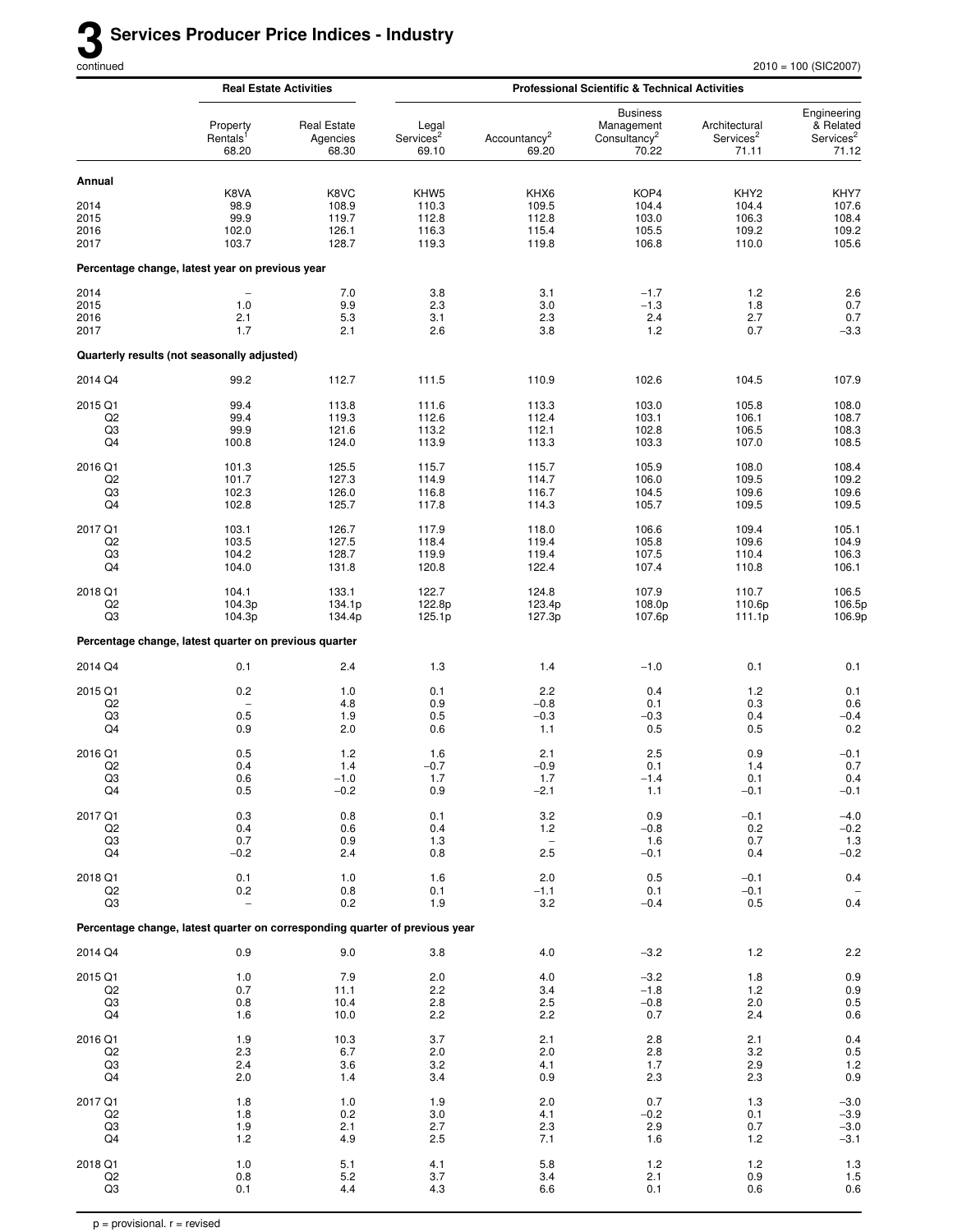|                                                   |                                                                             |                                               | <b>Professional Scientific &amp; Technical Activities</b> |                                                  |                                                         |
|---------------------------------------------------|-----------------------------------------------------------------------------|-----------------------------------------------|-----------------------------------------------------------|--------------------------------------------------|---------------------------------------------------------|
|                                                   | Technical<br>Testing &<br>Analysis<br>71.20                                 | Advertising<br>Services <sup>1</sup><br>73.12 | Market<br>Research<br>73.20                               | Commercial<br>Film Processing<br>74.20           | Translation &<br>Interpretation<br>Services<br>74.30    |
| Annual                                            |                                                                             |                                               |                                                           |                                                  |                                                         |
| 2014<br>2015<br>2016<br>2017                      | K8WD<br>107.1<br>108.1<br>109.4<br>111.8                                    | KOQ5<br>102.8<br>104.1<br>104.8<br>107.9      | K8X7<br>103.3<br>105.8<br>107.4<br>108.2                  | K8XC<br>110.1<br>115.8<br>117.7<br>117.5         | K8XI<br>100.6<br>101.3<br>102.6<br>101.6                |
| Percentage change, latest year on previous year   |                                                                             |                                               |                                                           |                                                  |                                                         |
| 2014<br>2015<br>2016<br>2017                      | 1.4<br>0.9<br>1.2<br>2.2                                                    | 3.0<br>1.3<br>0.7<br>3.0                      | 1.4<br>2.4<br>1.5<br>0.7                                  | 1.8<br>5.2<br>1.6<br>$-0.2$                      | 0.7<br>$1.3$<br>$-1.0$                                  |
| Quarterly results (not seasonally adjusted)       |                                                                             |                                               |                                                           |                                                  |                                                         |
| 2014 Q4                                           | 107.4                                                                       | 103.8                                         | 104.2                                                     | 110.1F                                           | 100.6                                                   |
| 2015 Q1<br>Q <sub>2</sub><br>Q3<br>Q4             | 107.9<br>108.7<br>107.9<br>108.0                                            | 103.4<br>103.5<br>103.9<br>105.4              | 105.5<br>106.0<br>105.9<br>105.9                          | 110.1F<br>117.7F<br>117.7F<br>117.7F             | 100.6<br>101.6<br>101.6<br>101.6                        |
| 2016 Q1<br>Q <sub>2</sub><br>Q3<br>Q4             | 108.9<br>109.1<br>109.7<br>109.9                                            | 104.3<br>105.8<br>104.1<br>105.0              | 107.4<br>107.4<br>107.4<br>107.4                          | 117.8F<br>117.8F<br>117.9F<br>117.3F             | 102.7<br>102.7<br>102.7<br>102.2                        |
| 2017 Q1<br>Q <sub>2</sub><br>Q3<br>Q <sub>4</sub> | 110.7<br>112.1<br>112.0<br>112.2                                            | 107.3<br>108.5<br>105.6<br>110.1              | 108.1<br>108.2<br>108.2<br>108.2                          | 117.3F<br>117.1F<br>117.7F<br>117.8F             | 102.2<br>99.7<br>100.4<br>104.0                         |
| 2018 Q1<br>Q <sub>2</sub><br>Q3                   | 113.3<br>113.4p<br>113.6p                                                   | 107.2<br>107.0p<br>106.4p                     | 109.6<br>110.3p<br>109.9p                                 | 117.9F<br>117.9pF<br>117.9pF                     | 104.0<br>104.1p<br>105.2p                               |
|                                                   | Percentage change, latest quarter on previous quarter                       |                                               |                                                           |                                                  |                                                         |
| 2014 Q4                                           | 0.1                                                                         | $-1.0$                                        | 0.6                                                       |                                                  |                                                         |
| 2015 Q1<br>Q <sub>2</sub><br>Q3<br>Q4             | 0.5<br>0.7<br>$-0.7$<br>0.1                                                 | $-0.4$<br>0.1<br>0.4<br>1.4                   | 1.2<br>0.5<br>$-0.1$<br>$\overline{\phantom{0}}$          | 6.9<br>L.<br>$\overline{\phantom{0}}$            | $1.0$<br>$\overline{\phantom{0}}$<br>$\qquad \qquad -$  |
| 2016 Q1<br>Q <sub>2</sub><br>Q3<br>Q4             | 0.8<br>0.2<br>0.5<br>0.2                                                    | $-1.0$<br>1.4<br>$-1.6$<br>0.9                | 1.4<br>$\overline{a}$<br>$\overline{\phantom{0}}$         | 0.1<br>$\overline{\phantom{0}}$<br>0.1<br>$-0.5$ | 1.1<br>$\qquad \qquad -$<br>$-0.5$                      |
| 2017 Q1<br>Q <sub>2</sub><br>Q3<br>Q4             | $0.7\,$<br>1.3<br>$-0.1$<br>0.2                                             | 2.2<br>1.1<br>$-2.7$<br>4.3                   | 0.7<br>0.1<br>-<br>$\overline{a}$                         | $\overline{\phantom{0}}$<br>$-0.2$<br>0.5<br>0.1 | $-2.4$<br>$0.7$<br>3.6                                  |
| 2018 Q1<br>Q2<br>Q3                               | 1.0<br>0.1<br>0.2                                                           | $-2.6$<br>$-0.2$<br>$-0.6$                    | 1.3<br>0.6<br>$-0.4$                                      | 0.1<br>$\overline{\phantom{0}}$                  | $\qquad \qquad -$<br>$0.1\,$<br>1.1                     |
|                                                   | Percentage change, latest quarter on corresponding quarter of previous year |                                               |                                                           |                                                  |                                                         |
| 2014 Q4                                           | 1.4                                                                         | 2.3                                           | 2.3                                                       | 0.1                                              | $-0.1$                                                  |
| 2015 Q1<br>Q2<br>Q3<br>Q4                         | 1.0<br>1.6<br>0.6<br>0.6                                                    | 2.6<br>1.8<br>$-0.9$<br>1.5                   | 2.6<br>3.1<br>2.2<br>1.6                                  | 0.1<br>6.9<br>6.9<br>6.9                         | $1.0\,$<br>$1.0$<br>$1.0$                               |
| 2016 Q1<br>Q2<br>Q3<br>Q4                         | 0.9<br>0.4<br>1.7<br>1.8                                                    | 0.9<br>2.2<br>0.2<br>$-0.4$                   | 1.8<br>1.3<br>1.4<br>1.4                                  | 7.0<br>0.1<br>0.2<br>$-0.3$                      | 2.1<br>1.1<br>$\begin{array}{c} 1.1 \\ 0.6 \end{array}$ |
| 2017 Q1<br>Q2<br>Q3<br>Q4                         | 1.7<br>2.7<br>2.1<br>2.1                                                    | 2.9<br>2.6<br>1.4<br>4.9                      | 0.7<br>0.7<br>0.7<br>0.7                                  | $-0.4$<br>$-0.6$<br>$-0.2$<br>0.4                | $-0.5$<br>$-2.9$<br>$-2.2$<br>1.8                       |
| 2018 Q1<br>$_{\mathsf{Q2}}$<br>Q3                 | $2.3\,$<br>$1.2$<br>1.4                                                     | $-0.1$<br>$-1.4$<br>0.8                       | 1.4<br>1.9<br>1.6                                         | 0.5<br>0.7<br>0.2                                | $\begin{array}{c} 1.8 \\ 4.4 \\ 4.8 \end{array}$        |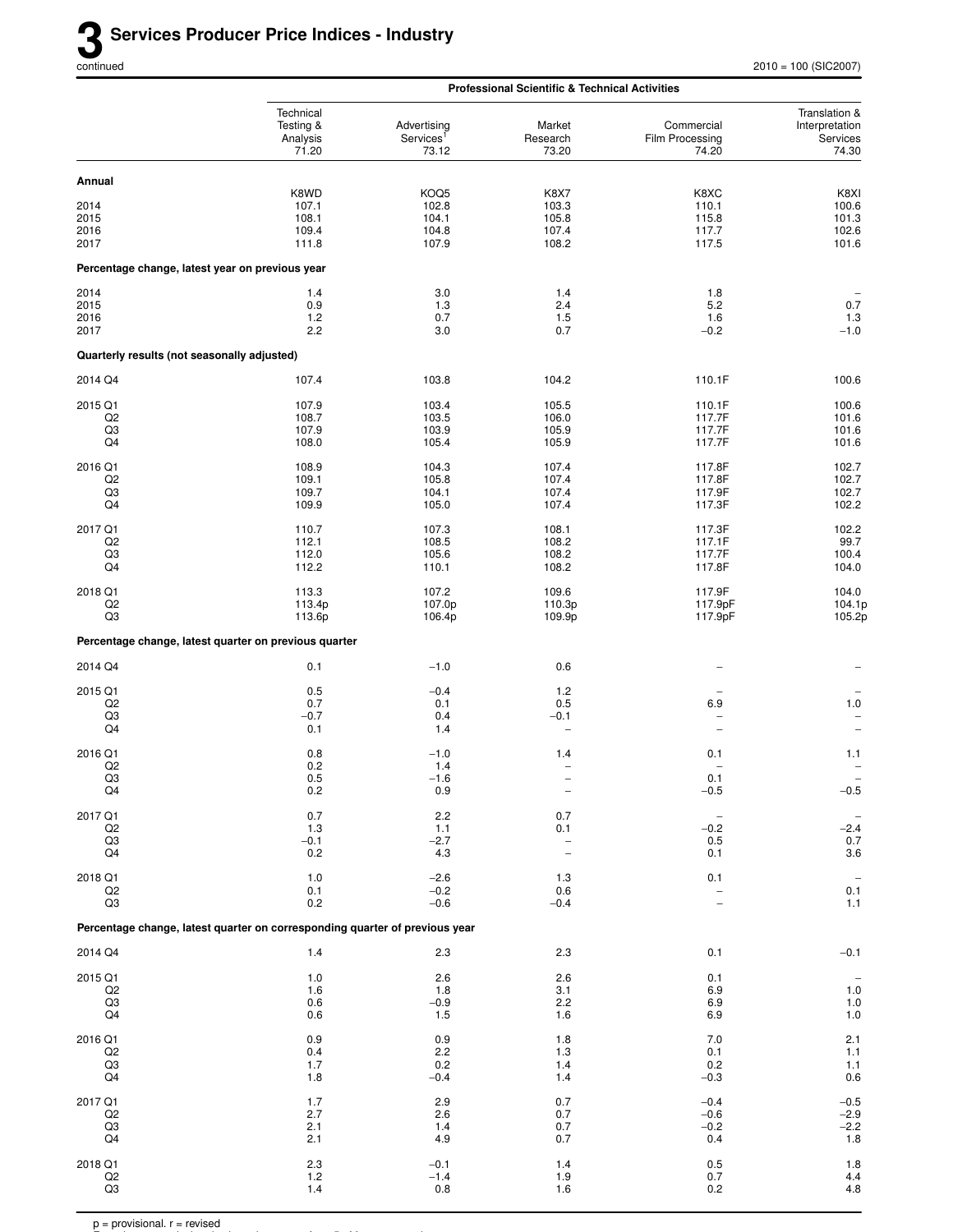|                           |                                                                             |                                    | <b>Administrative &amp; Support Services</b> |                                 |                                  |                                               |
|---------------------------|-----------------------------------------------------------------------------|------------------------------------|----------------------------------------------|---------------------------------|----------------------------------|-----------------------------------------------|
|                           | Construction<br><b>Plant Hire</b><br>77.32                                  | Employment<br>Agencies<br>78.00    | Security<br>Services<br>80.11                | Industrial<br>Cleaning<br>81.22 | Secretarial<br>Services<br>82.10 | Contract<br>Packing<br>82.92                  |
| Annual                    |                                                                             |                                    |                                              |                                 |                                  |                                               |
| 2014<br>2015<br>2016      | K8XQ<br>107.1<br>107.5<br>106.9                                             | K8XZ<br>102.6<br>102.2<br>101.7    | K8YH<br>97.4<br>96.6<br>97.3                 | K8YQ<br>103.2<br>103.4<br>104.9 | K8Z2<br>104.0<br>103.5<br>106.0  | K8Z9<br>101.0<br>100.1<br>104.4               |
| 2017                      | 106.2                                                                       | 101.8                              | 97.2                                         | 108.6                           | 107.7                            | 108.0                                         |
|                           | Percentage change, latest year on previous year                             |                                    |                                              |                                 |                                  |                                               |
| 2014<br>2015              | 2.0<br>0.4                                                                  | 0.5<br>$-0.4$                      | $-0.2$<br>$-0.8$                             | 1.3<br>0.2                      | 1.0<br>$-0.5$                    | 0.2<br>$-0.9$                                 |
| 2016                      | $-0.6$                                                                      | $-0.5$                             | 0.7                                          | 1.5                             | 2.4                              | 4.3                                           |
| 2017                      | $-0.7$                                                                      | 0.1                                | $-0.1$                                       | 3.5                             | 1.6                              | 3.4                                           |
|                           | Quarterly results (not seasonally adjusted)                                 |                                    |                                              |                                 |                                  |                                               |
| 2014 Q4                   | 107.3                                                                       | 102.2                              | 97.4                                         | 102.1                           | 104.0                            | 101.0                                         |
| 2015 Q1<br>Q <sub>2</sub> | 107.5<br>107.1                                                              | 102.4<br>102.7                     | 96.4<br>96.3                                 | 102.6<br>103.0                  | 103.4<br>103.2                   | 100.0<br>99.9                                 |
| Q3<br>Q4                  | 107.2<br>108.0                                                              | 101.2<br>102.5                     | 96.7<br>96.9                                 | 103.5<br>104.6                  | 103.9<br>103.6                   | 100.3<br>100.2                                |
| 2016 Q1                   | 107.6                                                                       | 101.6                              | 97.1                                         | 104.9                           | 105.7                            | 104.3                                         |
| Q <sub>2</sub>            | 106.9                                                                       | 101.7                              | 97.4                                         | 104.7                           | 106.3                            | 104.4                                         |
| Q3<br>Q4                  | 106.1<br>107.1                                                              | 101.7<br>101.6                     | 97.3<br>97.3                                 | 104.8<br>105.2                  | 106.1<br>105.9                   | 104.4<br>104.4                                |
| 2017 Q1                   | 107.0                                                                       | 101.4                              | 96.9                                         | 107.6                           | 106.5                            | 104.7                                         |
| Q <sub>2</sub><br>Q3      | 106.5<br>106.6                                                              | 102.0<br>101.8                     | 97.8<br>96.6                                 | 107.7<br>110.1                  | 106.5<br>108.5                   | 105.1<br>111.0                                |
| Q4                        | 104.9                                                                       | 101.8                              | 97.7                                         | 109.2                           | 109.1                            | 111.1                                         |
| 2018 Q1<br>Q2             | 105.1<br>107.3p                                                             | 102.2<br>102.3p                    | 98.1<br>99.9p                                | 110.0<br>110.7p                 | 108.8<br>106.2p                  | 111.1<br>111.1p                               |
| Q3                        | 107.3p                                                                      | 103.2p                             | 99.8p                                        | 110.9p                          | 106.3p                           | 111.1p                                        |
|                           | Percentage change, latest quarter on previous quarter                       |                                    |                                              |                                 |                                  |                                               |
| 2014 Q4                   |                                                                             | 0.2                                | $\overline{\phantom{0}}$                     | $-1.4$                          |                                  | $-0.1$                                        |
| 2015 Q1<br>Q2             | 0.2<br>$-0.4$                                                               | 0.2<br>0.3                         | $-1.0$<br>$-0.1$                             | 0.5<br>0.4                      | $-0.6$<br>$-0.2$                 | $-1.0$<br>$-0.1$                              |
| Q3                        | 0.1                                                                         | $-1.5$                             | 0.4                                          | 0.5                             | 0.7                              | 0.4                                           |
| Q4                        | 0.7                                                                         | 1.3                                | 0.2                                          | 1.1                             | $-0.3$                           | $-0.1$                                        |
| 2016 Q1<br>Q <sub>2</sub> | $-0.4$<br>$-0.7$                                                            | $-0.9$<br>0.1                      | 0.2<br>0.3                                   | 0.3<br>$-0.2$                   | 2.0<br>0.6                       | 4.1<br>0.1                                    |
| Q3<br>Q4                  | $-0.7$<br>0.9                                                               | $\overline{\phantom{0}}$<br>$-0.1$ | $-0.1$                                       | 0.1<br>0.4                      | $-0.2$<br>$-0.2$                 | $\overline{\phantom{0}}$<br>$\qquad \qquad -$ |
| 2017 Q1                   | $-0.1$                                                                      | $-0.2$                             | $-0.4$                                       | 2.3                             | 0.6                              |                                               |
| Q2                        | $-0.5$                                                                      | 0.6                                | 0.9                                          | 0.1                             | $\qquad \qquad -$                | $\begin{array}{c} 0.3 \\ 0.4 \end{array}$     |
| Q3<br>Q4                  | 0.1<br>$-1.6$                                                               | $-0.2$<br>$\overline{\phantom{0}}$ | $-1.2$<br>1.1                                | 2.2<br>$-0.8$                   | 1.9<br>0.6                       | 5.6<br>0.1                                    |
| 2018 Q1                   | 0.2                                                                         | 0.4                                | 0.4                                          | 0.7                             | $-0.3$                           | -                                             |
| Q2<br>Q3                  | 2.1<br>$\overline{a}$                                                       | 0.1<br>0.9                         | 1.8<br>$-0.1$                                | 0.6<br>0.2                      | $-2.4$<br>0.1                    |                                               |
|                           | Percentage change, latest quarter on corresponding quarter of previous year |                                    |                                              |                                 |                                  |                                               |
| 2014 Q4                   | 1.5                                                                         | $-0.8$                             | 0.2                                          | $-1.1$                          | 0.4                              |                                               |
| 2015 Q1                   | 1.0                                                                         | $-0.7$                             | $-0.8$                                       | $-0.8$                          | $-0.7$                           | $-1.1$                                        |
| Q2<br>Q3                  | $-0.3$<br>$-0.1$                                                            | $-0.3$<br>$-0.8$                   | $-1.2$<br>$-0.7$                             | $-0.9$<br>$-0.1$                | $-0.7$<br>$-0.1$                 | $-1.1$<br>$-0.8$                              |
| Q4                        | 0.7                                                                         | 0.3                                | $-0.5$                                       | 2.4                             | $-0.4$                           | $-0.8$                                        |
| 2016 Q1                   | 0.1                                                                         | $-0.8$                             | 0.7                                          | 2.2                             | 2.2                              | $\frac{4.3}{4.5}$                             |
| Q2<br>Q3                  | $-0.2$<br>$-1.0$                                                            | $-1.0$<br>0.5                      | 1.1<br>0.6                                   | 1.7<br>1.3                      | $3.0\,$<br>2.1                   | $^{4.1}_{4.2}$                                |
| Q4                        | $-0.8$                                                                      | $-0.9$                             | 0.4                                          | 0.6                             | 2.2                              |                                               |
| 2017 Q1<br>Q2             | $-0.6$<br>$-0.4$                                                            | $-0.2$<br>0.3                      | $-0.2$<br>0.4                                | 2.6<br>2.9                      | 0.8<br>0.2                       | 0.4<br>0.7                                    |
| Q3<br>Q4                  | 0.5<br>$-2.1$                                                               | 0.1<br>0.2                         | $-0.7$<br>0.4                                | 5.1<br>3.8                      | 2.3<br>3.0                       | $6.3\,$<br>$6.4\,$                            |
|                           |                                                                             |                                    |                                              |                                 |                                  |                                               |
| 2018 Q1<br>Q2             | $-1.8$<br>0.8                                                               | 0.8<br>0.3                         | 1.2<br>2.1                                   | 2.2<br>2.8                      | 2.2<br>$-0.3$                    | 6.1<br>$5.7\,$                                |
| Q3                        | 0.7                                                                         | 1.4                                | 3.3                                          | 0.7                             | $-2.0$                           | 0.1                                           |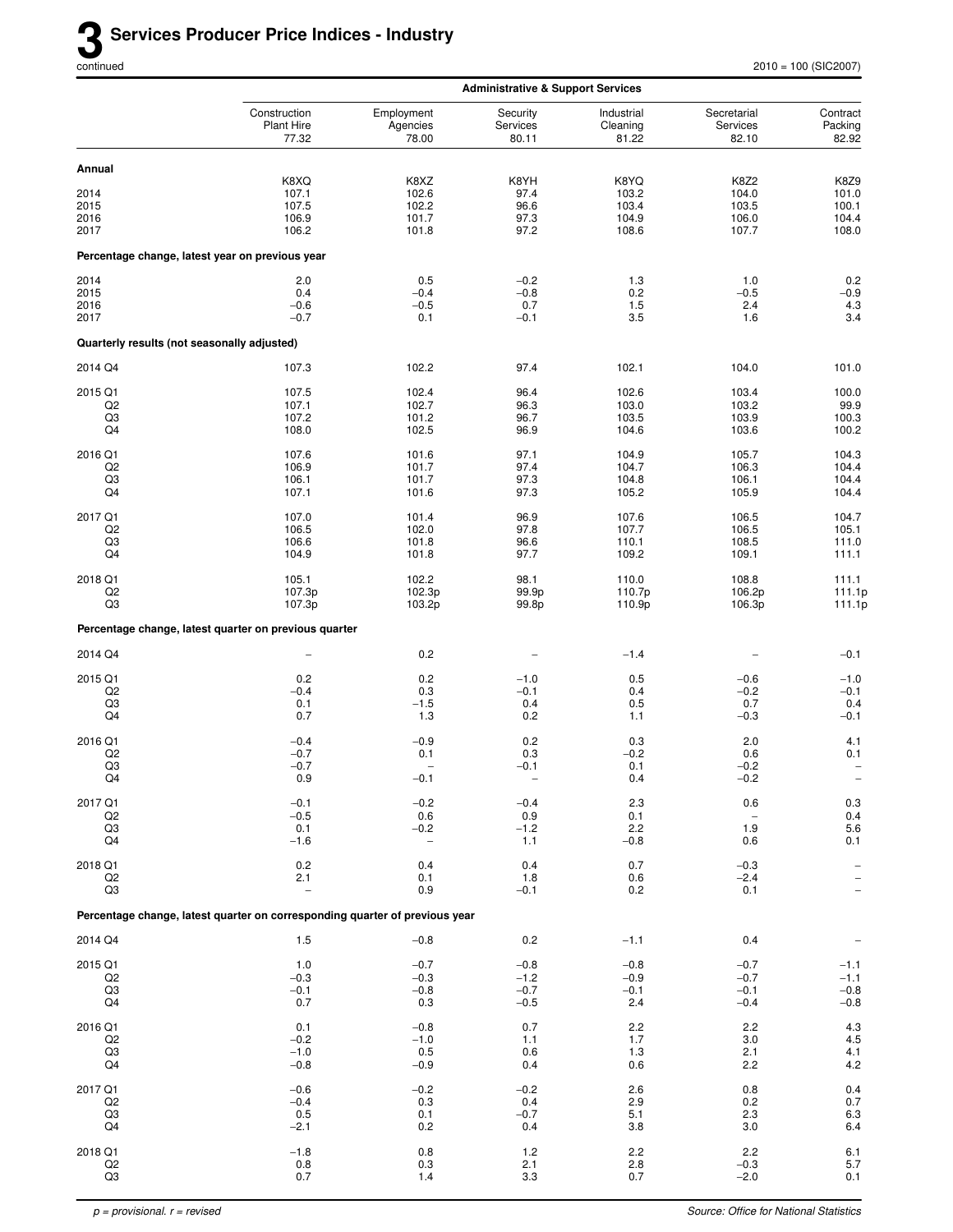|                                                       | <b>Education</b>                                                            | <b>Other Services</b>                                |
|-------------------------------------------------------|-----------------------------------------------------------------------------|------------------------------------------------------|
|                                                       |                                                                             | Commercial                                           |
|                                                       | Adult<br>Education                                                          | Washing &<br>Dry Cleaning                            |
|                                                       | 85.59                                                                       | 96.01                                                |
| Annual                                                | K8ZG                                                                        | K8ZM                                                 |
| 2014                                                  | 103.8                                                                       | 102.6                                                |
| 2015<br>2016                                          | 103.9<br>105.0                                                              | 104.0<br>106.2                                       |
| 2017                                                  | 104.9                                                                       | 101.6                                                |
| Percentage change, latest year on previous year       |                                                                             |                                                      |
| 2014                                                  | 1.5                                                                         | 0.8                                                  |
| 2015<br>2016                                          | 0.1<br>1.1                                                                  | 1.4<br>2.1                                           |
| 2017                                                  | $-0.1$                                                                      | $-4.3$                                               |
| Quarterly results (not seasonally adjusted)           |                                                                             |                                                      |
| 2014 Q4                                               | 102.8                                                                       | 102.8                                                |
| 2015 Q1                                               | 103.2                                                                       | 103.6                                                |
| Q <sub>2</sub><br>Q3                                  | 103.4<br>104.5                                                              | 103.9<br>104.0                                       |
| Q4                                                    | 104.5                                                                       | 104.3                                                |
| 2016 Q1                                               | 105.5                                                                       | 104.6                                                |
| Q2<br>Q3                                              | 105.0<br>104.8                                                              | 106.9<br>106.9                                       |
| Q4                                                    | 104.7                                                                       | 106.5                                                |
| 2017 Q1                                               | 105.8                                                                       | 101.5                                                |
| Q <sub>2</sub>                                        | 106.7                                                                       | 101.7                                                |
| Q3<br>Q4                                              | 103.2<br>103.8                                                              | 101.7<br>101.7                                       |
| 2018 Q1                                               | 102.8                                                                       | 102.0                                                |
| Q2<br>Q3                                              | 109.9p<br>110.6p                                                            | 102.1p<br>102.9p                                     |
| Percentage change, latest quarter on previous quarter |                                                                             |                                                      |
| 2014 Q4                                               | $-1.3$                                                                      |                                                      |
| 2015 Q1                                               | 0.4                                                                         | 0.8                                                  |
| Q2                                                    | 0.2                                                                         | 0.3                                                  |
| Q3<br>Q4                                              | 1.1<br>$\overline{\phantom{m}}$                                             | 0.1<br>0.3                                           |
| 2016 Q1                                               | 1.0                                                                         | 0.3                                                  |
| Q2<br>Q3                                              | $-0.5$                                                                      | 2.2                                                  |
| Q4                                                    | $-0.2$<br>$-0.1$                                                            | $\overline{\phantom{a}}$<br>$-0.4$                   |
| 2017 Q1                                               | $1.1$                                                                       | $-4.7$                                               |
| Q2                                                    | 0.9                                                                         | $0.2\,$                                              |
| $_{\rm Q3}$<br>Q4                                     | $-3.3$<br>0.6                                                               | $\overline{\phantom{a}}$<br>$\overline{\phantom{a}}$ |
| 2018 Q1                                               | $-1.0$                                                                      | 0.3                                                  |
| Q2                                                    | 6.9                                                                         | 0.1                                                  |
| Q3                                                    | 0.6                                                                         | 0.8                                                  |
|                                                       | Percentage change, latest quarter on corresponding quarter of previous year |                                                      |
| 2014 Q4                                               | 0.1                                                                         | 0.7                                                  |
| 2015 Q1                                               | $-0.9$                                                                      | 1.5                                                  |
| Q2<br>$_{\rm Q3}$                                     | $-0.8$<br>$0.3\,$                                                           | 1.1<br>$1.2$                                         |
| Q4                                                    | 1.7                                                                         | 1.5                                                  |
| 2016 Q1                                               | 2.2                                                                         | 1.0                                                  |
| Q2                                                    | 1.5                                                                         | 2.9                                                  |
| $_{\rm Q3}$<br>Q4                                     | $0.3\,$<br>0.2                                                              | 2.8<br>2.1                                           |
| 2017 Q1                                               | 0.3                                                                         | $-3.0$                                               |
| Q2                                                    | 1.6                                                                         | $-4.9$                                               |
| Q3<br>$\mathsf{Q4}$                                   | $-1.5$<br>$-0.9$                                                            | $-4.9$<br>$-4.5$                                     |
| 2018 Q1                                               | $-2.8$                                                                      | $0.5\,$                                              |
| $_{\mathsf{Q2}}$                                      | $\frac{3.0}{7.2}$                                                           | 0.4                                                  |
| $\overline{Q3}$                                       |                                                                             | 1.2                                                  |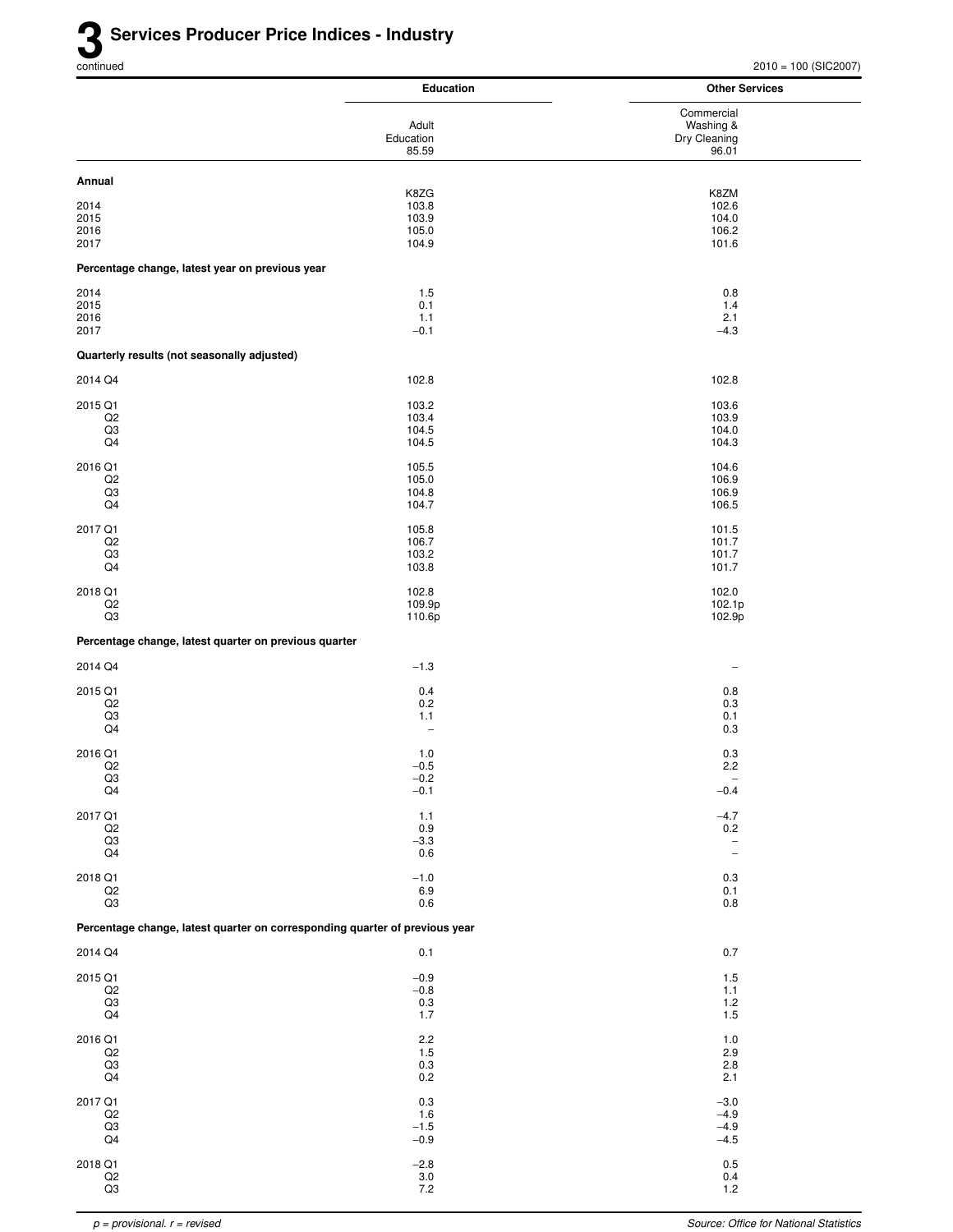|         |                       | <b>Gross Sector</b><br>SPPI - All services |          |                       | <b>Net Sector</b><br>SPPI - All services |           |  |
|---------|-----------------------|--------------------------------------------|----------|-----------------------|------------------------------------------|-----------|--|
|         |                       |                                            |          |                       |                                          |           |  |
|         |                       | percentage<br>change over                  |          |                       | percentage<br>change over                |           |  |
|         | Index<br>$(2010=100)$ | Quarter                                    | Year     | Index<br>$(2010=100)$ | Quarter                                  | Year      |  |
|         | 9907010000            |                                            |          | 9907020000            |                                          |           |  |
|         | K8ZU                  |                                            |          | K8ZW                  |                                          |           |  |
| 2014 Q4 |                       |                                            |          |                       |                                          |           |  |
| 2015 Q1 |                       |                                            |          |                       |                                          |           |  |
| Q2      |                       |                                            |          |                       |                                          |           |  |
| Q3      |                       |                                            |          |                       |                                          |           |  |
| Q4      |                       |                                            |          |                       |                                          |           |  |
| 2016 Q1 |                       |                                            |          |                       |                                          |           |  |
| Q2      |                       |                                            |          |                       |                                          |           |  |
| Q3      |                       |                                            |          |                       |                                          |           |  |
| Q4      |                       |                                            |          |                       |                                          |           |  |
| 2017 Q1 |                       |                                            |          |                       |                                          |           |  |
| Q2      |                       |                                            |          |                       |                                          |           |  |
| Q3      | 0.1                   | 0.1                                        | 0.1      |                       |                                          |           |  |
| Q4      |                       | $-0.1$                                     |          |                       |                                          |           |  |
| 2018 Q1 | $\qquad \qquad$       | $\qquad \qquad$                            |          |                       |                                          |           |  |
| Q2      | 0.2                   | 0.2                                        | 0.2      | 0.1                   | 0.1                                      | 0.1       |  |
| Q3      | $\ldots$              | $\cdot$ .                                  | $\ldots$ | $\cdot$ .             |                                          | $\ddotsc$ |  |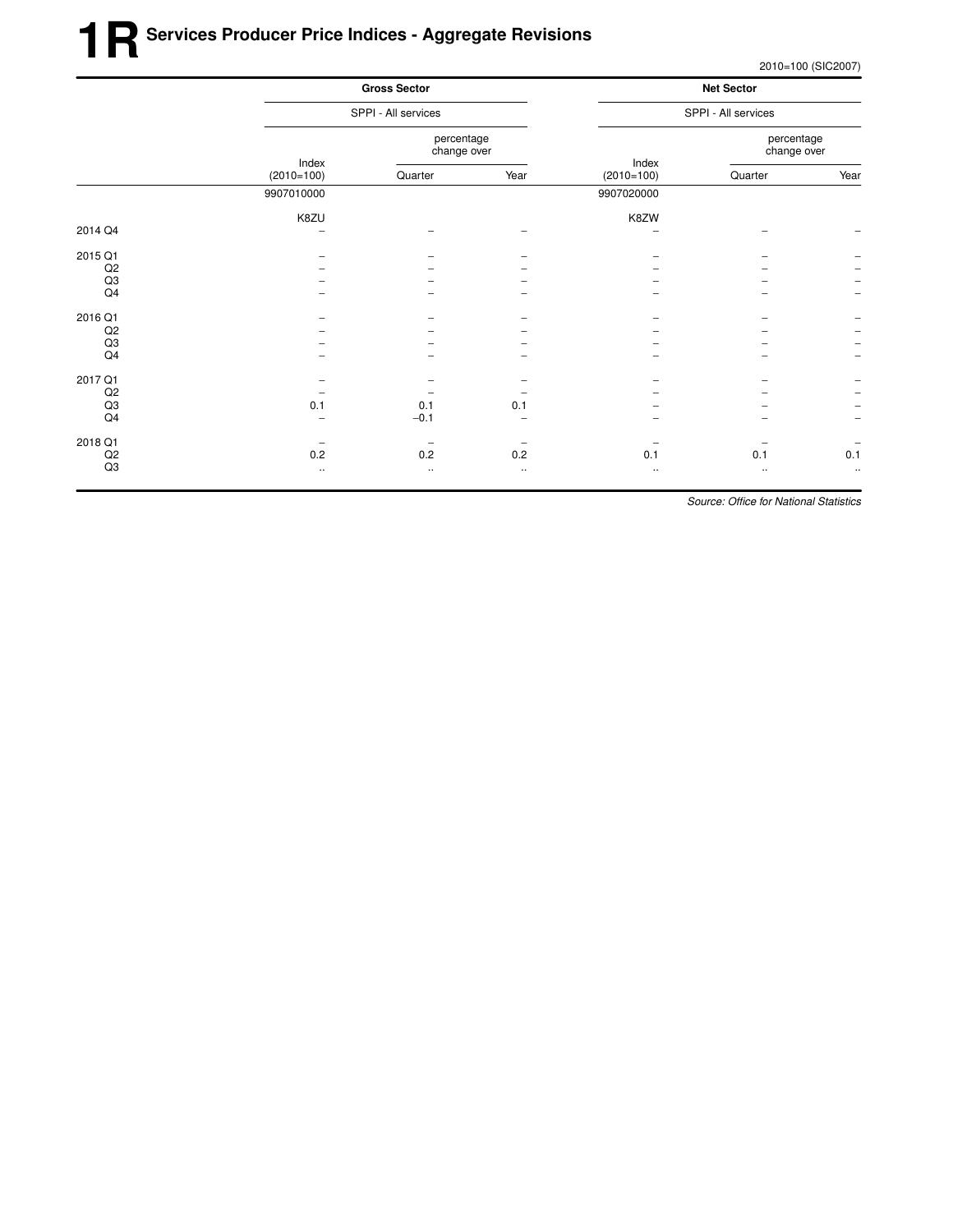## **2RSer vices Producer Price Indices - Section Revisions**

2010=100 (SIC2007)

|                | Water Supply, Sewerage<br>and Waste Management |                           |          | Wholesale, Retail Trade of<br><b>Motor Vehicles and Motorcycles</b> |                           |                          |
|----------------|------------------------------------------------|---------------------------|----------|---------------------------------------------------------------------|---------------------------|--------------------------|
|                |                                                | percentage<br>change over |          |                                                                     | percentage<br>change over |                          |
|                | Index<br>$2010 = 100$                          | Quarter                   | Year     | Index<br>$2010=100$                                                 | Quarter                   | Year                     |
|                | 9907101000                                     |                           |          | 9907103000                                                          |                           |                          |
|                | MF8N                                           |                           |          | MF <sub>2</sub> J                                                   |                           |                          |
| 2014 Q4        |                                                |                           |          |                                                                     |                           |                          |
| 2015 Q1        |                                                |                           |          |                                                                     |                           |                          |
| Q2             |                                                |                           |          |                                                                     |                           |                          |
| Q3             |                                                |                           |          |                                                                     |                           |                          |
| Q <sub>4</sub> |                                                |                           |          |                                                                     |                           |                          |
| 2016 Q1        |                                                |                           |          |                                                                     |                           |                          |
| Q2             |                                                |                           |          |                                                                     |                           |                          |
| Q3             |                                                |                           |          |                                                                     |                           |                          |
| Q4             |                                                |                           |          |                                                                     |                           |                          |
| 2017 Q1        |                                                |                           |          |                                                                     |                           |                          |
| Q2             |                                                |                           |          |                                                                     |                           |                          |
| Q3             |                                                |                           |          |                                                                     |                           |                          |
| Q4             |                                                |                           |          |                                                                     |                           | $\overline{\phantom{m}}$ |
| 2018 Q1        |                                                |                           |          |                                                                     |                           |                          |
| Q2             | 0.2                                            | 0.2                       | 0.2      | 0.1                                                                 | 0.1                       | 0.1                      |
| Q3             | $\cdots$                                       | $\cdots$                  | $\ldots$ | $\cdot$ .                                                           | $\ldots$                  | $\ldots$                 |

|         | <b>Transportation and Storage</b> |                           |                   | <b>Accommodation and Food</b> |                           |                          |
|---------|-----------------------------------|---------------------------|-------------------|-------------------------------|---------------------------|--------------------------|
|         | Index<br>$2010=100$               | percentage<br>change over |                   |                               | percentage<br>change over |                          |
|         |                                   | Quarter                   | Year              | Index<br>$2010 = 100$         | Quarter                   | Year                     |
|         | 9907104000                        |                           |                   | 9907105000                    |                           |                          |
|         | MF2K                              |                           |                   | MF <sub>2</sub> L             |                           |                          |
| 2014 Q4 |                                   |                           |                   |                               | -                         |                          |
| 2015 Q1 |                                   |                           |                   |                               |                           |                          |
| Q2      |                                   |                           |                   |                               |                           |                          |
| Q3      |                                   |                           |                   |                               |                           |                          |
| Q4      |                                   |                           |                   |                               |                           | $\overline{\phantom{m}}$ |
| 2016 Q1 |                                   |                           |                   |                               |                           |                          |
| Q2      |                                   |                           |                   |                               |                           |                          |
| Q3      |                                   |                           |                   |                               |                           | $\overline{\phantom{m}}$ |
| Q4      |                                   |                           |                   |                               |                           |                          |
| 2017 Q1 |                                   |                           |                   |                               |                           |                          |
| Q2      |                                   |                           |                   |                               |                           |                          |
| Q3      | 0.1                               | 0.1                       | 0.1               |                               |                           |                          |
| Q4      | 0.1                               |                           | 0.1               |                               |                           | $\overline{\phantom{m}}$ |
| 2018 Q1 | $\overline{\phantom{0}}$          | $-0.1$                    | $\qquad \qquad -$ | 0.1                           | 0.1                       | 0.1                      |
| Q2      | 0.2                               | 0.2                       | 0.2               | 0.2                           | 0.1                       | 0.1                      |
| Q3      | $\ldots$                          | $\ldots$                  | $\ldots$          | $\ldots$                      | $\ldots$                  | $\ddotsc$                |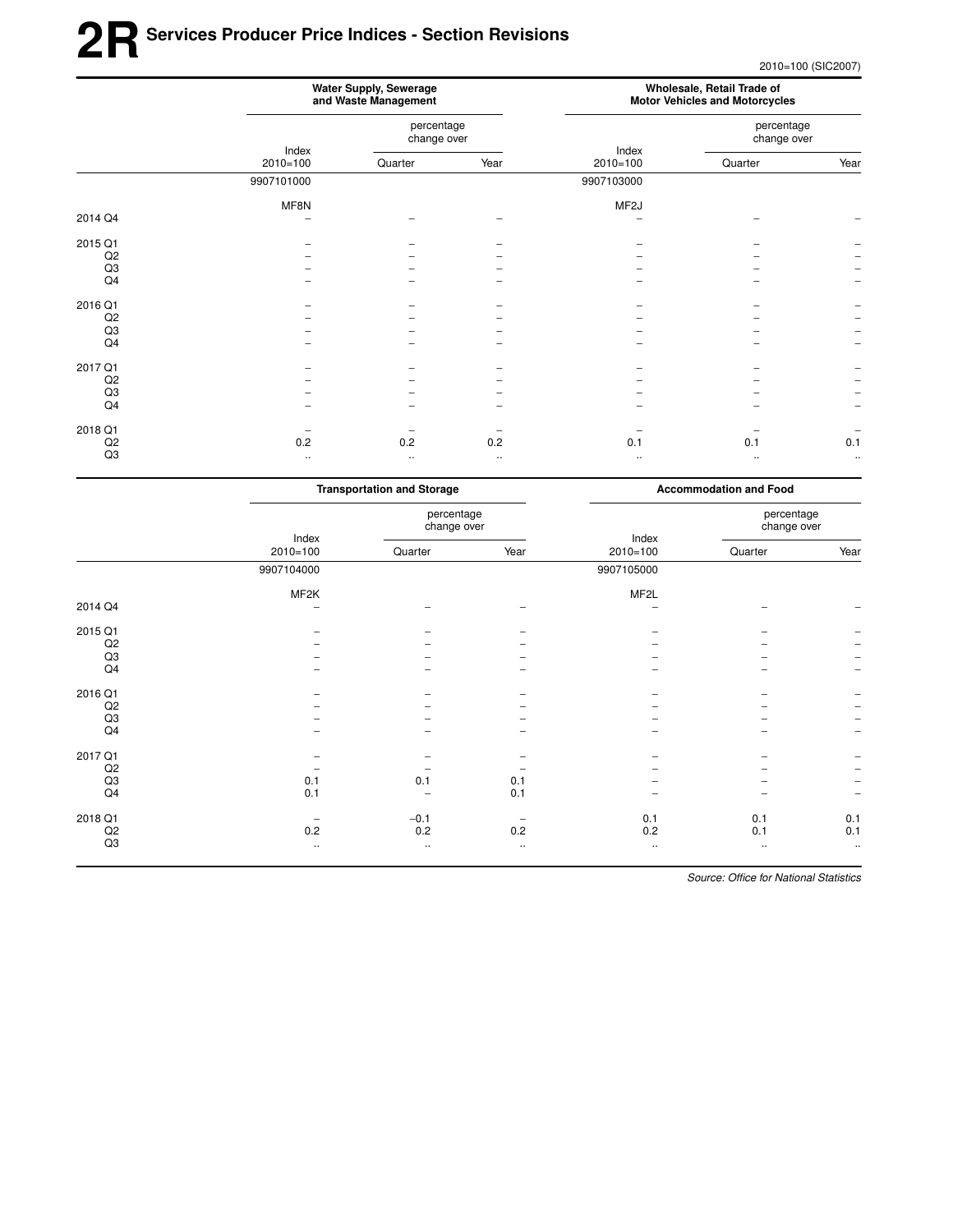# **2R** Services Producer Price Indices - Section Revisions<br>
continued

|         |                     | <b>Information and Communication</b> |          |                     |                           |                          |
|---------|---------------------|--------------------------------------|----------|---------------------|---------------------------|--------------------------|
|         |                     | percentage<br>change over            |          |                     | percentage<br>change over |                          |
|         | Index<br>$2010=100$ | Quarter                              | Year     | Index<br>$2010=100$ | Quarter                   | Year                     |
|         | 9907106000          |                                      |          | 9907108000          |                           |                          |
|         | MF2M                |                                      |          | MF8P                |                           |                          |
| 2014 Q4 |                     |                                      |          |                     |                           |                          |
| 2015 Q1 |                     |                                      |          |                     |                           |                          |
| Q2      |                     |                                      |          |                     |                           |                          |
| Q3      |                     |                                      |          |                     |                           |                          |
| Q4      |                     |                                      |          |                     |                           |                          |
| 2016 Q1 |                     |                                      |          |                     |                           |                          |
| Q2      |                     |                                      |          |                     |                           |                          |
| Q3      |                     |                                      |          |                     |                           |                          |
| Q4      |                     |                                      |          |                     |                           | $\overline{\phantom{m}}$ |
| 2017 Q1 |                     |                                      |          |                     |                           |                          |
| Q2      |                     |                                      |          |                     |                           |                          |
| Q3      |                     |                                      |          |                     |                           |                          |
| Q4      | $-0.1$              | $-0.1$                               | $-0.1$   |                     |                           |                          |
| 2018 Q1 | $-0.3$              | $-0.2$                               | $-0.3$   |                     |                           |                          |
| Q2      |                     | 0.3                                  |          | 0.1                 |                           |                          |
| Q3      | $\ldots$            | $\ldots$                             | $\ldots$ | $\cdot$ .           | $\cdot\cdot$              | $\cdot\cdot$             |

| Professional, Scientific and<br><b>Technical Activities</b> |                           |                         | <b>Administrative and Support Services</b> |                           |              |
|-------------------------------------------------------------|---------------------------|-------------------------|--------------------------------------------|---------------------------|--------------|
|                                                             | percentage<br>change over |                         |                                            | percentage<br>change over |              |
| $2010=100$                                                  | Quarter                   | Year                    | $2010 = 100$                               | Quarter                   | Year         |
| 9907109000                                                  |                           |                         | 9907110000                                 |                           |              |
| MF8Q                                                        |                           |                         | MF8R                                       |                           |              |
|                                                             |                           |                         |                                            |                           |              |
|                                                             |                           |                         |                                            |                           |              |
|                                                             |                           |                         |                                            |                           |              |
|                                                             |                           |                         |                                            |                           |              |
|                                                             |                           |                         |                                            |                           |              |
|                                                             |                           |                         |                                            |                           |              |
|                                                             |                           |                         |                                            |                           |              |
|                                                             |                           |                         |                                            |                           |              |
|                                                             |                           |                         |                                            |                           |              |
|                                                             |                           |                         |                                            |                           |              |
|                                                             |                           |                         |                                            |                           |              |
|                                                             |                           |                         |                                            |                           |              |
|                                                             | 0.1                       |                         |                                            |                           |              |
|                                                             |                           |                         |                                            |                           |              |
|                                                             |                           |                         |                                            |                           |              |
| $\cdot$ .                                                   | $\cdot\cdot$              | $\cdot\cdot$            |                                            |                           | $\cdot\cdot$ |
|                                                             | Index<br>$-0.1$<br>0.2    | $-0.1$<br>0.1<br>$-0.2$ | $-0.1$<br>0.1                              | Index                     |              |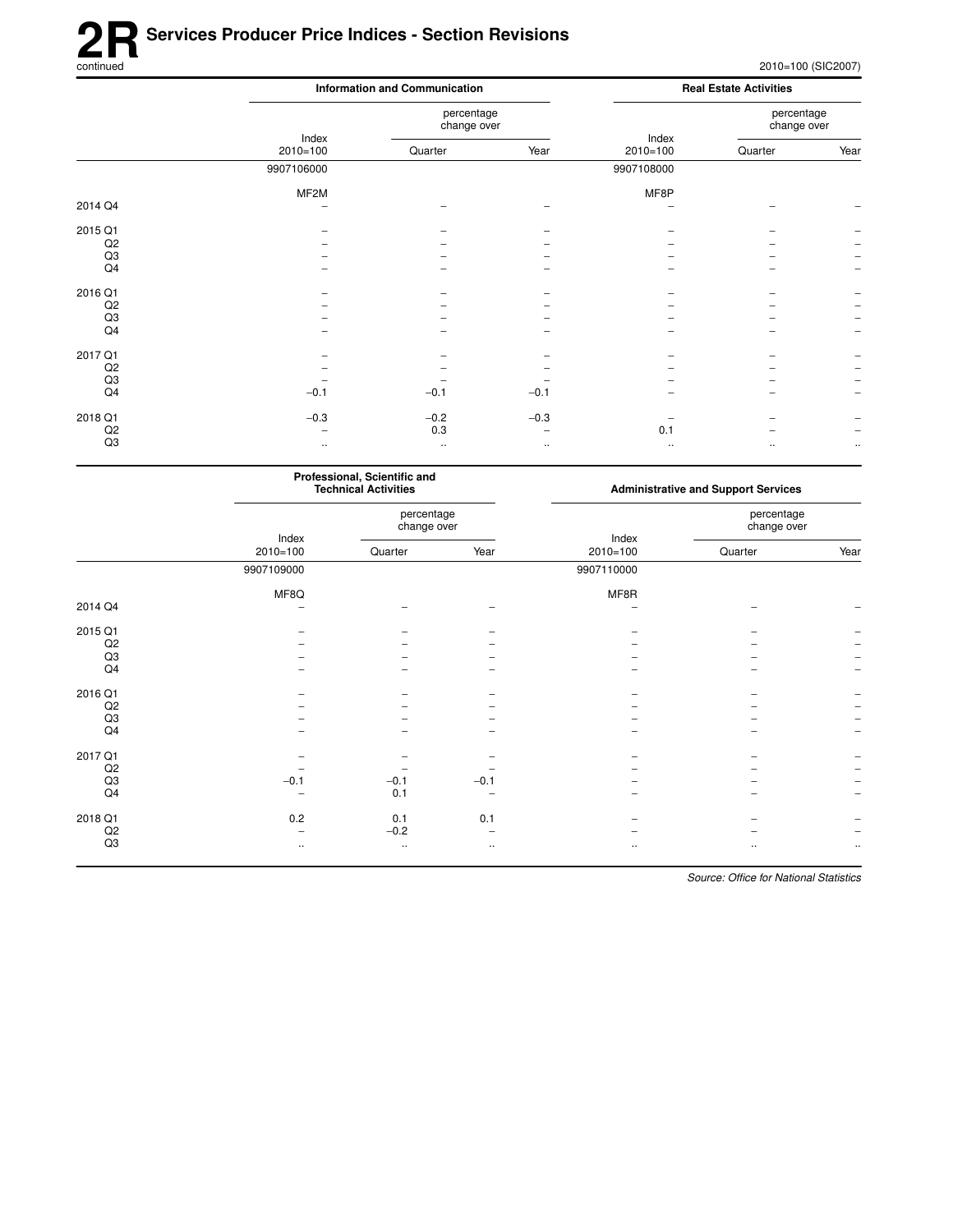# **2R** Services Producer Price Indices - Section Revisions<br>
continued

2010=100 (SIC2007)

|             | Education             |          |                           | <b>Other Services</b> |                           |                          |
|-------------|-----------------------|----------|---------------------------|-----------------------|---------------------------|--------------------------|
|             |                       |          | percentage<br>change over |                       | percentage<br>change over |                          |
|             | Index<br>$2010 = 100$ | Quarter  | Year                      | Index<br>$2010=100$   | Quarter                   | Year                     |
|             | 9907113000            |          |                           | 9907116000            |                           |                          |
|             | MF8S                  |          |                           | MF8T                  |                           |                          |
| 2014 Q4     | -                     |          |                           |                       |                           |                          |
| 2015 Q1     |                       |          |                           |                       |                           |                          |
| $_{\rm Q2}$ |                       |          |                           |                       |                           |                          |
| Q3          |                       |          |                           |                       |                           | $\overline{\phantom{m}}$ |
| Q4          |                       |          |                           |                       |                           | $\overline{\phantom{m}}$ |
| 2016 Q1     |                       |          |                           |                       |                           |                          |
| Q2          |                       |          |                           |                       |                           |                          |
| $_{\rm Q3}$ |                       |          |                           |                       |                           | $\overline{\phantom{m}}$ |
| Q4          |                       |          |                           |                       |                           | $\overline{\phantom{a}}$ |
| 2017 Q1     |                       |          |                           |                       |                           |                          |
| Q2          |                       |          |                           |                       |                           | $\overline{\phantom{m}}$ |
| Q3          |                       |          |                           |                       |                           | $\overline{\phantom{m}}$ |
| Q4          |                       |          |                           |                       |                           | $\overline{\phantom{m}}$ |
| 2018 Q1     |                       |          |                           |                       |                           |                          |
| Q2          | 7.1                   | 6.9      | 6.7                       |                       |                           | $\qquad \qquad -$        |
| Q3          | $\cdot\cdot$          | $\cdots$ | $\cdot\cdot$              | $\cdot\cdot$          | $\cdot$ .                 | $\ldots$                 |
|             |                       |          |                           |                       |                           |                          |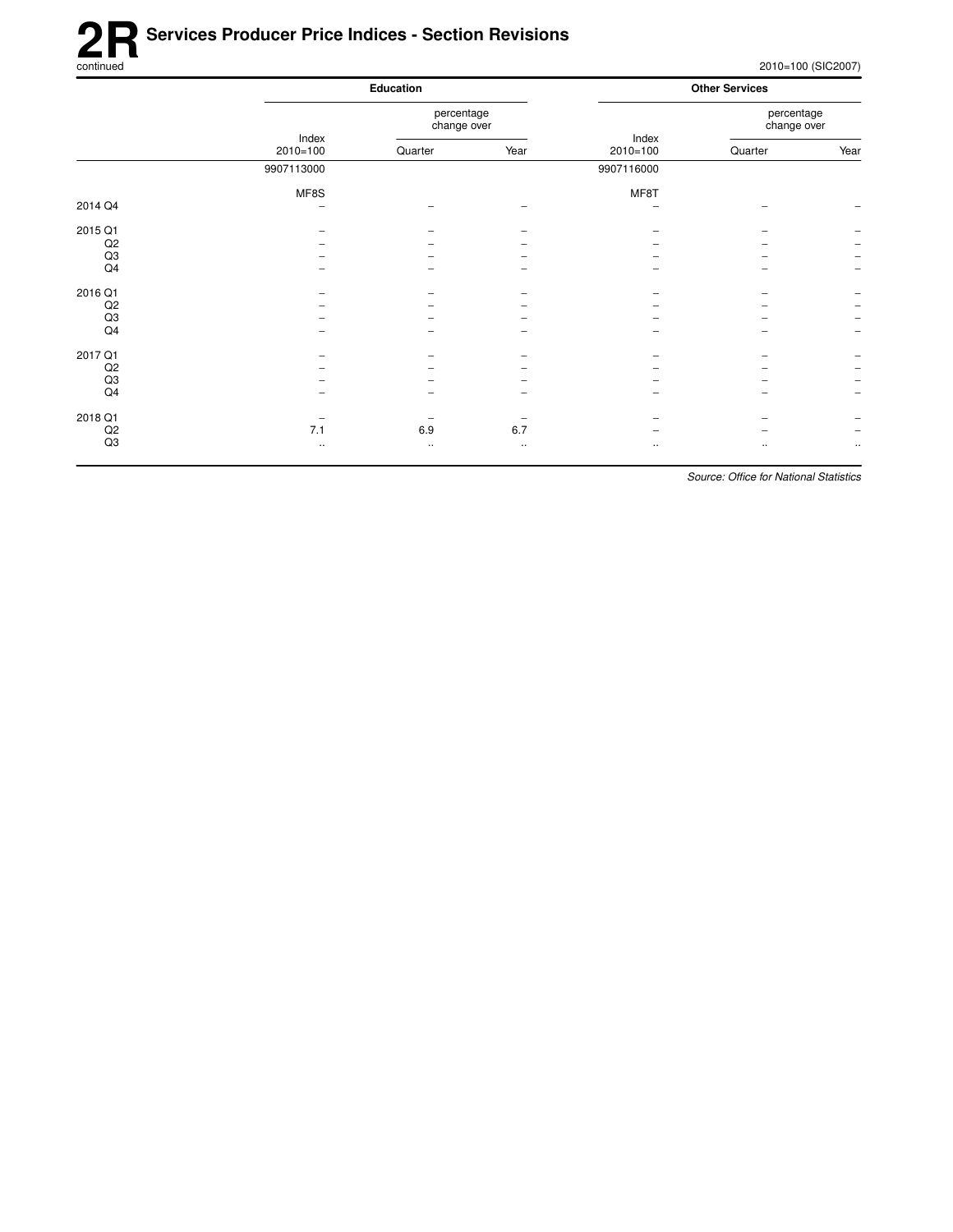2010 = 100 (SIC2007)

|                                |                                                                             | Water Supply, Sewerage and Waste Management | Wholesale, Retail Trade; Repair of<br><b>Motor Vehicles and Motorcycles</b> |                            |  |
|--------------------------------|-----------------------------------------------------------------------------|---------------------------------------------|-----------------------------------------------------------------------------|----------------------------|--|
|                                | Sewerage<br>Services<br>37.00                                               | Waste<br>Disposal<br>38.11                  | Sorted Recovered<br><b>Materials Services</b><br>38.32                      | Motor<br>Vehicles<br>45.20 |  |
| Annual                         |                                                                             |                                             |                                                                             |                            |  |
|                                | K8PX                                                                        | K8Q3                                        | K8QL                                                                        | K8QW                       |  |
| 2014<br>2015                   |                                                                             |                                             | $\overline{\phantom{0}}$                                                    |                            |  |
| 2016                           |                                                                             |                                             | $\overline{\phantom{0}}$                                                    |                            |  |
| 2017                           |                                                                             | ۰                                           |                                                                             |                            |  |
|                                | Percentage change, latest year on previous year                             |                                             |                                                                             |                            |  |
| 2014                           |                                                                             | -                                           |                                                                             |                            |  |
| 2015<br>2016                   |                                                                             | $\equiv$                                    | -                                                                           |                            |  |
| 2017                           |                                                                             |                                             |                                                                             |                            |  |
|                                | Quarterly results (not seasonally adjusted)                                 |                                             |                                                                             |                            |  |
| 2014 Q4                        |                                                                             |                                             |                                                                             |                            |  |
| 2015 Q1                        |                                                                             |                                             |                                                                             |                            |  |
| Q2                             |                                                                             |                                             |                                                                             |                            |  |
| $_{\rm Q3}$<br>$\mathsf{Q4}$   |                                                                             |                                             |                                                                             |                            |  |
|                                |                                                                             |                                             |                                                                             |                            |  |
| 2016 Q1                        |                                                                             |                                             |                                                                             |                            |  |
| $_{\rm Q2}$<br>Q3              |                                                                             |                                             |                                                                             |                            |  |
| Q4                             |                                                                             |                                             |                                                                             |                            |  |
| 2017 Q1                        |                                                                             |                                             |                                                                             |                            |  |
| Q2                             |                                                                             |                                             |                                                                             |                            |  |
| $_{\rm Q3}$                    |                                                                             |                                             |                                                                             |                            |  |
| Q4                             |                                                                             |                                             |                                                                             |                            |  |
| 2018 Q1                        |                                                                             | -                                           |                                                                             |                            |  |
| Q2                             |                                                                             | 0.1                                         | 0.3                                                                         | 0.1                        |  |
| Q3                             | $\ddot{\phantom{a}}$                                                        | $\ddotsc$                                   | $\ddot{\phantom{a}}$                                                        | $\ddot{\phantom{a}}$       |  |
|                                | Percentage change, latest quarter on previous quarter                       |                                             |                                                                             |                            |  |
| 2014 Q4                        |                                                                             |                                             |                                                                             |                            |  |
| 2015 Q1                        |                                                                             |                                             |                                                                             |                            |  |
| $_{\rm Q2}$                    |                                                                             |                                             |                                                                             |                            |  |
| Q3<br>Q4                       |                                                                             |                                             |                                                                             |                            |  |
|                                |                                                                             |                                             |                                                                             |                            |  |
| 2016 Q1<br>Q2                  |                                                                             |                                             |                                                                             |                            |  |
| $_{\rm Q3}$                    |                                                                             |                                             |                                                                             |                            |  |
| Q4                             |                                                                             |                                             |                                                                             |                            |  |
| 2017 Q1                        |                                                                             |                                             |                                                                             |                            |  |
| $\frac{Q2}{Q3}$                |                                                                             |                                             |                                                                             |                            |  |
| $\mathsf{Q4}$                  |                                                                             |                                             |                                                                             |                            |  |
|                                |                                                                             |                                             |                                                                             |                            |  |
| 2018 Q1                        |                                                                             |                                             | $\overline{a}$                                                              |                            |  |
| $\mathsf{Q2}$<br>Q3            |                                                                             | 0.1                                         | $0.3\,$<br>$\ddotsc$                                                        | 0.1                        |  |
|                                | Percentage change, latest quarter on corresponding quarter of previous year |                                             |                                                                             |                            |  |
| 2014 Q4                        |                                                                             |                                             |                                                                             |                            |  |
|                                |                                                                             |                                             |                                                                             |                            |  |
| 2015 Q1<br>$\mathsf{Q2}$       |                                                                             |                                             |                                                                             |                            |  |
| $_{\rm Q3}$                    |                                                                             |                                             |                                                                             |                            |  |
| $\mathsf{Q4}$                  |                                                                             |                                             |                                                                             |                            |  |
| 2016 Q1                        |                                                                             |                                             |                                                                             |                            |  |
| $\frac{Q2}{Q3}$                |                                                                             |                                             |                                                                             |                            |  |
| $\mathsf{Q4}$                  |                                                                             |                                             |                                                                             |                            |  |
|                                |                                                                             |                                             |                                                                             |                            |  |
| 2017 Q1                        |                                                                             |                                             |                                                                             |                            |  |
| $\mathsf{Q2}$                  |                                                                             |                                             |                                                                             |                            |  |
| $_{\mathsf{Q4}}^{\mathsf{Q3}}$ |                                                                             |                                             |                                                                             |                            |  |
|                                |                                                                             |                                             |                                                                             |                            |  |
| 2018 Q1<br>Q2                  |                                                                             | 0.1                                         | 0.4                                                                         | 0.1                        |  |
| $\mathsf{Q3}$                  |                                                                             |                                             | $\ddot{\phantom{a}}$                                                        |                            |  |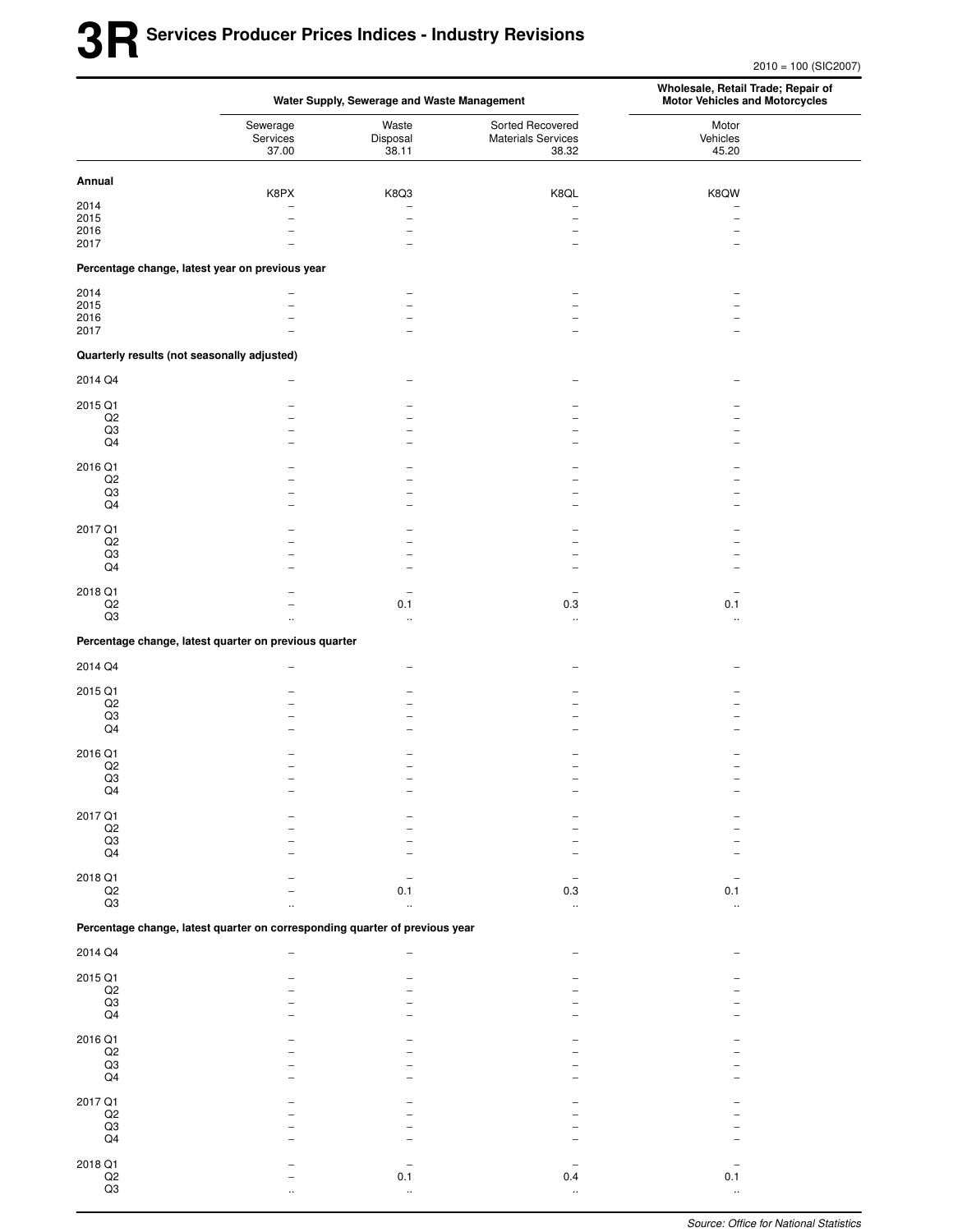|                                             |                                                                             |                          |                              | <b>Transportation and Storage</b>        |                                           |                                            |
|---------------------------------------------|-----------------------------------------------------------------------------|--------------------------|------------------------------|------------------------------------------|-------------------------------------------|--------------------------------------------|
|                                             | <b>Business</b><br>Rail Fares<br>49.11                                      | Rail<br>Freight<br>49.21 | Bus &<br>Coach Hire<br>49.39 | Freight<br>Transport<br>by Road<br>49.41 | Commercial<br>Vehicle<br>Ferries<br>50.11 | Sea<br>& Coastal<br>Water Freight<br>50.20 |
| Annual                                      |                                                                             |                          |                              |                                          |                                           |                                            |
| 2014                                        | K8QY                                                                        | K8R2                     | K8RE                         | K8RO                                     | K8RW                                      | <b>K8S5</b><br>$\overline{\phantom{a}}$    |
| 2015                                        | $\overline{\phantom{0}}$                                                    | -                        | -                            | $\overline{\phantom{0}}$                 | L.                                        | $\overline{\phantom{a}}$                   |
| 2016<br>2017                                |                                                                             |                          |                              |                                          |                                           | $\qquad \qquad -$                          |
|                                             | Percentage change, latest year on previous year                             |                          |                              |                                          |                                           |                                            |
| 2014                                        |                                                                             | -                        |                              |                                          |                                           |                                            |
| 2015                                        |                                                                             | $\equiv$                 |                              |                                          |                                           |                                            |
| 2016<br>2017                                |                                                                             |                          |                              |                                          |                                           |                                            |
| Quarterly results (not seasonally adjusted) |                                                                             |                          |                              |                                          |                                           |                                            |
| 2014 Q4                                     |                                                                             |                          |                              |                                          |                                           |                                            |
|                                             |                                                                             |                          |                              |                                          |                                           |                                            |
| 2015 Q1<br>Q2                               |                                                                             |                          |                              |                                          |                                           |                                            |
| $_{\rm Q3}$                                 |                                                                             |                          |                              |                                          |                                           |                                            |
| $\mathsf{Q4}$                               |                                                                             |                          |                              |                                          |                                           | $\overline{a}$                             |
| 2016 Q1                                     |                                                                             |                          |                              |                                          |                                           |                                            |
| $_{\mathsf{Q2}}$<br>Q3                      |                                                                             |                          |                              |                                          |                                           |                                            |
| $\mathsf{Q4}$                               |                                                                             |                          |                              |                                          |                                           |                                            |
| 2017 Q1                                     |                                                                             |                          |                              |                                          |                                           |                                            |
| $_{\rm Q2}$                                 |                                                                             |                          |                              |                                          |                                           |                                            |
| Q3<br>Q4                                    |                                                                             | -<br>۰                   |                              |                                          |                                           | $\overline{\phantom{a}}$<br>$\overline{a}$ |
|                                             |                                                                             |                          |                              |                                          |                                           |                                            |
| 2018 Q1<br>Q2                               |                                                                             |                          | $-0.1$                       |                                          | $-0.6$                                    |                                            |
| Q3                                          |                                                                             |                          | $\ddot{\phantom{a}}$         |                                          | .,                                        | $\cdot\cdot$                               |
|                                             | Percentage change, latest quarter on previous quarter                       |                          |                              |                                          |                                           |                                            |
| 2014 Q4                                     |                                                                             |                          |                              |                                          |                                           |                                            |
| 2015 Q1                                     |                                                                             |                          |                              |                                          |                                           |                                            |
| $_{\mathsf{Q2}}$                            |                                                                             |                          |                              |                                          |                                           |                                            |
| Q3<br>$\mathsf{Q4}$                         |                                                                             |                          |                              |                                          |                                           |                                            |
|                                             |                                                                             |                          |                              |                                          |                                           |                                            |
| 2016 Q1<br>Q2                               |                                                                             |                          |                              |                                          |                                           |                                            |
| Q3                                          |                                                                             |                          |                              |                                          |                                           |                                            |
| Q4                                          |                                                                             |                          |                              |                                          |                                           |                                            |
| 2017 Q1                                     |                                                                             |                          |                              |                                          |                                           |                                            |
| $_{\mathsf{Q2}}$<br>$_{\rm Q3}$             |                                                                             |                          |                              |                                          |                                           |                                            |
| $\mathsf{Q4}$                               |                                                                             |                          |                              |                                          |                                           |                                            |
| 2018 Q1                                     |                                                                             |                          |                              |                                          |                                           |                                            |
| $_{\mathsf{Q2}}$<br>$\mathsf{Q3}$           |                                                                             |                          | $-0.1$                       |                                          | $-0.5$                                    |                                            |
|                                             |                                                                             |                          |                              |                                          |                                           |                                            |
|                                             | Percentage change, latest quarter on corresponding quarter of previous year |                          |                              |                                          |                                           |                                            |
| 2014 Q4                                     |                                                                             |                          |                              |                                          |                                           |                                            |
| 2015 Q1                                     |                                                                             |                          |                              |                                          |                                           |                                            |
| $_{\mathsf{Q2}}$<br>Q3                      |                                                                             |                          |                              |                                          |                                           |                                            |
| Q4                                          |                                                                             |                          |                              |                                          |                                           |                                            |
| 2016 Q1                                     |                                                                             |                          |                              |                                          |                                           |                                            |
| $_{\mathsf{Q2}}$<br>$_{\rm Q3}$             |                                                                             |                          |                              |                                          |                                           |                                            |
| $\mathsf{Q4}$                               |                                                                             |                          |                              |                                          |                                           |                                            |
| 2017 Q1                                     |                                                                             |                          |                              |                                          |                                           |                                            |
| $_{\mathsf{Q2}}$                            |                                                                             |                          |                              |                                          |                                           |                                            |
| $_{\rm Q3}$<br>Q4                           |                                                                             |                          |                              |                                          |                                           |                                            |
|                                             |                                                                             |                          |                              |                                          |                                           |                                            |
| 2018 Q1<br>$\mathsf{Q2}$                    |                                                                             |                          | $-0.1$                       |                                          | $-0.6$                                    |                                            |
| $\mathsf{Q3}$                               |                                                                             |                          |                              |                                          |                                           |                                            |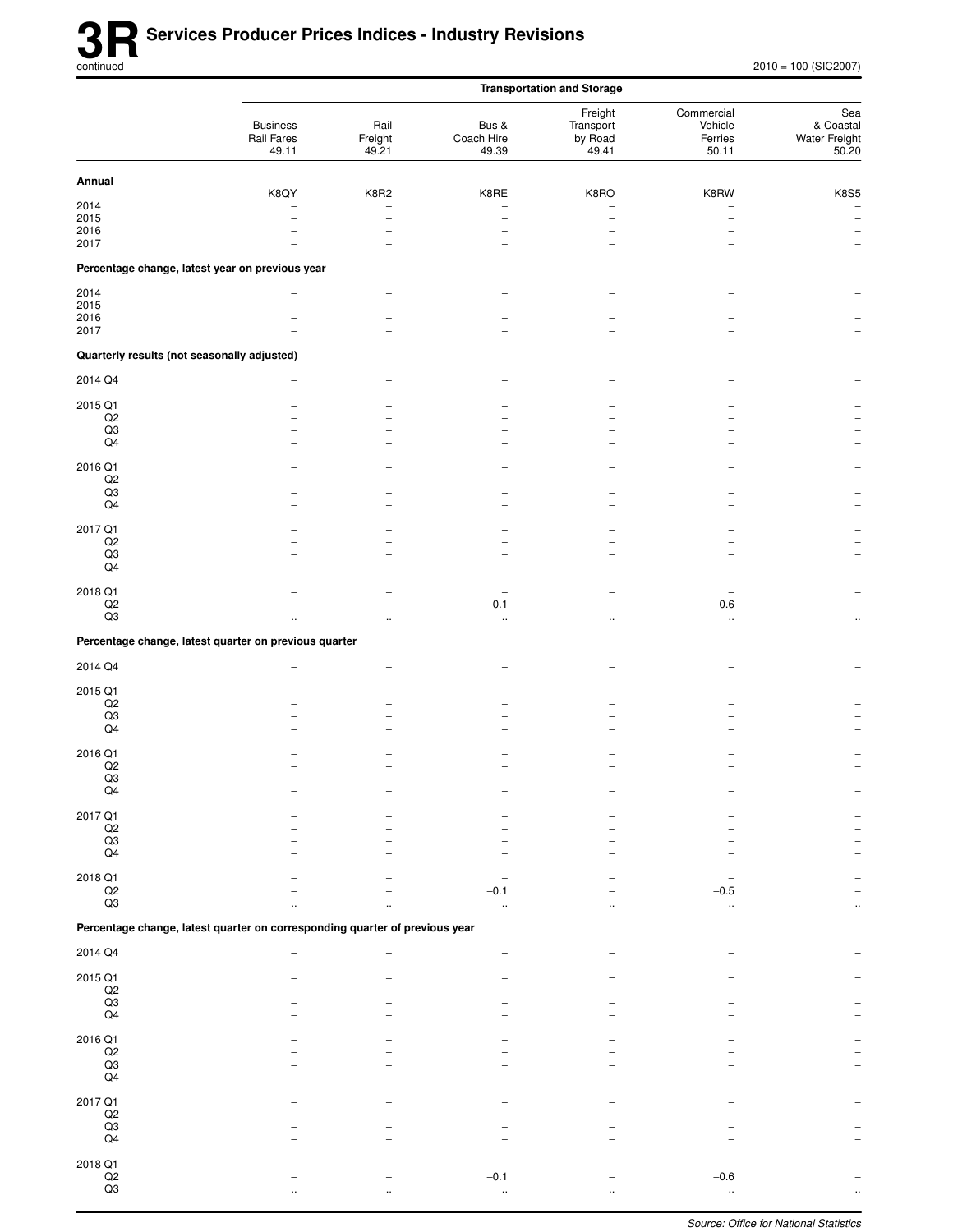|                                                  |                                                                             |                                            |                                                    | <b>Transportation and Storage</b>       |                                   |                                                                            |
|--------------------------------------------------|-----------------------------------------------------------------------------|--------------------------------------------|----------------------------------------------------|-----------------------------------------|-----------------------------------|----------------------------------------------------------------------------|
|                                                  | <b>Business</b><br>Air Fares<br>51.11                                       | Storage &<br>Warehousing<br>52.10          | Cargo<br>Handling<br>52.24                         | Freight<br>Forwarding<br>52.29          | National Post<br>Parcels<br>53.10 | Courier<br>Services<br>53.20                                               |
| Annual                                           |                                                                             |                                            |                                                    |                                         |                                   |                                                                            |
| 2014<br>2015<br>2016<br>2017                     | K8S9                                                                        | KS7Z<br>$\overline{\phantom{0}}$<br>-<br>▃ | KHU3<br>$\overline{a}$<br>$\overline{\phantom{0}}$ | K8SD<br>$\overline{\phantom{0}}$<br>0.4 | K8SW                              | K8SY<br>$\qquad \qquad -$<br>$\overline{\phantom{a}}$<br>$\qquad \qquad -$ |
|                                                  | Percentage change, latest year on previous year                             |                                            |                                                    |                                         |                                   |                                                                            |
| 2014<br>2015<br>2016<br>2017                     | $\overline{\phantom{0}}$                                                    |                                            |                                                    | 0.4                                     |                                   |                                                                            |
| Quarterly results (not seasonally adjusted)      |                                                                             |                                            |                                                    |                                         |                                   |                                                                            |
| 2014 Q4                                          |                                                                             |                                            |                                                    |                                         |                                   |                                                                            |
| 2015 Q1<br>$_{\mathsf{Q2}}$<br>Q3<br>Q4          |                                                                             |                                            |                                                    |                                         |                                   |                                                                            |
| 2016 Q1<br>$_{\mathsf{Q2}}$<br>Q3<br>Q4          | -                                                                           | ۳                                          | ۰                                                  |                                         |                                   | ۳                                                                          |
| 2017 Q1<br>Q2<br>Q3<br>Q4                        |                                                                             | 0.1                                        | $\overline{\phantom{0}}$                           | 0.8<br>0.8                              |                                   |                                                                            |
| 2018 Q1<br>$_{\mathsf{Q2}}$<br>Q3                |                                                                             | 1.9<br>$\ddotsc$                           | $\ddot{\phantom{a}}$                               | 0.4<br>$0.8\,$<br>$\ddotsc$             |                                   | $\ddotsc$                                                                  |
|                                                  | Percentage change, latest quarter on previous quarter                       |                                            |                                                    |                                         |                                   |                                                                            |
| 2014 Q4                                          |                                                                             |                                            |                                                    |                                         |                                   |                                                                            |
| 2015 Q1<br>$_{\mathsf{Q2}}$<br>Q3<br>Q4          |                                                                             |                                            |                                                    |                                         |                                   |                                                                            |
| 2016 Q1<br>$_{\mathsf{Q2}}$<br>Q3<br>Q4          |                                                                             |                                            |                                                    |                                         |                                   |                                                                            |
| 2017 Q1<br>$_{\mathsf{Q2}}$<br>$_{\rm Q3}$<br>Q4 |                                                                             | 0.1                                        |                                                    | 0.8                                     |                                   |                                                                            |
| 2018 Q1<br>$\mathsf{Q2}$<br>$\mathsf{Q3}$        |                                                                             | $-0.1$<br>1.7<br>à.                        |                                                    | $-0.4$<br>0.4<br>$\ddotsc$              |                                   |                                                                            |
|                                                  | Percentage change, latest quarter on corresponding quarter of previous year |                                            |                                                    |                                         |                                   |                                                                            |
| 2014 Q4                                          |                                                                             |                                            |                                                    |                                         |                                   |                                                                            |
| 2015 Q1<br>$\mathsf{Q2}$<br>$_{\rm Q3}$<br>Q4    |                                                                             |                                            |                                                    |                                         |                                   |                                                                            |
| 2016 Q1<br>$_{\mathsf{Q2}}$<br>$_{\rm Q3}$<br>Q4 |                                                                             |                                            |                                                    |                                         |                                   |                                                                            |
| 2017 Q1<br>$_{\mathsf{Q2}}$<br>Q3<br>Q4          |                                                                             | 0.1                                        |                                                    | 0.8<br>0.8                              |                                   |                                                                            |
| 2018 Q1<br>$_{\mathsf{Q2}}$<br>$\mathsf{Q3}$     |                                                                             | 1.8<br>$\ddot{\phantom{1}}$                |                                                    | 0.4<br>$0.8\,$<br>$\ddotsc$             |                                   |                                                                            |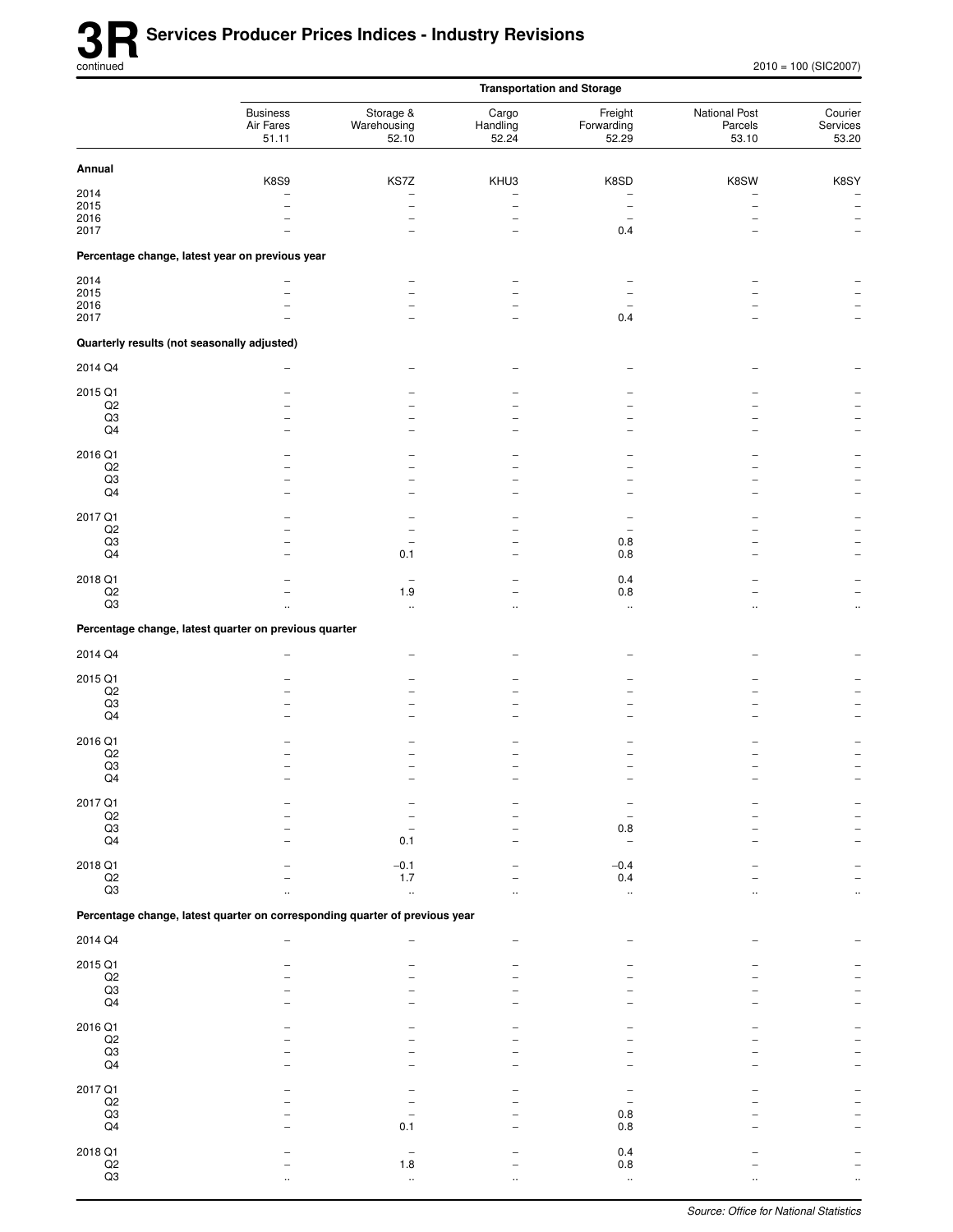$2010 = 100$  (SIC2007)

|                                   | <b>Accommodation &amp; Food</b>                                             |                                 | <b>Information &amp; Communication</b> |                                                      |                                                     |                                  | <b>Banking</b>                                    |
|-----------------------------------|-----------------------------------------------------------------------------|---------------------------------|----------------------------------------|------------------------------------------------------|-----------------------------------------------------|----------------------------------|---------------------------------------------------|
|                                   | Hotels<br>55.10                                                             | Canteens<br>& Catering<br>56.20 | Publishing<br>Services<br>58.10        | Sound Recording<br>& Music<br>Publishing<br>59.20    | <b>Business</b><br>Telecomm-<br>unications<br>61.10 | Computer<br>Services<br>62.00    | Financial<br>Intermediation<br>(Banks)<br>64.19/1 |
| Annual                            |                                                                             |                                 |                                        |                                                      |                                                     |                                  |                                                   |
| 2014                              | K8TE<br>-                                                                   | K8TP<br>-                       | K8TV<br>-                              | K8UF<br>$\overline{\phantom{0}}$                     | K8UI<br>$\qquad \qquad -$                           | K8UK<br>$\overline{\phantom{0}}$ | KB <sub>2</sub> S                                 |
| 2015                              | $\overline{\phantom{0}}$                                                    | $\overline{\phantom{0}}$        | $\overline{\phantom{0}}$               | $\overline{\phantom{0}}$                             | $\qquad \qquad -$                                   | $\overline{\phantom{0}}$         | Ω.<br>                                            |
| 2016<br>2017                      |                                                                             |                                 |                                        | -<br>$\overline{a}$                                  | $\overline{a}$<br>$-0.1$                            |                                  | ٠.                                                |
|                                   |                                                                             |                                 |                                        |                                                      |                                                     |                                  |                                                   |
|                                   | Percentage change, latest year on previous year                             |                                 |                                        |                                                      |                                                     |                                  |                                                   |
| 2014<br>2015                      |                                                                             | $\equiv$                        | ۳                                      |                                                      | -                                                   |                                  |                                                   |
| 2016                              |                                                                             | -                               | -                                      |                                                      | $\overline{\phantom{0}}$                            |                                  |                                                   |
| 2017                              |                                                                             |                                 |                                        |                                                      | $-0.2$                                              |                                  |                                                   |
|                                   | Quarterly results (not seasonally adjusted)                                 |                                 |                                        |                                                      |                                                     |                                  |                                                   |
| 2014 Q4                           |                                                                             |                                 |                                        |                                                      |                                                     |                                  |                                                   |
| 2015 Q1                           |                                                                             |                                 |                                        |                                                      |                                                     |                                  |                                                   |
| Q2<br>Q3                          |                                                                             |                                 |                                        |                                                      |                                                     |                                  |                                                   |
| Q4                                |                                                                             |                                 | -                                      | ۰                                                    | -                                                   | -                                |                                                   |
| 2016 Q1                           |                                                                             |                                 |                                        |                                                      |                                                     |                                  |                                                   |
| Q2                                |                                                                             | -                               | $\overline{\phantom{0}}$               | $\overline{\phantom{0}}$                             | $\overline{\phantom{0}}$                            | $\overline{a}$                   |                                                   |
| Q3<br>Q4                          | -                                                                           | -                               | $\overline{\phantom{0}}$               |                                                      | -                                                   |                                  |                                                   |
| 2017 Q1                           |                                                                             |                                 |                                        |                                                      |                                                     |                                  |                                                   |
| Q2                                |                                                                             |                                 |                                        |                                                      |                                                     |                                  |                                                   |
| Q3<br>Q4                          | L.                                                                          | -                               | -<br>$\equiv$                          | $\overline{\phantom{0}}$<br>$\overline{\phantom{a}}$ | 0.1<br>$-0.5$                                       | $\overline{a}$<br>$-0.1$         |                                                   |
|                                   |                                                                             |                                 |                                        |                                                      |                                                     |                                  |                                                   |
| 2018 Q1<br>Q2                     | 0.2<br>0.3                                                                  |                                 | -<br>0.1                               | 0.6<br>1.7                                           | $-0.9$<br>$-0.9$                                    | $\overline{\phantom{0}}$<br>0.3  |                                                   |
| Q3                                | $\ddotsc$                                                                   |                                 | ä.                                     | $\ddotsc$                                            | $\ddotsc$                                           | $\ddotsc$                        |                                                   |
|                                   | Percentage change, latest quarter on previous quarter                       |                                 |                                        |                                                      |                                                     |                                  |                                                   |
| 2014 Q4                           |                                                                             |                                 |                                        |                                                      |                                                     |                                  |                                                   |
| 2015 Q1                           |                                                                             |                                 |                                        |                                                      |                                                     |                                  |                                                   |
| Q2                                |                                                                             |                                 |                                        | $\overline{\phantom{0}}$                             | -                                                   | -                                |                                                   |
| Q3<br>Q4                          |                                                                             |                                 |                                        | ۰                                                    |                                                     | $\overline{\phantom{0}}$         |                                                   |
|                                   |                                                                             |                                 |                                        |                                                      |                                                     |                                  |                                                   |
| 2016 Q1<br>Q2                     |                                                                             |                                 |                                        |                                                      |                                                     |                                  | <br>ä.                                            |
| Q3                                |                                                                             |                                 |                                        |                                                      |                                                     |                                  |                                                   |
| Q <sub>4</sub>                    |                                                                             |                                 |                                        |                                                      |                                                     |                                  | Ω.                                                |
| 2017 Q1<br>Q2                     |                                                                             |                                 |                                        |                                                      |                                                     |                                  |                                                   |
| $_{\rm Q3}$                       |                                                                             |                                 |                                        |                                                      | 0.1                                                 |                                  | ٠.                                                |
| Q <sub>4</sub>                    |                                                                             |                                 |                                        | $\overline{\phantom{a}}$                             | $-0.7$                                              | $-0.1$                           | ٠.                                                |
| 2018 Q1                           | 0.2                                                                         |                                 |                                        | 0.6                                                  | $-0.5$                                              | 0.1                              |                                                   |
| $_{\rm Q2}$<br>Q3                 | 0.1<br>$\ddot{\phantom{1}}$                                                 | Ω.                              | 0.1<br>$\ddot{\phantom{a}}$            | 1.2<br>$\ddot{\phantom{1}}$                          | $\qquad \qquad -$<br>$\ddotsc$                      | 0.3<br>$\ddot{\phantom{1}}$      | μ.<br>Ω.                                          |
|                                   | Percentage change, latest quarter on corresponding quarter of previous year |                                 |                                        |                                                      |                                                     |                                  |                                                   |
| 2014 Q4                           |                                                                             |                                 |                                        | $\overline{\phantom{0}}$                             |                                                     |                                  |                                                   |
|                                   |                                                                             |                                 |                                        |                                                      |                                                     |                                  |                                                   |
| 2015 Q1<br>$_{\mathsf{Q2}}$       |                                                                             |                                 |                                        |                                                      |                                                     |                                  |                                                   |
| Q3                                |                                                                             |                                 |                                        |                                                      |                                                     |                                  |                                                   |
| Q4                                |                                                                             |                                 |                                        |                                                      |                                                     |                                  |                                                   |
| 2016 Q1<br>Q2                     |                                                                             |                                 |                                        |                                                      |                                                     |                                  | $\ddot{\phantom{a}}$                              |
| $_{\rm Q3}$                       |                                                                             |                                 |                                        |                                                      |                                                     |                                  |                                                   |
| Q4                                | L.                                                                          |                                 |                                        |                                                      |                                                     |                                  |                                                   |
| 2017 Q1                           |                                                                             |                                 |                                        |                                                      |                                                     |                                  |                                                   |
| $_{\mathsf{Q2}}$<br>Q3            |                                                                             |                                 |                                        |                                                      | 0.1                                                 |                                  |                                                   |
| Q4                                |                                                                             |                                 |                                        |                                                      | $-0.6$                                              | $-0.1$                           |                                                   |
| 2018 Q1                           | 0.2                                                                         |                                 |                                        | 0.6                                                  | $-1.1$                                              | $\overline{\phantom{0}}$         |                                                   |
| $_{\mathsf{Q2}}$<br>$\mathsf{Q3}$ | $0.3\,$                                                                     |                                 | 0.1                                    | $1.8\,$                                              | $-1.1$                                              | 0.3                              |                                                   |
|                                   | $\ddot{\phantom{1}}$                                                        |                                 | $\ddotsc$                              | $\ddot{\phantom{1}}$                                 | $\ddotsc$                                           | $\ddotsc$                        |                                                   |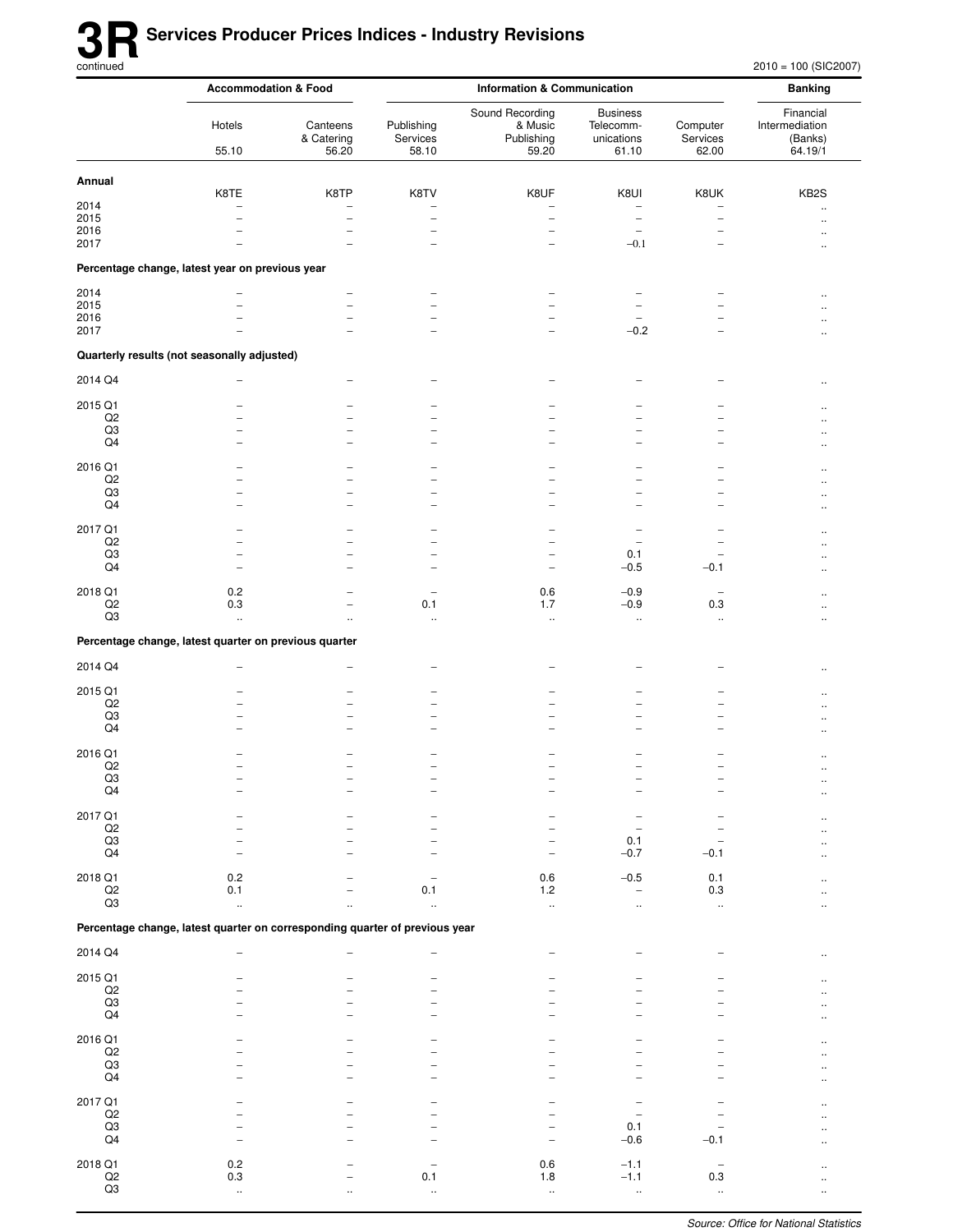|                                  | <b>Real Estate Activities</b>                                               |                                         | <b>Professional Scientific &amp; Technical Activities</b> |                          |                                                       |                                    |                                               |  |
|----------------------------------|-----------------------------------------------------------------------------|-----------------------------------------|-----------------------------------------------------------|--------------------------|-------------------------------------------------------|------------------------------------|-----------------------------------------------|--|
|                                  | Property<br>Rentals<br>68.20                                                | <b>Real Estate</b><br>Agencies<br>68.30 | Legal<br>Services<br>69.10                                | Accountancy<br>69.20     | <b>Business</b><br>Management<br>Consultancy<br>70.22 | Architectural<br>Services<br>71.11 | Engineering<br>& Related<br>Services<br>71.12 |  |
| Annual                           |                                                                             |                                         |                                                           |                          |                                                       |                                    |                                               |  |
| 2014                             | K8VA                                                                        | K8VC                                    | KHW5                                                      | KHX6                     | KOP4                                                  | KHY2                               | KHY7                                          |  |
| 2015                             |                                                                             | $\overline{\phantom{0}}$                | $\overline{\phantom{0}}$                                  | $\overline{\phantom{0}}$ | $\overline{\phantom{0}}$                              | $\overline{\phantom{0}}$           | $\overline{\phantom{m}}$                      |  |
| 2016<br>2017                     |                                                                             |                                         |                                                           |                          |                                                       |                                    | $\qquad \qquad -$<br>$\qquad \qquad -$        |  |
|                                  | Percentage change, latest year on previous year                             |                                         |                                                           |                          |                                                       |                                    |                                               |  |
| 2014                             |                                                                             |                                         |                                                           |                          |                                                       |                                    |                                               |  |
| 2015                             |                                                                             |                                         |                                                           |                          |                                                       |                                    |                                               |  |
| 2016<br>2017                     |                                                                             |                                         |                                                           |                          |                                                       |                                    | $\overline{\phantom{m}}$                      |  |
|                                  | Quarterly results (not seasonally adjusted)                                 |                                         |                                                           |                          |                                                       |                                    |                                               |  |
| 2014 Q4                          |                                                                             |                                         |                                                           |                          |                                                       |                                    |                                               |  |
| 2015 Q1                          |                                                                             |                                         |                                                           |                          |                                                       |                                    |                                               |  |
| $_{\mathsf{Q2}}$                 |                                                                             |                                         |                                                           |                          |                                                       |                                    |                                               |  |
| Q3<br>Q4                         |                                                                             |                                         |                                                           |                          |                                                       |                                    |                                               |  |
| 2016 Q1                          |                                                                             |                                         |                                                           |                          |                                                       |                                    |                                               |  |
| Q <sub>2</sub>                   |                                                                             |                                         |                                                           |                          |                                                       |                                    |                                               |  |
| Q3<br>Q4                         |                                                                             |                                         |                                                           |                          |                                                       |                                    |                                               |  |
|                                  |                                                                             |                                         |                                                           |                          |                                                       |                                    |                                               |  |
| 2017 Q1<br>$_{\mathsf{Q2}}$      |                                                                             |                                         |                                                           |                          |                                                       |                                    |                                               |  |
| Q3                               |                                                                             |                                         |                                                           |                          |                                                       |                                    |                                               |  |
| Q4                               |                                                                             |                                         |                                                           |                          |                                                       |                                    | $\overline{\phantom{0}}$                      |  |
| 2018 Q1                          |                                                                             | $\overline{\phantom{0}}$                | $-0.3$                                                    | $-0.1$                   | 0.7                                                   |                                    | $\overline{\phantom{m}}$                      |  |
| $_{\mathsf{Q2}}$<br>Q3           | ä.                                                                          | $0.3\,$<br>$\ddotsc$                    | 0.1<br>.,                                                 | $-1.8$<br>$\ddotsc$      | 1.1<br>$\ddotsc$                                      | $\ddotsc$                          | 0.1<br>$\ddot{\phantom{1}}$                   |  |
|                                  | Percentage change, latest quarter on previous quarter                       |                                         |                                                           |                          |                                                       |                                    |                                               |  |
| 2014 Q4                          |                                                                             |                                         |                                                           |                          |                                                       |                                    |                                               |  |
|                                  |                                                                             |                                         |                                                           |                          |                                                       |                                    |                                               |  |
| 2015 Q1<br>Q <sub>2</sub>        |                                                                             |                                         |                                                           |                          |                                                       |                                    |                                               |  |
| Q3                               |                                                                             |                                         |                                                           |                          |                                                       |                                    |                                               |  |
| Q4                               |                                                                             |                                         |                                                           |                          |                                                       |                                    |                                               |  |
| 2016 Q1                          |                                                                             |                                         |                                                           |                          |                                                       |                                    |                                               |  |
| Q <sub>2</sub><br>Q <sub>3</sub> |                                                                             |                                         |                                                           |                          |                                                       |                                    |                                               |  |
| Q4                               |                                                                             |                                         |                                                           |                          |                                                       |                                    |                                               |  |
| 2017 Q1                          |                                                                             |                                         |                                                           |                          |                                                       |                                    |                                               |  |
| Q2                               |                                                                             |                                         |                                                           |                          |                                                       |                                    |                                               |  |
| Q3<br>Q4                         |                                                                             |                                         |                                                           |                          |                                                       |                                    |                                               |  |
| 2018 Q1                          |                                                                             |                                         | $-0.2$                                                    | $-0.1$                   | 0.7                                                   |                                    |                                               |  |
| $\mathsf{Q2}$                    |                                                                             | 0.2                                     | 0.3                                                       | $-1.4$                   | 0.4                                                   |                                    | 0.1                                           |  |
| Q3                               |                                                                             | $\ddotsc$                               | $\bar{\Omega}$                                            | ä,                       | $\mathbf{r}$                                          |                                    | $\ddotsc$                                     |  |
|                                  | Percentage change, latest quarter on corresponding quarter of previous year |                                         |                                                           |                          |                                                       |                                    |                                               |  |
| 2014 Q4                          |                                                                             |                                         |                                                           |                          |                                                       |                                    |                                               |  |
| 2015 Q1                          |                                                                             |                                         |                                                           |                          |                                                       |                                    |                                               |  |
| Q2<br>Q3                         |                                                                             |                                         |                                                           |                          |                                                       |                                    |                                               |  |
| Q4                               |                                                                             |                                         |                                                           |                          |                                                       |                                    |                                               |  |
| 2016 Q1                          |                                                                             |                                         |                                                           |                          |                                                       |                                    |                                               |  |
| $_{\mathsf{Q2}}$                 |                                                                             |                                         |                                                           |                          |                                                       |                                    |                                               |  |
| Q3<br>Q4                         |                                                                             |                                         |                                                           |                          |                                                       |                                    | $\overline{\phantom{0}}$                      |  |
|                                  |                                                                             |                                         |                                                           |                          |                                                       |                                    |                                               |  |
| 2017 Q1<br>Q2                    |                                                                             |                                         |                                                           |                          |                                                       |                                    |                                               |  |
| Q3                               |                                                                             |                                         |                                                           |                          |                                                       |                                    |                                               |  |
| Q4                               |                                                                             |                                         |                                                           |                          |                                                       |                                    |                                               |  |
| 2018 Q1                          |                                                                             |                                         | $-0.2$                                                    |                          | 0.6                                                   |                                    |                                               |  |
| $_{\rm Q2}$<br>Q3                |                                                                             | 0.3<br>u,                               | 0.1<br>à.                                                 | $-1.5$<br>ä,             | 1.1<br>ä,                                             |                                    | 0.1<br>$\ddotsc$                              |  |
|                                  |                                                                             |                                         |                                                           |                          |                                                       |                                    |                                               |  |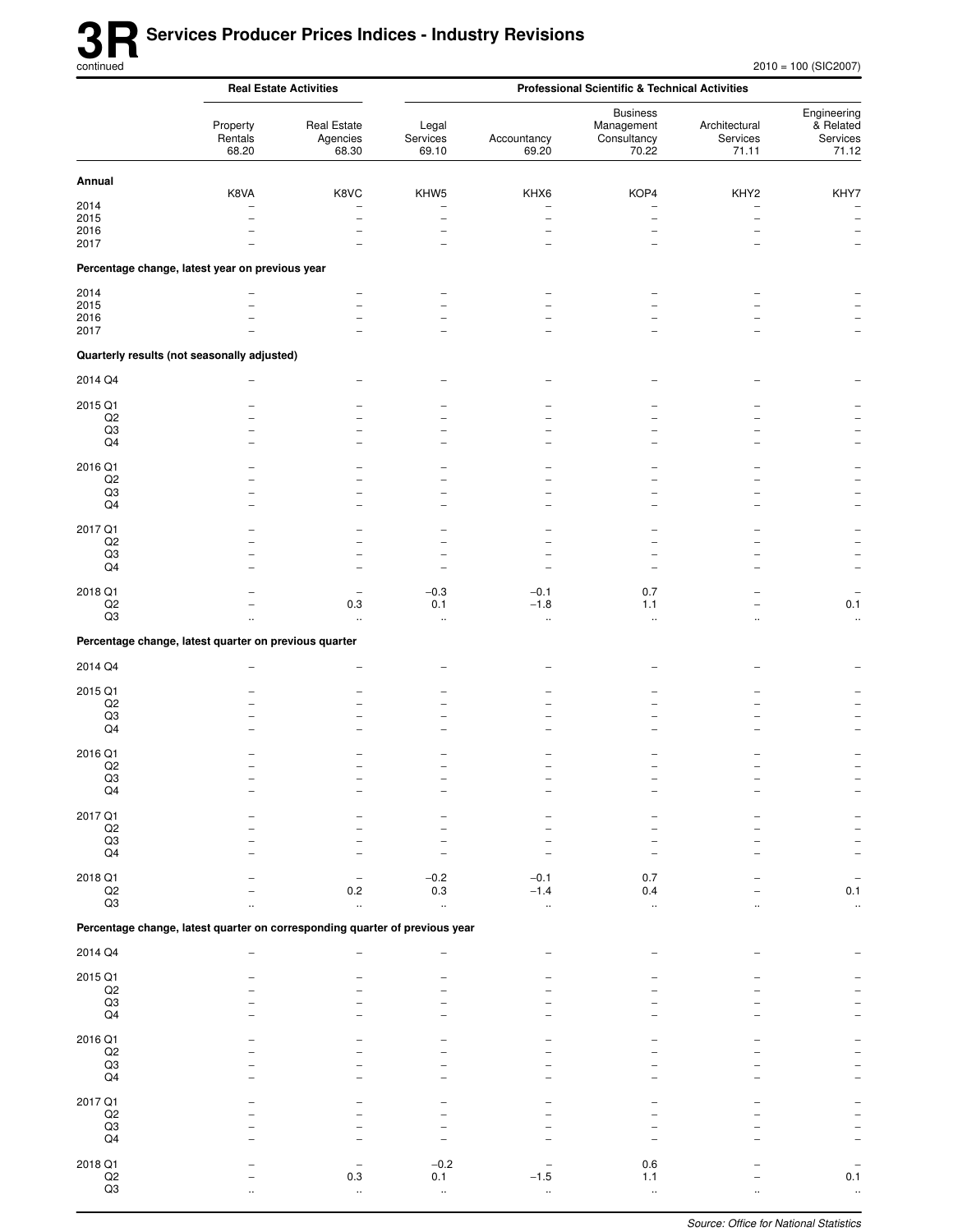|                                                         |                                                                             |                                  | <b>Professional Scientific &amp; Technical Activities</b> |                                        |                                                       |
|---------------------------------------------------------|-----------------------------------------------------------------------------|----------------------------------|-----------------------------------------------------------|----------------------------------------|-------------------------------------------------------|
|                                                         | Technical<br>Testing &<br>Analysis<br>71.20                                 | Advertising<br>Services<br>73.12 | Market<br>Research<br>73.20                               | Commercial<br>Film Processing<br>74.20 | Translation &<br>Interpretation<br>Services<br>74.30  |
| Annual                                                  |                                                                             |                                  |                                                           |                                        |                                                       |
| 2014<br>2015                                            | K8WD<br>-                                                                   | KOQ5<br>$\overline{\phantom{0}}$ | K8X7                                                      | K8XC<br>$\overline{\phantom{0}}$       | K8XI<br>$\overline{\phantom{0}}$<br>$\qquad \qquad -$ |
| 2016                                                    |                                                                             |                                  |                                                           | ۰                                      |                                                       |
| 2017<br>Percentage change, latest year on previous year |                                                                             |                                  |                                                           |                                        |                                                       |
|                                                         |                                                                             |                                  |                                                           |                                        |                                                       |
| 2014<br>2015                                            |                                                                             |                                  |                                                           |                                        |                                                       |
| 2016<br>2017                                            |                                                                             |                                  |                                                           |                                        |                                                       |
| Quarterly results (not seasonally adjusted)             |                                                                             |                                  |                                                           |                                        |                                                       |
| 2014 Q4                                                 |                                                                             |                                  |                                                           |                                        |                                                       |
| 2015 Q1                                                 |                                                                             |                                  |                                                           |                                        |                                                       |
| Q2                                                      |                                                                             |                                  |                                                           |                                        |                                                       |
| Q3<br>Q4                                                |                                                                             |                                  |                                                           |                                        |                                                       |
| 2016 Q1                                                 |                                                                             |                                  |                                                           |                                        |                                                       |
| Q2                                                      |                                                                             |                                  |                                                           |                                        |                                                       |
| Q3<br>Q4                                                |                                                                             |                                  |                                                           |                                        |                                                       |
| 2017 Q1                                                 |                                                                             |                                  |                                                           |                                        |                                                       |
| $_{\mathsf{Q2}}$                                        |                                                                             |                                  |                                                           |                                        |                                                       |
| Q3<br>Q4                                                |                                                                             |                                  |                                                           |                                        |                                                       |
| 2018 Q1                                                 |                                                                             | $-0.1$                           |                                                           |                                        | $\overline{\phantom{0}}$                              |
| $\mathsf{Q2}$                                           |                                                                             | $-0.1$                           |                                                           |                                        | 0.1                                                   |
| Q3                                                      | $\ddotsc$                                                                   | $\ddotsc$                        |                                                           |                                        | $\ddotsc$                                             |
|                                                         | Percentage change, latest quarter on previous quarter                       |                                  |                                                           |                                        |                                                       |
| 2014 Q4                                                 | -                                                                           |                                  |                                                           |                                        |                                                       |
| 2015 Q1                                                 |                                                                             |                                  |                                                           |                                        |                                                       |
| Q2<br>Q3                                                |                                                                             |                                  |                                                           |                                        |                                                       |
| Q4                                                      |                                                                             |                                  |                                                           |                                        |                                                       |
| 2016 Q1                                                 |                                                                             |                                  |                                                           |                                        |                                                       |
| Q2<br>Q3                                                |                                                                             |                                  |                                                           |                                        |                                                       |
| Q4                                                      |                                                                             |                                  |                                                           |                                        |                                                       |
| 2017 Q1                                                 |                                                                             |                                  |                                                           |                                        |                                                       |
| $\frac{Q2}{Q3}$                                         |                                                                             |                                  |                                                           |                                        |                                                       |
| $\mathsf{Q4}$                                           |                                                                             |                                  |                                                           |                                        |                                                       |
| 2018 Q1                                                 |                                                                             | $-0.1$                           |                                                           |                                        |                                                       |
| $_{\mathsf{Q2}}$<br>Q3                                  |                                                                             |                                  |                                                           |                                        | 0.1<br>$\ddot{\phantom{1}}$                           |
|                                                         |                                                                             |                                  |                                                           |                                        |                                                       |
|                                                         | Percentage change, latest quarter on corresponding quarter of previous year |                                  |                                                           |                                        |                                                       |
| 2014 Q4                                                 | -                                                                           |                                  |                                                           |                                        |                                                       |
| 2015 Q1<br>$\mathsf{Q2}$                                |                                                                             |                                  |                                                           |                                        |                                                       |
| $_{\rm Q3}$                                             |                                                                             |                                  |                                                           |                                        |                                                       |
| Q4                                                      |                                                                             |                                  |                                                           |                                        |                                                       |
| 2016 Q1                                                 |                                                                             |                                  |                                                           |                                        |                                                       |
| $_{\rm Q2}$<br>$_{\rm Q3}$                              |                                                                             |                                  |                                                           |                                        |                                                       |
| $\mathsf{Q4}$                                           |                                                                             |                                  |                                                           |                                        |                                                       |
| 2017 Q1                                                 |                                                                             |                                  |                                                           |                                        |                                                       |
| $_{\rm Q2}$<br>$_{\mathsf{Q4}}^{\mathsf{Q3}}$           |                                                                             |                                  |                                                           |                                        |                                                       |
|                                                         |                                                                             |                                  |                                                           |                                        |                                                       |
| 2018 Q1                                                 |                                                                             | $-0.1$                           |                                                           |                                        |                                                       |
| $_{\mathsf{Q2}}$<br>$\rm Q3$                            | $\ddot{\phantom{a}}$                                                        | $-0.1$<br>.,                     |                                                           |                                        | 0.1                                                   |
|                                                         |                                                                             |                                  |                                                           |                                        |                                                       |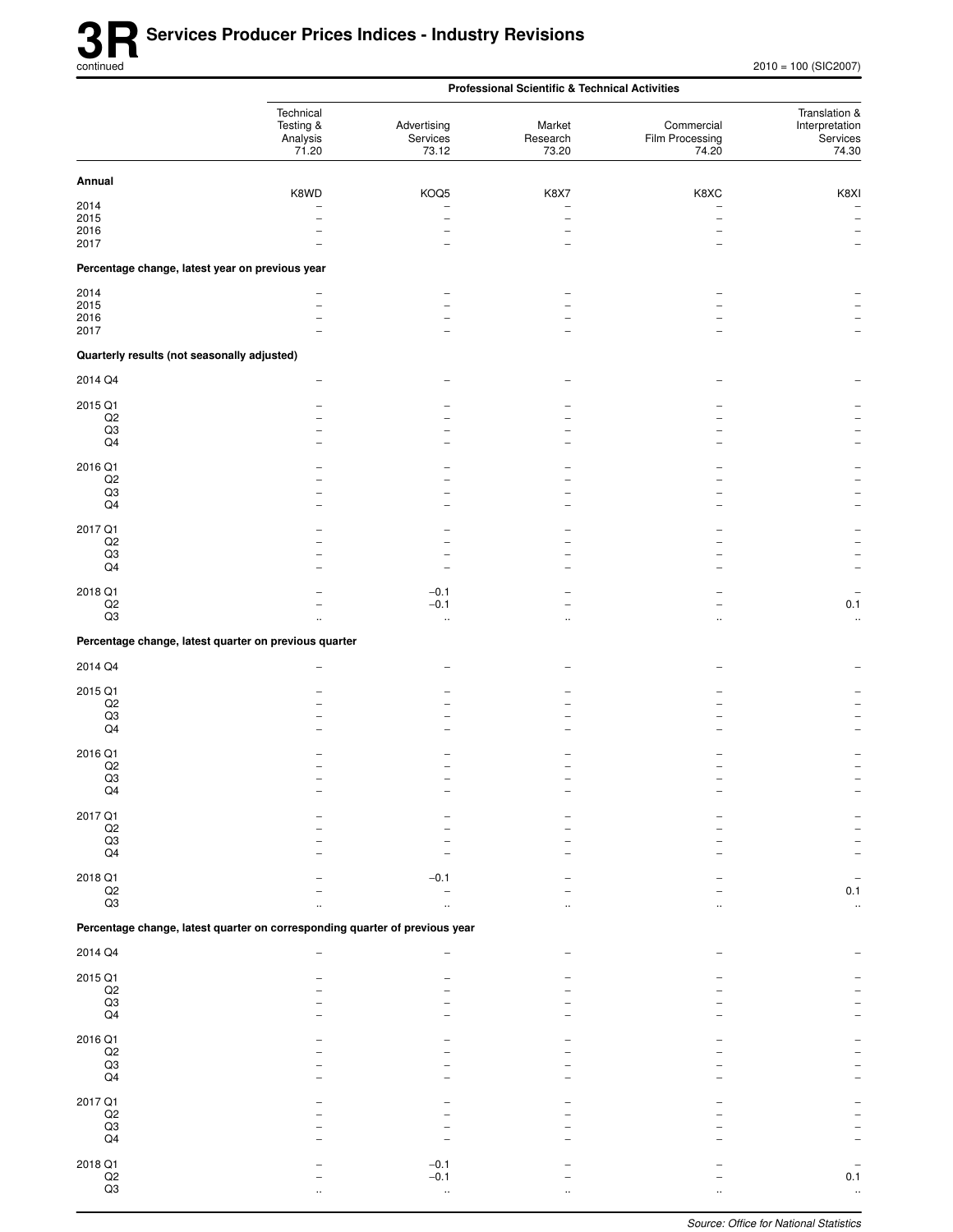|                                                              |                                                                             |                                       | <b>Administrative &amp; Support Services</b>                         |                                 |                                  |                                                                     |
|--------------------------------------------------------------|-----------------------------------------------------------------------------|---------------------------------------|----------------------------------------------------------------------|---------------------------------|----------------------------------|---------------------------------------------------------------------|
|                                                              | Construction<br>Plant Hire<br>77.32                                         | Employment<br>Agencies<br>78.00       | Security<br>Services<br>80.11                                        | Industrial<br>Cleaning<br>81.22 | Secretarial<br>Services<br>82.10 | Contract<br>Packing<br>82.92                                        |
| Annual                                                       |                                                                             |                                       |                                                                      |                                 |                                  |                                                                     |
| 2014<br>2015<br>2016<br>2017                                 | K8XQ                                                                        | K8XZ<br>-<br>$\overline{\phantom{a}}$ | K8YH<br>$\overline{a}$<br>$\overline{\phantom{0}}$<br>$\overline{a}$ | K8YQ<br>-<br>$\overline{a}$     | K8Z2<br>$\ddotsc$                | K8Z9<br>$\qquad \qquad -$<br>$\qquad \qquad -$<br>$\qquad \qquad -$ |
|                                                              | Percentage change, latest year on previous year                             |                                       |                                                                      |                                 |                                  |                                                                     |
| 2014<br>2015<br>2016<br>2017                                 |                                                                             |                                       |                                                                      |                                 |                                  |                                                                     |
| Quarterly results (not seasonally adjusted)                  |                                                                             |                                       |                                                                      |                                 |                                  |                                                                     |
| 2014 Q4                                                      |                                                                             |                                       |                                                                      |                                 |                                  |                                                                     |
| 2015 Q1<br>$_{\mathsf{Q2}}$<br>Q3<br>Q4                      |                                                                             |                                       |                                                                      |                                 |                                  |                                                                     |
| 2016 Q1<br>$_{\mathsf{Q2}}$<br>Q3<br>Q4                      |                                                                             | $\overline{\phantom{a}}$              | $\overline{\phantom{0}}$<br>$\overline{a}$                           | -<br>$\overline{a}$             |                                  | $\overline{\phantom{0}}$                                            |
| 2017 Q1<br>Q2<br>Q3<br>Q4                                    |                                                                             |                                       | ۰                                                                    |                                 |                                  |                                                                     |
| 2018 Q1<br>$_{\mathsf{Q2}}$<br>Q3                            | 1.4<br>$\ddotsc$                                                            | $-0.1$<br>$\ddotsc$                   | 0.1<br>$\ddot{\phantom{1}}$                                          | 0.2<br>$\ddotsc$                |                                  | $\overline{\phantom{0}}$<br>$\ldots$                                |
|                                                              | Percentage change, latest quarter on previous quarter                       |                                       |                                                                      |                                 |                                  |                                                                     |
| 2014 Q4                                                      |                                                                             |                                       |                                                                      |                                 |                                  |                                                                     |
| 2015 Q1<br>$_{\mathsf{Q2}}$<br>Q3<br>Q4                      |                                                                             |                                       | -<br>$\equiv$                                                        |                                 |                                  |                                                                     |
| 2016 Q1<br>$_{\mathsf{Q2}}$<br>Q3<br>Q <sub>4</sub>          |                                                                             |                                       |                                                                      |                                 |                                  |                                                                     |
| 2017 Q1<br>$_{\mathsf{Q2}}$<br>$_{\rm Q3}$<br>Q4             |                                                                             |                                       |                                                                      |                                 |                                  |                                                                     |
| 2018 Q1<br>$_{\mathsf{Q2}}$<br>$\mathsf{Q}3$                 | 1.3                                                                         | $-0.1$                                | 0.1                                                                  | 0.1                             |                                  |                                                                     |
|                                                              | Percentage change, latest quarter on corresponding quarter of previous year |                                       |                                                                      |                                 |                                  |                                                                     |
| 2014 Q4                                                      |                                                                             |                                       |                                                                      |                                 |                                  |                                                                     |
| 2015 Q1<br>$_{\mathsf{Q2}}$<br>$_{\rm Q3}$<br>Q <sub>4</sub> |                                                                             |                                       |                                                                      |                                 |                                  |                                                                     |
| 2016 Q1<br>$_{\mathsf{Q2}}$<br>$_{\rm Q3}$<br>$\mathsf{Q4}$  |                                                                             |                                       |                                                                      |                                 |                                  |                                                                     |
| 2017 Q1<br>$_{\mathsf{Q2}}$<br>Q3<br>Q4                      |                                                                             |                                       |                                                                      |                                 |                                  |                                                                     |
| 2018 Q1<br>$_{\mathsf{Q2}}$<br>$_{\rm Q3}$                   | 1.4<br>$\ddotsc$                                                            | $-0.1$<br>$\ldots$                    | 0.1<br>$\ddot{\phantom{1}}$                                          | 0.2<br>$\ddot{\phantom{1}}$     |                                  |                                                                     |